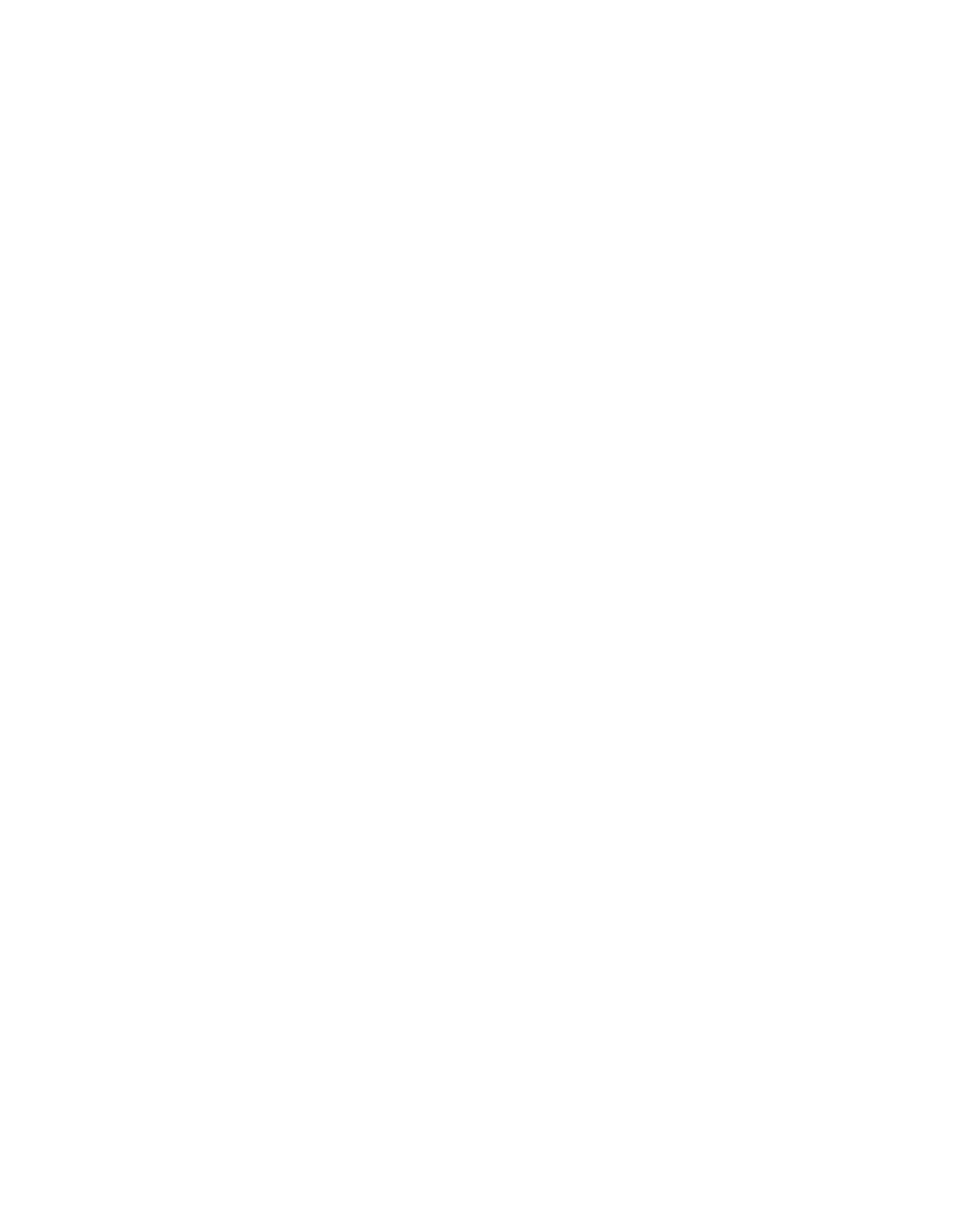## **Disclaimer**

This e-book has been written for information purposes only. Every effort has been made to make this ebook as complete and accurate as possible. However, there may be mistakes in typography or content. Also, this ebook provides information only up to the publishing date. Therefore, this ebook should be used as a guide - not as the ultimate source.

The purpose of this ebook is to educate. The author and the publisher does not warrant that the information contained in this e-book is fully complete and shall not be responsible for any errors or omissions. The author and publisher shall have neither liability nor responsibility to any person or entity with respect to any loss or damage caused or alleged to be caused directly or indirectly by this ebook.

There are affiliate links for various useful products and supplements throughout this book. Some of which the author may make money on. This allows the creation of more free resources like this one.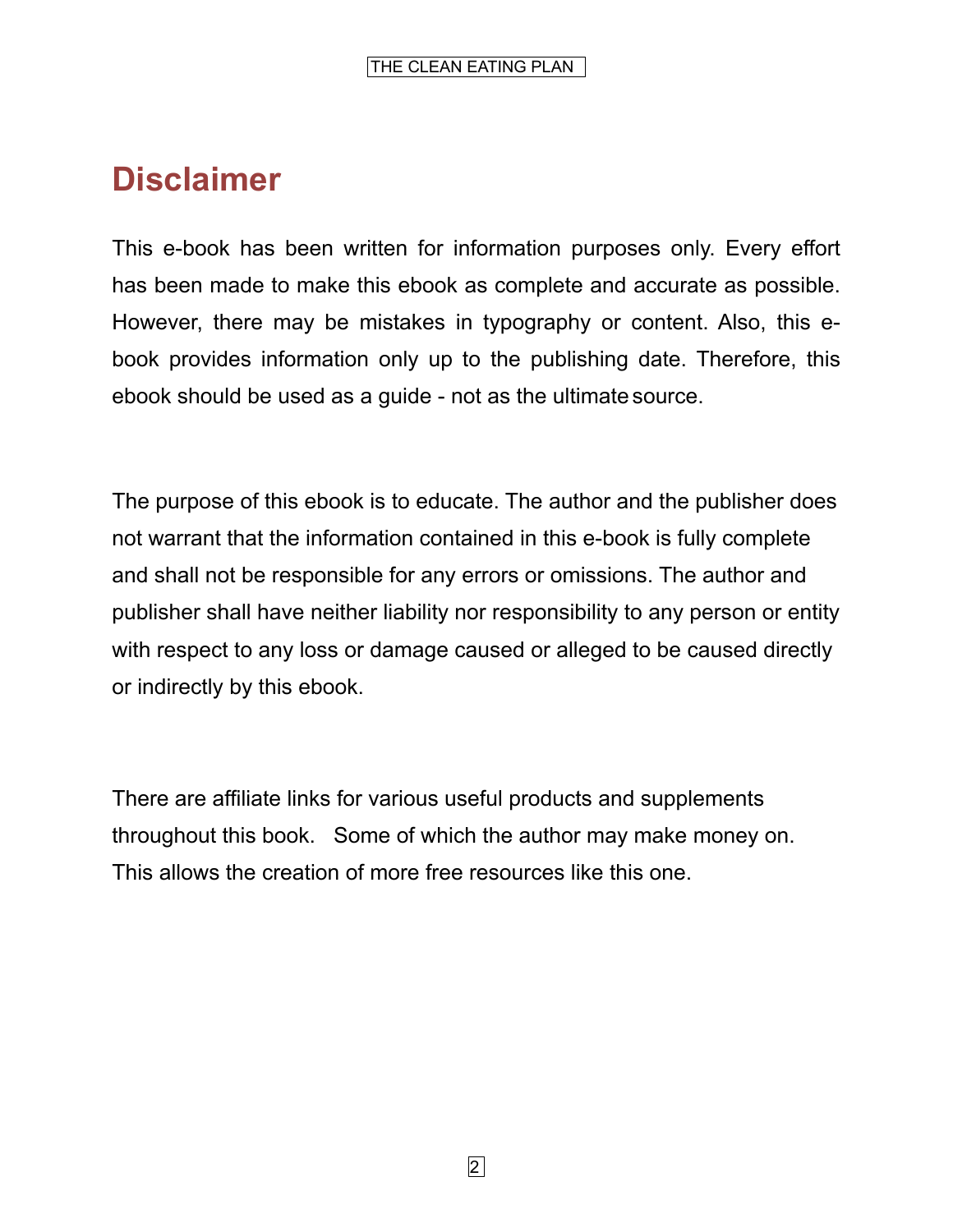## **Table of Contents**

**Introduction – You Really Are What You Eat! 6**

Why Change Your Diet? 8

The Good News 9

What You Will Learn 10

**Chapter 1: Understanding Diet and Your Health 12**

Calories and Energy 13

How to Lose Weight With Calorie Counting 14

Carbs vs Fats 16

**Chapter 2: The Problem With Ready Meals and Snacking 18**

The Protein You Need 19

Micronutrients 20

Empty Calories Are the Enemy! 25

**Chapter 3: Putting it all Together for Simple, Clean Eating 30**

Step #1 – Calorie Deficit 31

Step #2 – Cut Out All Junk Food 31

Step #3 – Seek Out Nutrient Dense Foods 32

**Chapter 4: How to Cook Faster and Spend Less Time in the Kitchen35** 

Top Tricks to Spend Less Time Cooking 36

**Chapter 5: Simple Breakfast Options to Start the Day Right 41**

**Chapter 6: Simple Lunch Recipes Anyone Can Enjoy 46**

**Chapter 7: Easy Dinner Recipes 49**

**Chapter 8: Healthy Guilt-Free Dessert Recipes and Snacks 53**

How to Snack 54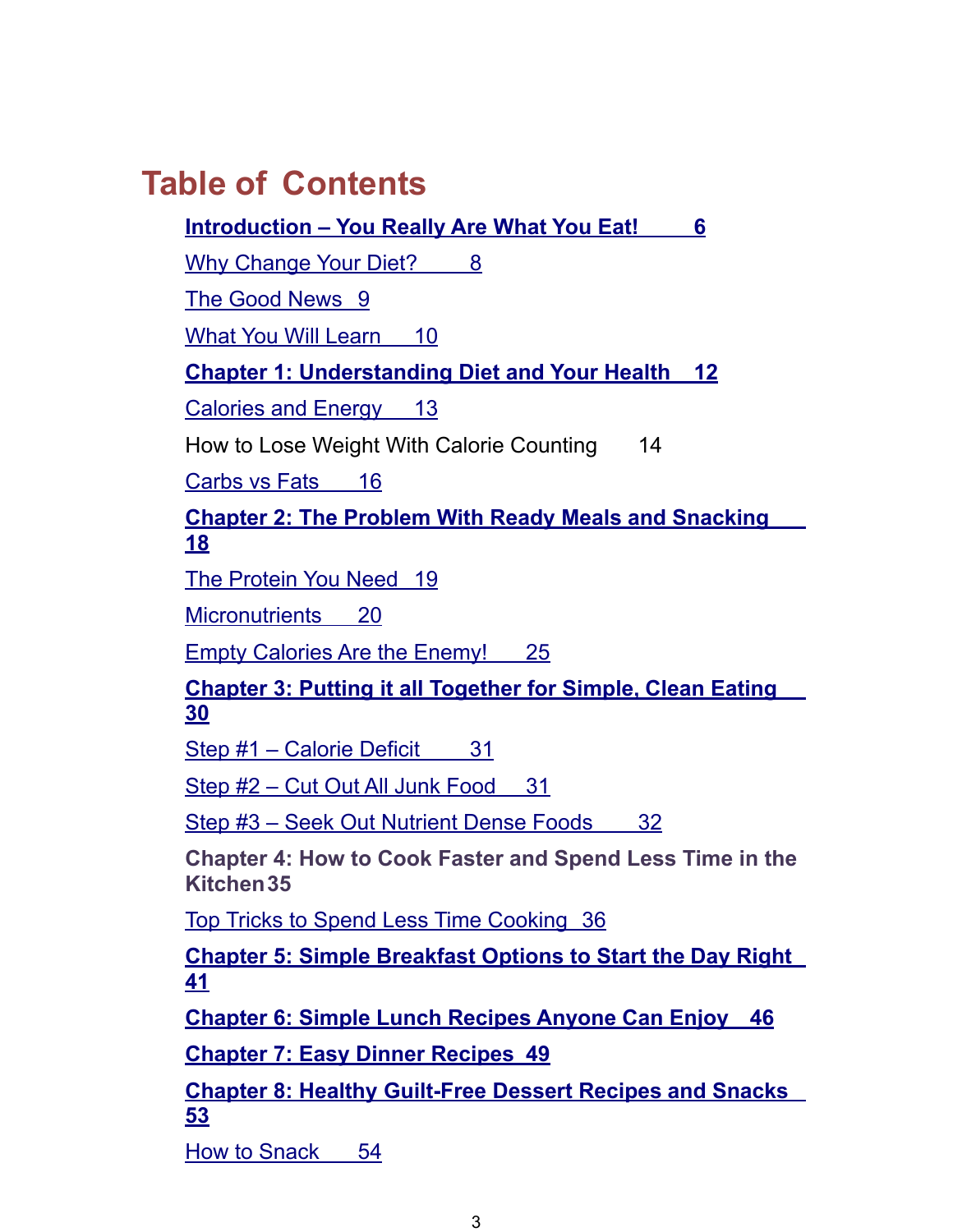**Chapter 9: Other Ways to Get Healthy Meals – Meal Deals and More 57** 

Eating Out 58

**Chapter 10: Easy Ways to Reduce Your Calories and Junk Foods 60**

Conclusion and Summary – Your Plan for Sticking to Healthy, Low Calorie Meals 62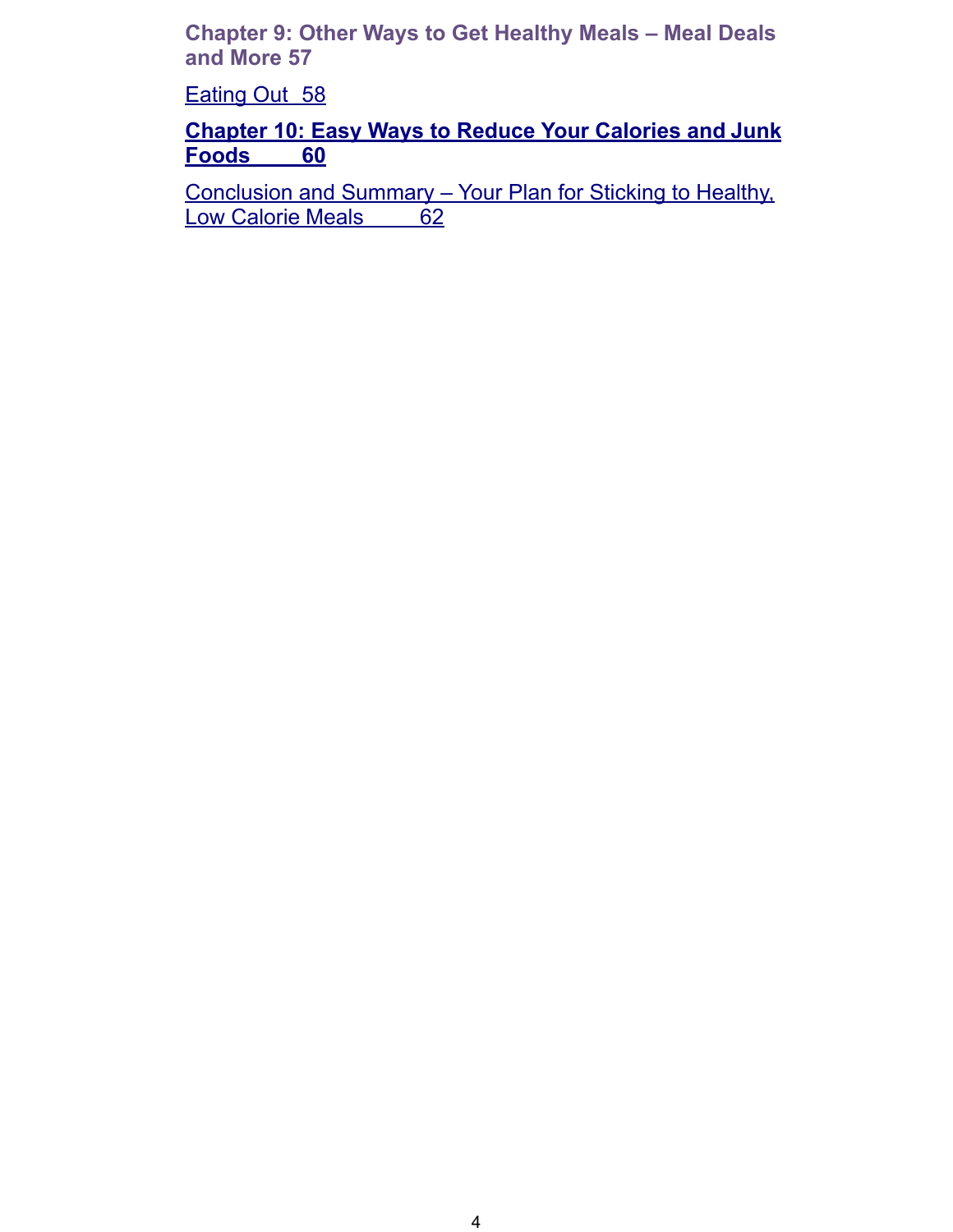## **Introduction – Diet 101 You Are What You Eat!**



You've probably heard the saying: 'you are what you eat'?

Therefore this may come as a meaningless statement. Sure, It sounds good…. But what does it mean?

While the saying might be clichéd, the fact is that it's far more accurate than most people realize. You literally are what you eat; to where every last molecule in your body will have come from something you consumed.

This is perhaps most apparent when you look at protein. When you consume protein, your body breaks it down into the constituent amino acids. These amino acids are then recombined in order to form our muscles, and other tissues (skin, hair, nails etc) and even our brains!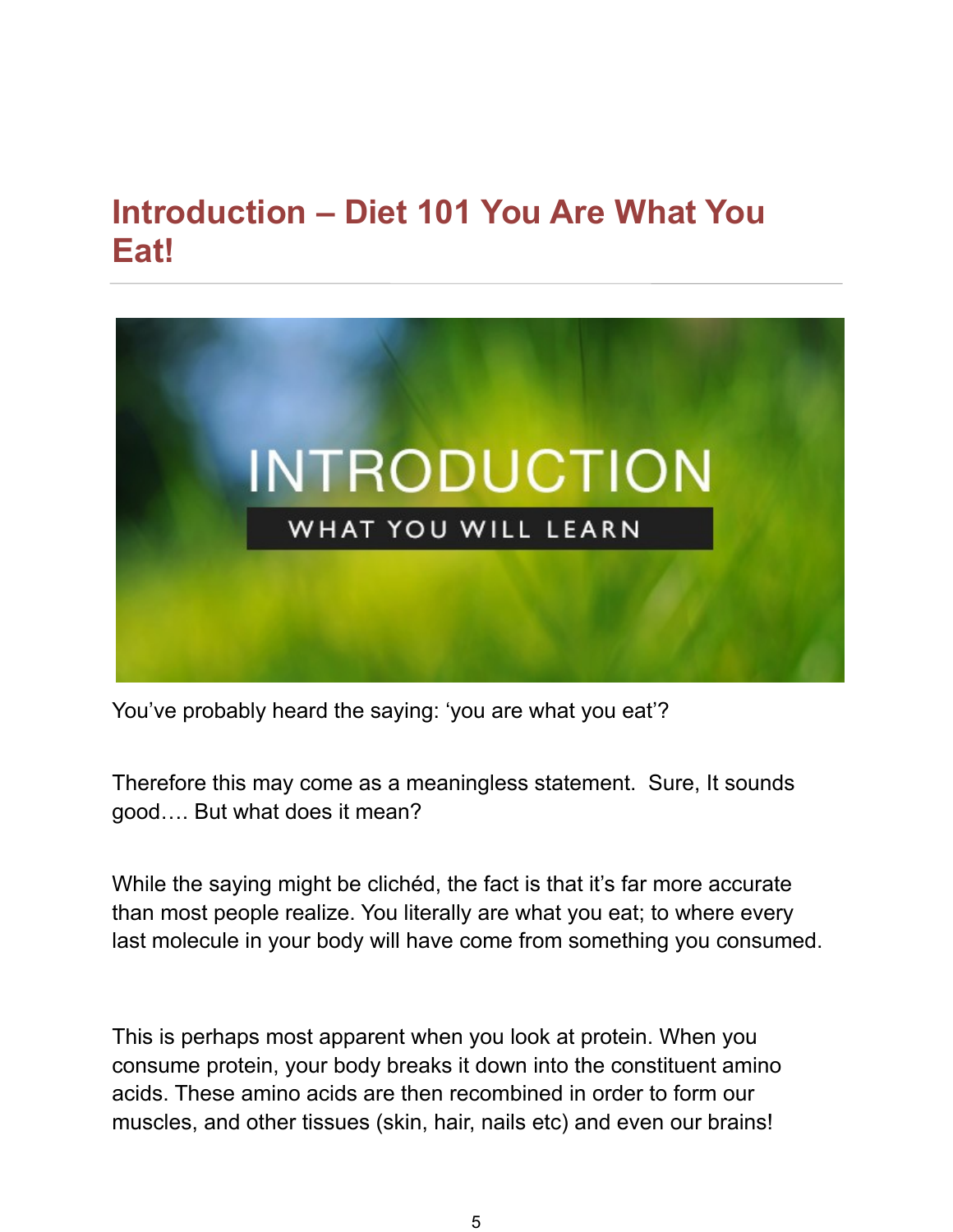Meanwhile, we use various other nutrients from our foods to trigger reactions between the different systems in our body. Vitamins and minerals perform a range of tasks, further aiding in the construction of various body parts, hormones, neurotransmitters, bones and more.

Your body simply recycles what you put into it and uses it to keep on building you. The technical term is remodeling. Your body is constantly remodeling it's tissues and parts and the nutrients you take into your body help it do that properly.

At the same time, it is also our food that gives us the energy we need to function. Carbohydrates and fats fuel the process of constantly healing, growing, protecting and changing our bodies.

Our bodies adapt to the amount of energy and the amount of sustenance its given. If we don't get enough of what we need, then gradually our bodies change function. If we eat too many calories, we store them as fats. If we consume too much sugar, we become less sensitive to insulin…

Understand that our bodies are constantly changing. The only question then is whether you want to be growing and improving, or deteriorating. The biggest deciding factor in determining this outcome? It's your diet!

Like many sayings "you are what you eat" is cliched but has a lot of truth to it. Feel free to use it as your own mantra.

Much less cliched however, is what **Hippocrates**, the father of medicine said

#### *"Let thy food be thy medicine and thy medicine be thy food*.

This is one of my favorite sayings when it comes to diet.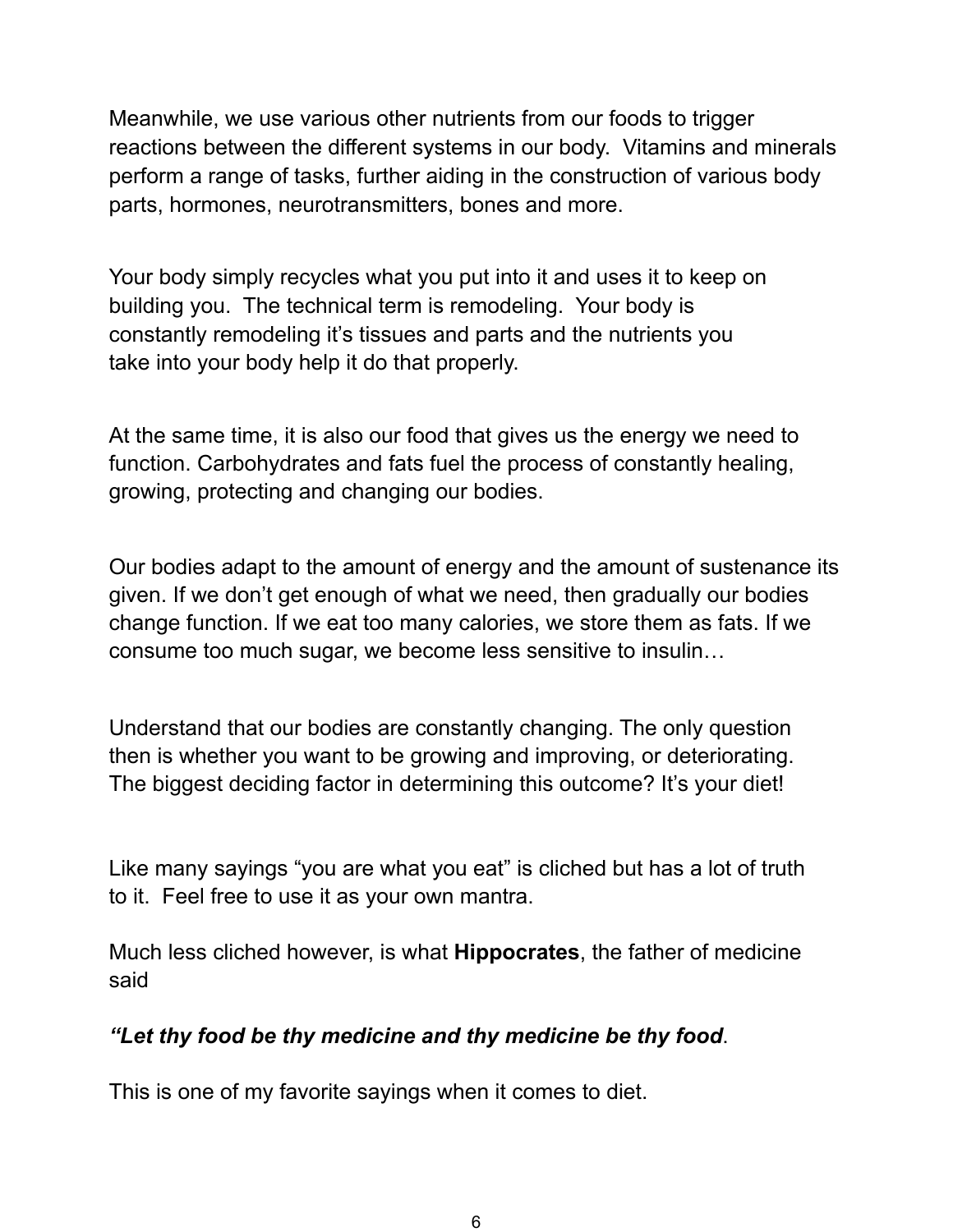## **Why Change Your Diet?**

#### **So why change your diet?**

There are actually countless reasons to invest your time and effort into improving your diet. As we've just learned; our bodies are literally made from what we eat. That means that the more good, clean food we eat, the more healthy youthful and powerful we look and feel! Of course that means more lean muscle but it also means better skin, hair and nails too. And even whiter, brighter eyes.

Moreover though, the more nutritious food you eat – and the less garbage – the better everything will function. The biggest causes of death by far are preventable progressive diseases (like heart disease) and many of these could be counteracted with the right diet. If you eat right, you'll be at less risk for just about every serious health problem and your life expectancy will generally be increased.

The food you eat will contribute to the way you feel on a day-to-day basis. If you eat the right diet then you can expect to have higher energy levels, a better mood and even feel mentally sharper or smarter. You'll have better energy efficiency and this will allow you to concentrate better, see further, think faster and perform better in athletics or any other life activity for that matter.

In short, a good diet improves the quality and quantity of life. It makes you better in every way.

Still not convinced this is worth the time and effort to invest in yourself?

Then consider the impact it can have on your family, not just yourself. If you eat right, then this will help your family to improve their health too as they'll likely eat what you eat and you will be a solid role model..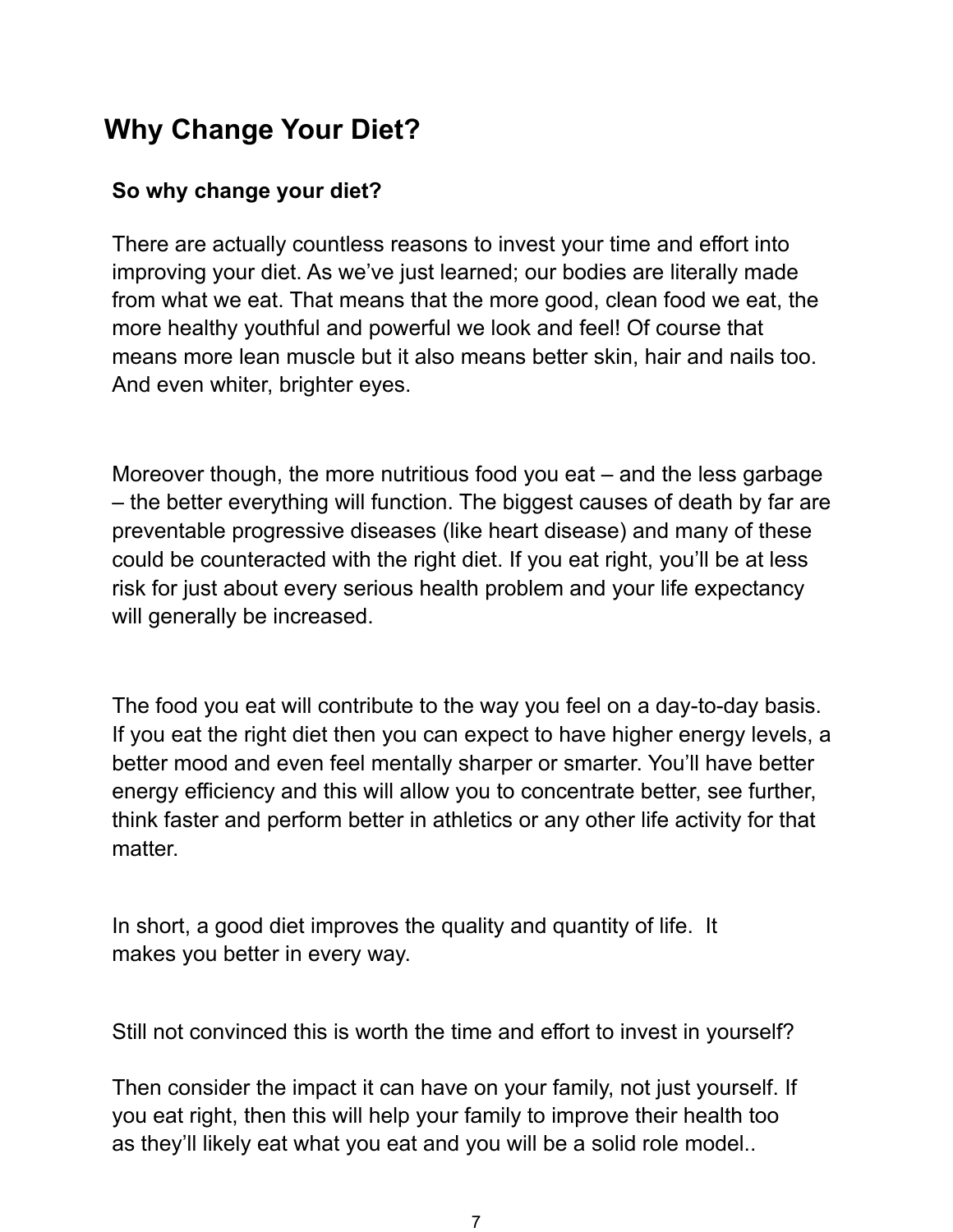If you're pregnant or breastfeeding this becomes even more evident and important - because the food you consume will now also be directly consumed by your baby.

## **The Good News**

Here's more good news. Eating well doesn't have to be hard. In fact, eating well can be incredibly simple when you know how!

Most of my clients are surprised by how easy it is and how much they are able to eat while still losing weight .

The problem is that there are so many different diets out there and there's so much conflicting advice. One minute you're being told that fats are bad for you, the next minute you're told to dump tubs of fat into your coffee. And then the next you're being told to skip breakfast (previously thought of as the most important meal of the day) Some people tell you that the calories you consume are the only thing that matters for weight loss (calories in / calories out); while others say that different calories affect you differently.

When I was taking courses in nutrition in college our professors said that *the field of nutrition is always changing - you must understand the major principles of nutrition, know how to evaluate information, and be an educated consumer*.

And sure enough, lots of new ideas and new research have been introduced over the years which have altered the way we look at dieting.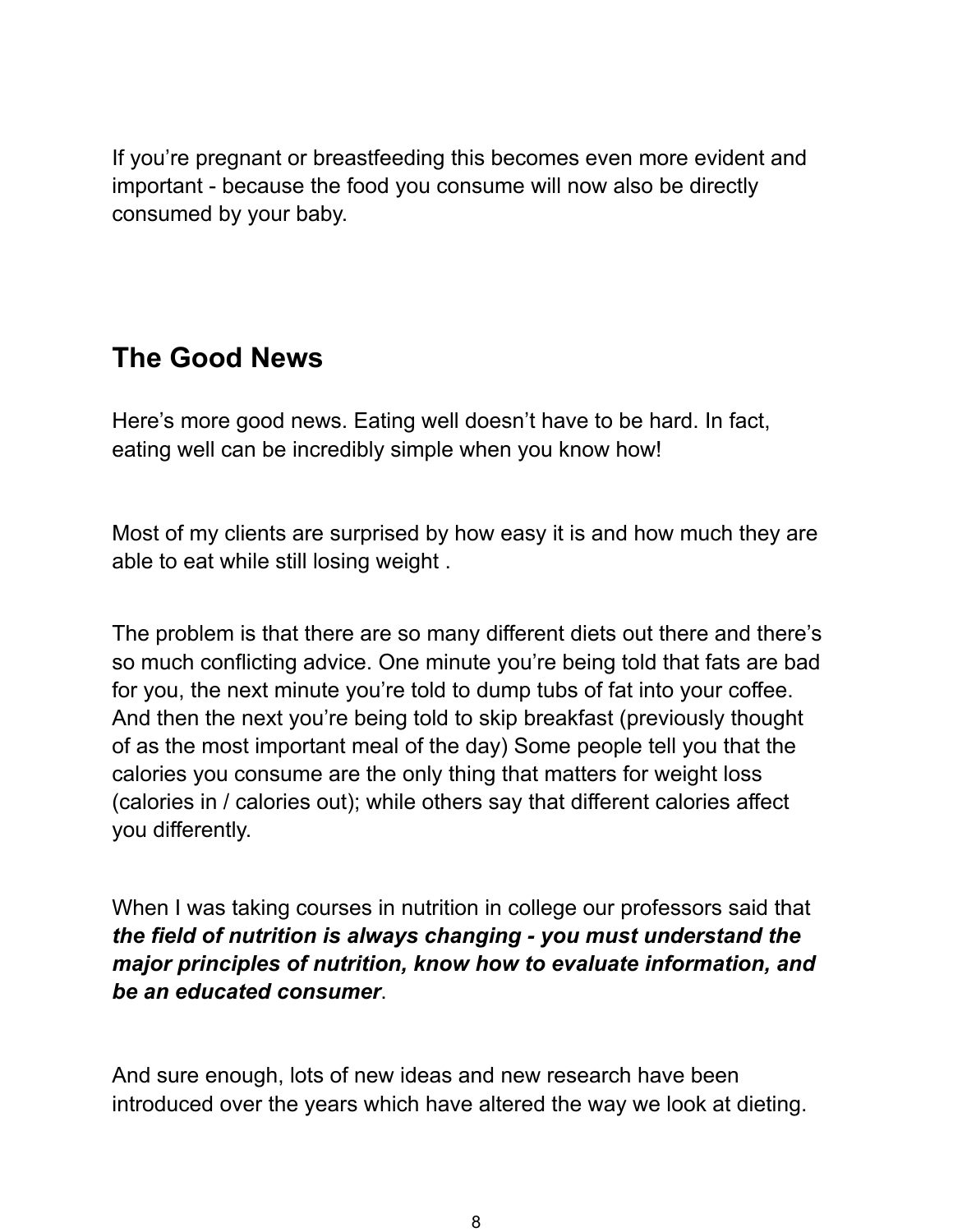However, much of it is simply the same types of diets recycled in a brand new marketing package that makes it look new and different.

While many of the major basic principles have stayed the same.

So, while some of this nutrition information has been very useful, it has also muddied the waters as people interested in getting started with changing their diet (especially for weight loss) often do not know where to begin. Or they start out on the wrong path only to end up worse off than before.

This research is often focused on either new and different ways to burn fat faster, or prevent certain diseases. In some cases, it is looking at minute differences between the nutrients in different food groups or even the timing of eating certain nutrients…

In other words? Nutrition can be pretty advanced stuff. Yet, people approach it like riding a bike (almost anyone can do it)

But in the beginning, you don't need to worry about advanced nutrition concepts. And definitely not until you get to the point where you're already in great shape and you're looking to push your performance to the absolute max.

For the average person or beginner, none of this advanced information is necessary or relevant – it only complicates matters. And by over-analyzing or over-complicating it you'll be more likely to quit or fail than to succeed.

We already know how to take any given person and help them burn more calories and fat, increase lean muscle tone and feel healthier.

And actually, the way you go about eating cleaner couldn't be simpler. The best way to eat clean and improve your health across the board is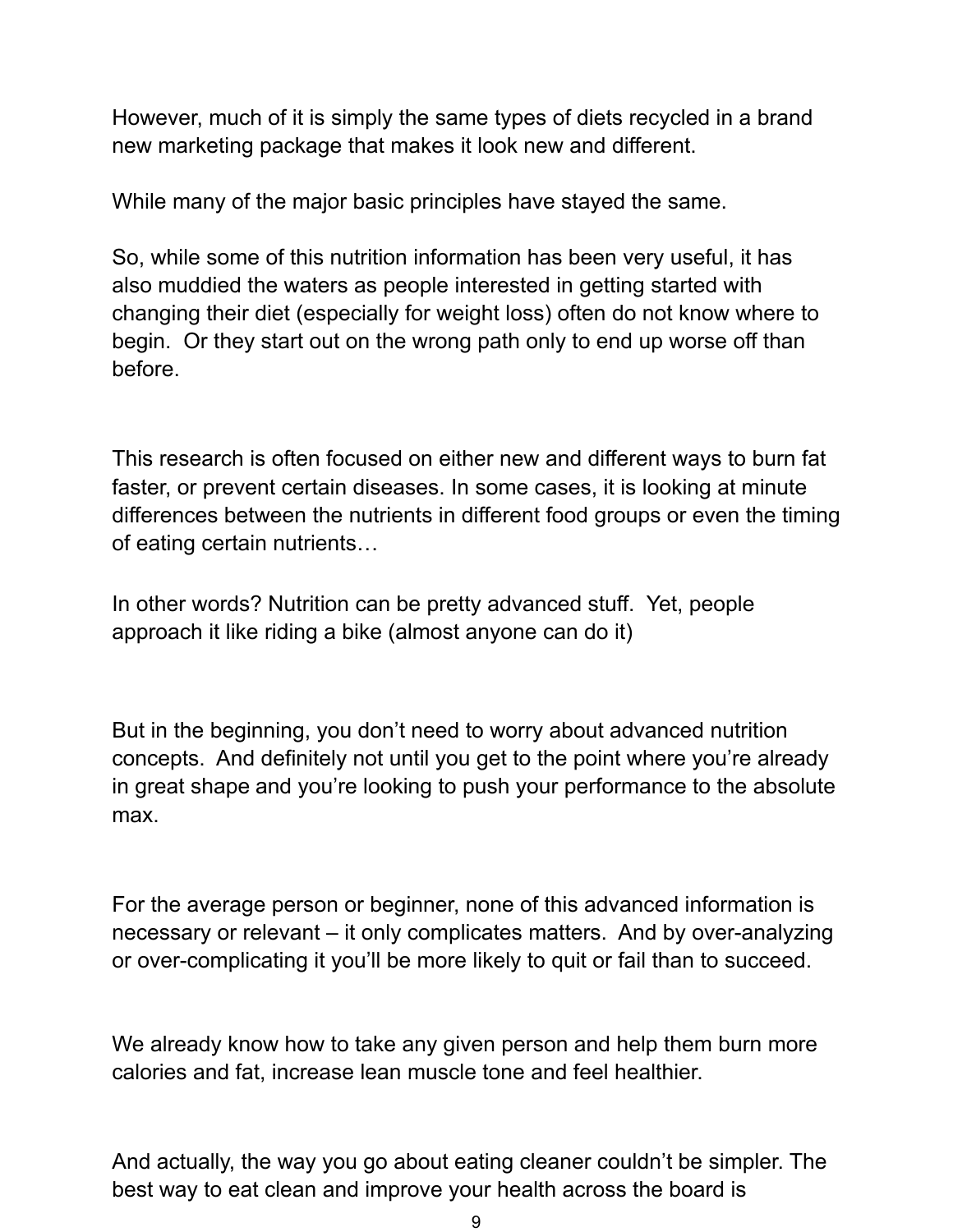something that should come to you intuitively and should seem incredibly obvious once you see the whole picture.

In this book, you'll learn what a healthy diet really should look like and how this impacts your body. You'll also learn how to introduce that diet in a simple way that's easy and enjoyable to stick to and that anyone can use!

And when you do this you will literally be restructuring your entire biology from the ground up. Get ready to change!

## **What You Will Learn**

- *How to lose weight by cutting calories*
- *The role of carbohydrates and fats in your diet*
- *The importance of nutrient density*
- *The key nutrients that will improve your looks, your brain power and your lifespan!*
- *How different diets such as the Paleo Diet and Mediterranean Diet work (and where they go wrong)*
- *How to avoid cravings*
- *How to cook/prepare delicious and healthy:*
	- *Breakfasts*
	- *Lunches*
	- *Dinners*
- *How to save time in the kitchen and fit cooking into yourlifestyle*
- *How to improve energy levels and have more time and enthusiasm for your food*
- *How to dine out without ruining your diet*
- And MUCH more!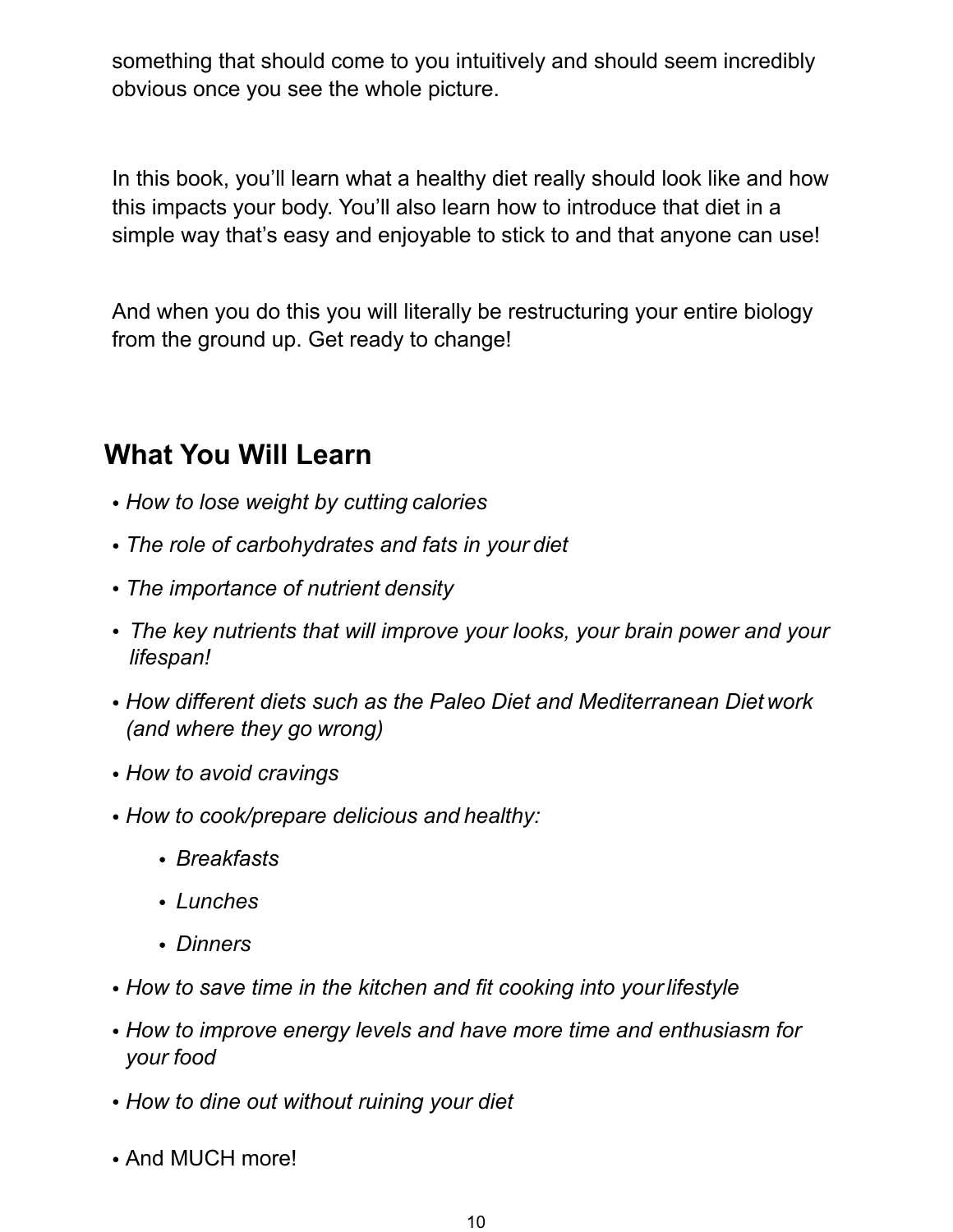## **Chapter 1: Understanding Diet and Your Health**



As we've already touched on in the introduction, there is a huge amount of conflicting and contradictory information available when it comes to losing weight and improving your health. Sometimes it feels like everyone has some agenda to push (and they do - to sell books / their program) and it's impossible to know where to start or even how to find objective advice.

The key to change is to understand just a few things that really matter most and to find the easiest ways to to implement them. So what do you actually need to know when you want to cut out the crappy information?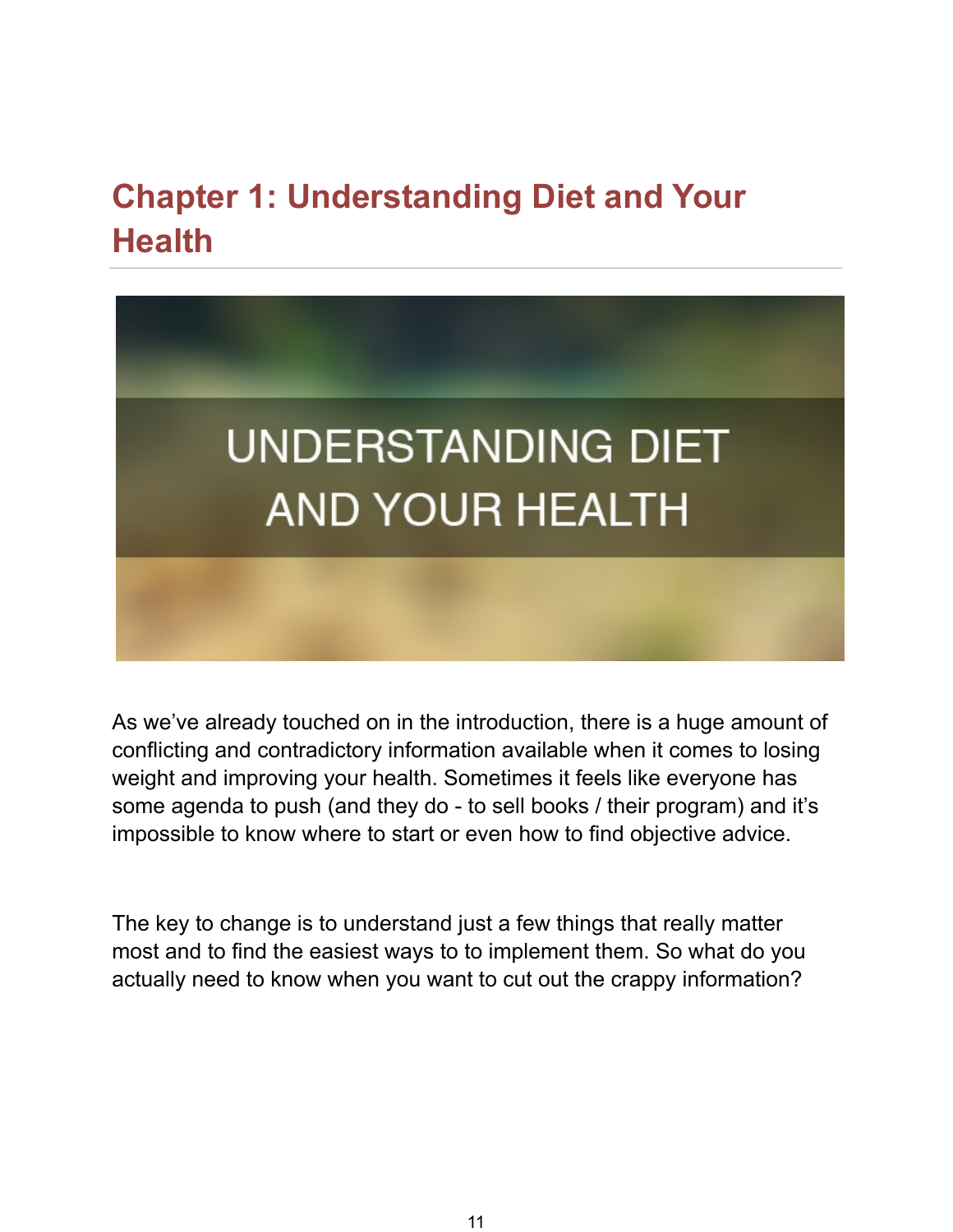## **Calories and Energy**

.

One of the first things you need to know is how the body uses calories for energy.

Basically, the body "burns" food in order to convert it into useable energy. This is basic laws of physics and chemistry relating to heat and energy transfer.

Your body breaks down glucose for energy and creates ATP – Adenosine Triphosphate – which is in turn utilized by the mitochondria - the energy centers in the cells.

Glucose is essentially a form of sugar (with fructose and lactose being other examples). These sugars are found primarily in carbohydrates. Carbohydrates are often considered the foods that taste sweet (sweets like, chocolates and soda), but they can also include pasta and bread among other things. The amount of energy available in each type of food is measured as calories.

Calories are found in fats, and protein in addition to carbs.. In fact, fat contains slightly more calories than carbs and protein – with 9 Kcal calories per gram versus 4 Kcal calories per gram in carbs and protein.

And this is where 'counting calories' comes into play and it's why it's useful to track the amount of calories you burn every day to learn how best to lose weight. To put it simply, the body stores excess calories as fat in the storage form of energy. And vice versa, the body will burn (or release) that stored fat when there is a slight calorie deficit.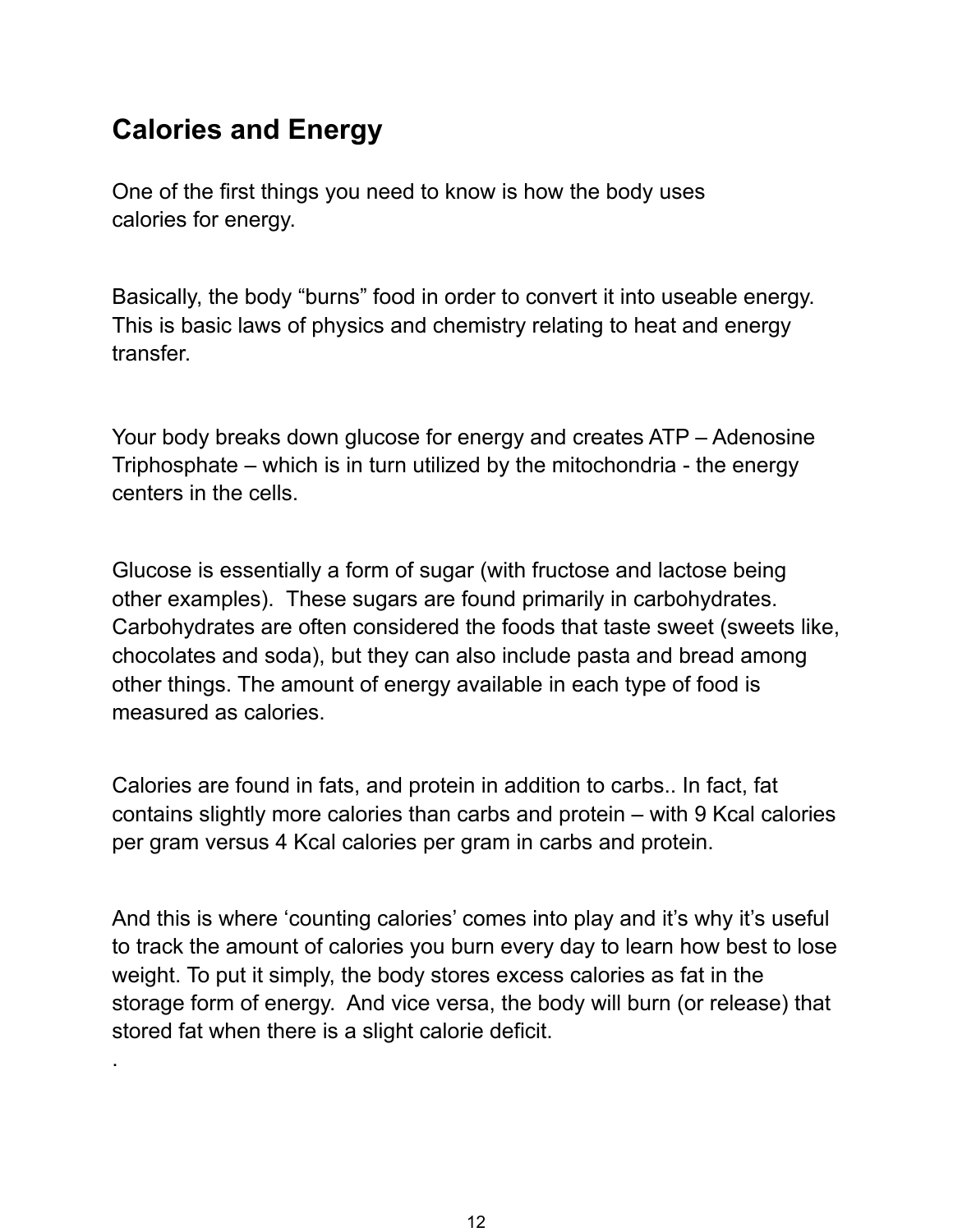The other major factor depends on how much energy you are using throughout the day. If you are someone who burns 2,700 calories a day and you only consume 2,500, then your body will be forced to burn some fat stores in order to provide the extra 200 calories of energy.

On the flip side o that, if you burn 2,700 calories a day but you eat 3,000 calories a day, then you'll likely store 300 calories as fat. Or, you can gain about 1 pound of muscle every week or two if you combine the excess calorie intake with resistance training.

#### **How to Lose Weight With Calorie Tracking**

With that in mind then, you need to know how many calories you burn in a day so you can aim to consume less than that to lose weight.

To calculate this number, you need to look at your BMR and your AMR.

A BMR is a 'basal metabolic rate'. This is the rate at which you burn calories in a day even if you're not doing anything else. Even if you aren't moving, your body is still using calories and energy in order to allow you to breathe, pump blood, digest and fight illness.

Conversely, the AMR is the 'active metabolic rate', which is the number of calories that you burn per day when you are engaging in your usual exercise and activities. For most people, this latter number is going to be much more useful.

To calculate your BMR, you can use the following information….

Women:

BMR =  $655 + (4.35 \times \text{weight in pounds}) + (4.7 \times \text{height in inches}) - (4.7 \times \text{height})$ age in years)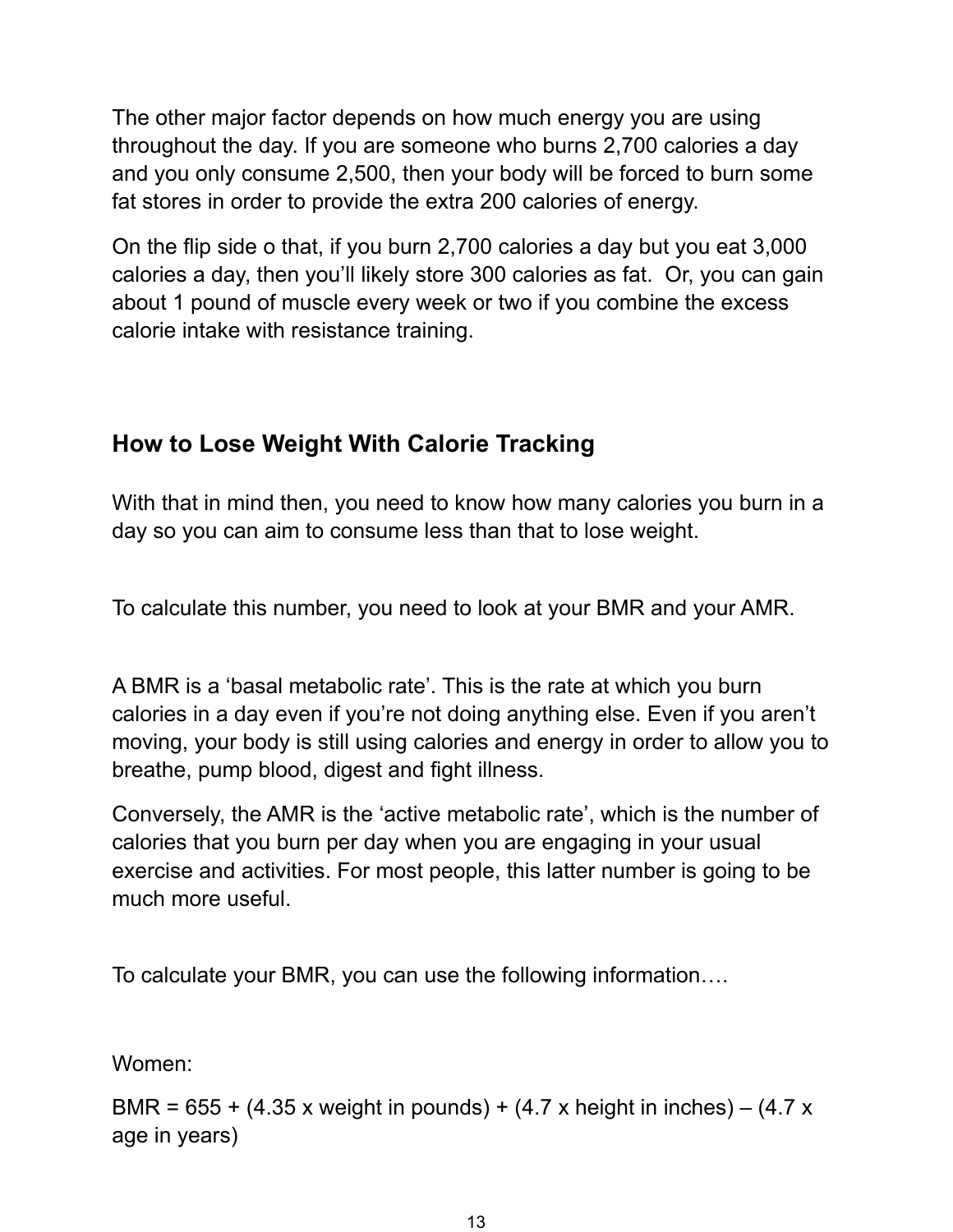Men:

BMR =  $66 + (6.23 \times \text{weight in pounds}) + (12.7 \times \text{height in inches}) - (6.8 \times \text{height})$ age in years)

To turn this into your AMR, you then multiply that amount by:

- 1.2 if you're sedentary (little or no exercise)
- 1.375 if you're lightly active (you exercise 1-3 times a week)
- 1.55 if you're moderately active (you exercise or work aboutaverage)
- 1.725 if you're very active (you train hard for 6-7 days a week)
- 1.9 if you're highly active (you're a physical laborer or a professional athlete)

With this number in mind, you can now seek to come in below a specific target every day, in order to ensure steady and consistent fat loss.

You can do this by counting all your calories (which can be a total pain in the ass for most), or you can do it in a much more convenient and easy manner – by calculating the calories of some of your most common meals and working around those. Try to keep your breakfast and lunch fairly consistent and then learn a few low calorie dinners.

Here's another tip - the average calorie burn is around 2,500 for men and 2,000 for women. If you are a fairly average build, then coming in under those targets should help you generally lose weight.

If you don't lose any weight after the first week or two, then you can try cutting another 100. And see what happens the following week, then adjust as necessary from here. Keep in mind you do not want to cut too many calories. As cutting too many calories can be bad for your health and hinder you weight loss results.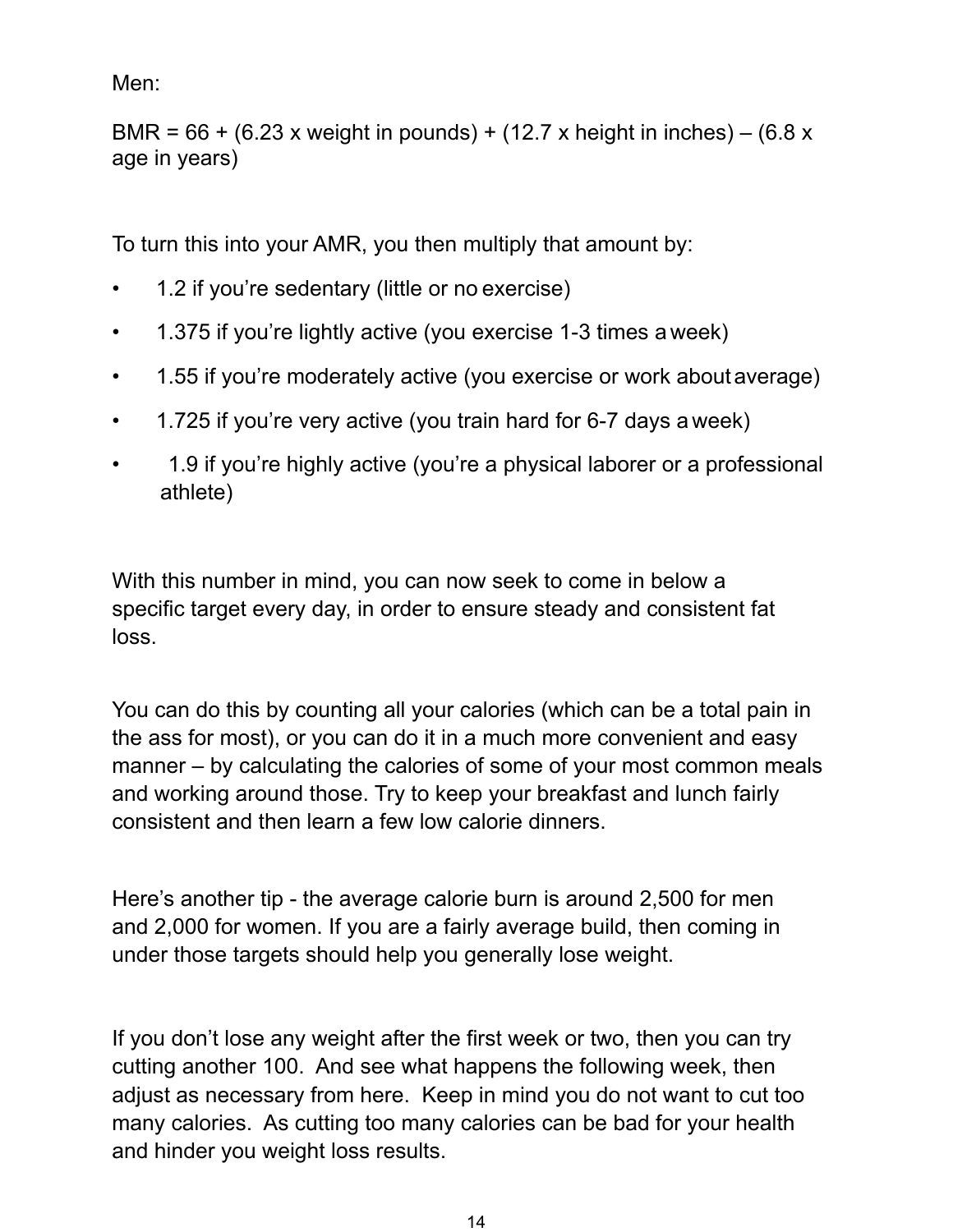## **Carbs vs Fats**

At this point, you might be wondering why carbs are considered healthy when they are a main source of glucose (sugar) and why fats are considered healthy when they actually contain considerably more calories…

The answer is that it comes down to how the body uses them. And this is one of the sources of complication and argument within the nutrition and weight loss industry. And why so many people get lost in this discrepancy.

You see, the body is actually able to extract energy from carbohydrates much more quickly than any food. This is especially true for the 'simple carbs' like sweets and white bread. However, more complex carbs – including rye bread and sweet potato – act a little more like fats in that they do not spike blood sugar (like simple carbs and sugars do) and provide more sustained energy.

Thus, when you eat a large plate of carbohydrates (like a huge plate of pasta) , it's followed by an immediate spike in your blood sugar levels. This in turn causes the sudden release of high amounts of insulin, which trigger the body to start absorbing the glucose from the blood and potentially storing it as fat.

This also leaves you feeling tired, energy-less and hungry - leading to snacking behavior after or in between meals.

Fats on the other hand release their energy much more slowly into the bloodstream, providing you with a steadier and longer-lasting supply of energy without the crash. Fats additionally sit in the stomach and leave you feeling fuller longer.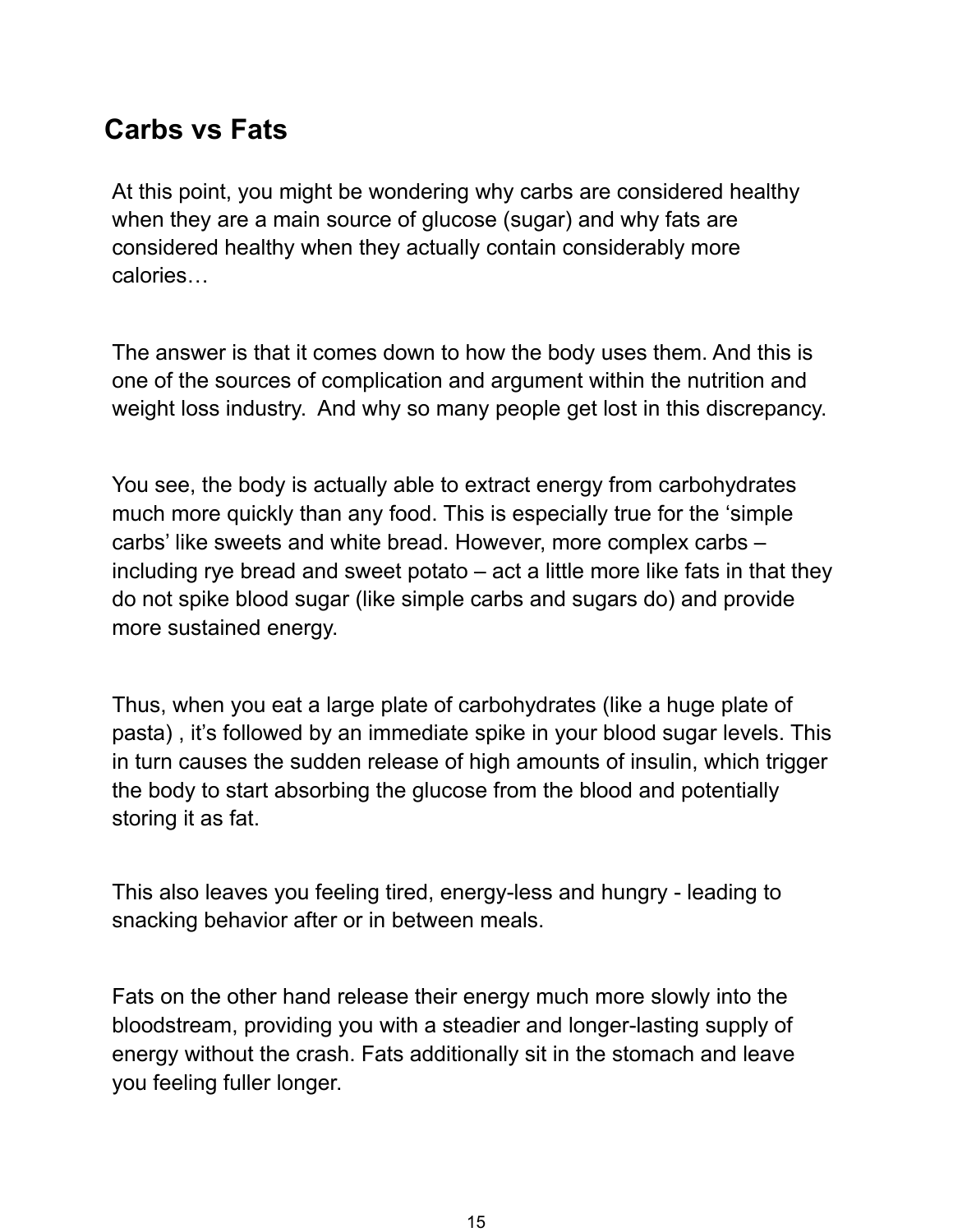They can actually slow the digestion of simple carbohydrates when consumed at the same time and they can enhance the absorption of nutrients. In fact, a lot of nutritional supplements actually instruct you to eat them alongside a source of fat in order to aid absorption.

If you eat lutein for instance to improve your eyesight and your energy efficiency, you may be told to have it with some fat such as a glass of full-fat milk!

So this is where the dilemma and dietary dichotomy develops even further. 'Diet' foods that reduce the fat content can also reduce their calorie content. A 'diet' tuna sandwich for instance might contain 50-100 calories less than a regular shop bought sandwich and thus you could lose weight by staying under your AMR this way.

But at the same time, removing the fat from diet foods actually means that the sugar spike will be greater because of the higher ratio of sugar to fat. It hits faster and harder, spiking your blood sugar more and you may not absorb the nutrients from the foods as well. This results in you still feeling hungry, possibly leading to snacking. So you'll end up eating more throughout the day anyway. And you may be getting less nutrition to build a strong, healthy body and mind.

And that's before we even consider the health benefits that fat has directly. Fat is actually a key component in the structure of the brain for instance and is what the body uses to create hormones (which regulate your metabolism and aids lean muscle).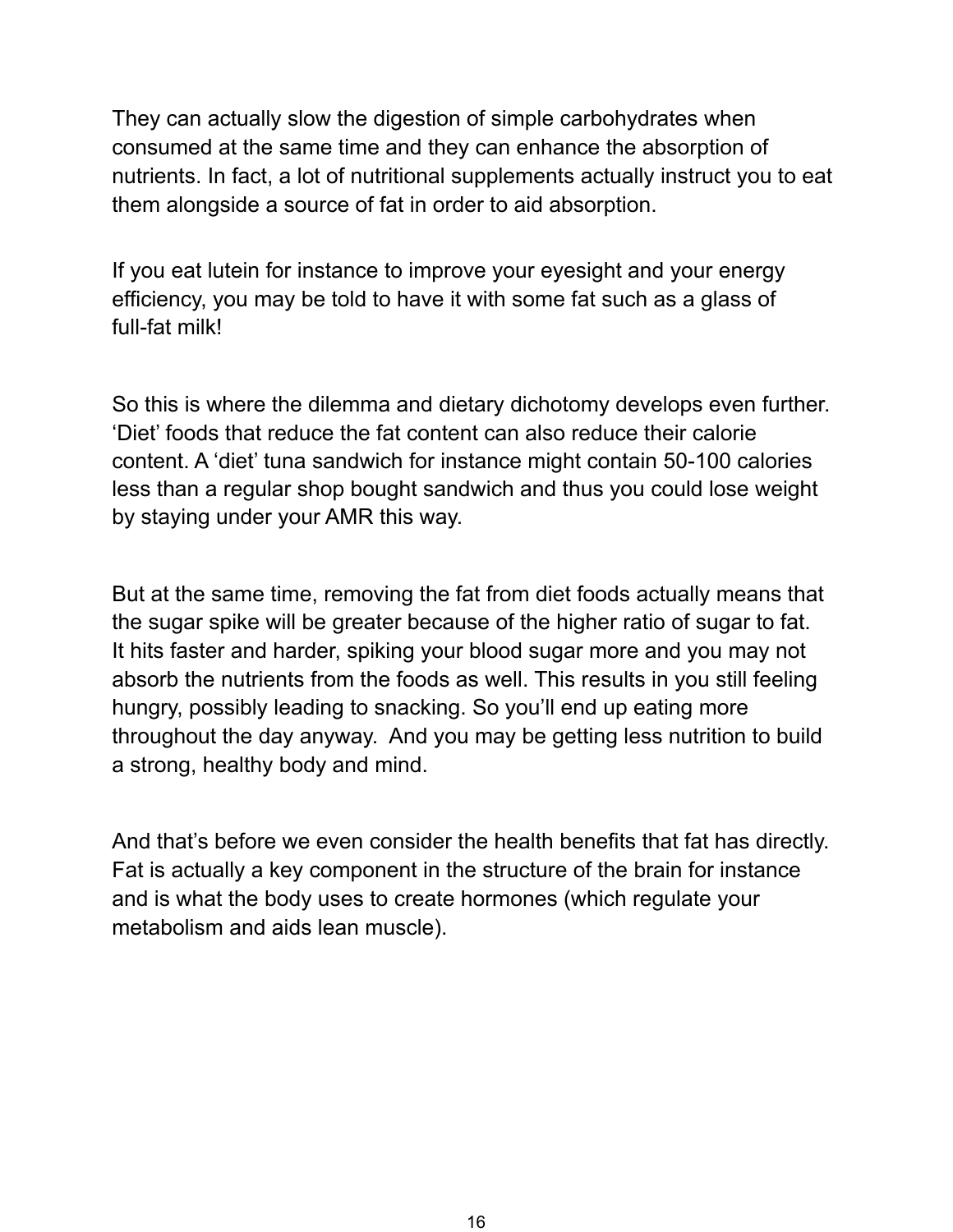## **Chapter 2: The Problem With Ready Meals and Snacking**



There's another problem with going just the lower calories route too; which is that you realistically could eat a less nutritious diet.

Think about it this way: if you are following a diet that is just lower-calorie for weight loss, then you could lose weight just by eating donuts. Seeing as an average donut contains about 195 calories and the average BMR is 2,000-2,500… that means you could eat 10-15 donuts a day and still lose weight.

You might be thinking - cool! What's the problem with that? I'm sure you know deep down this is incredibly unhealthy. In fact, you may go off your all donut diet pretty quick because you'd probably start to feel like crap after eating the same thing all the time and not getting any of the crucial vitamins, minerals and nutrients that your body needs.And the same goes for ready meals and a lot of "diet" snacks – even so called "healthy" ones.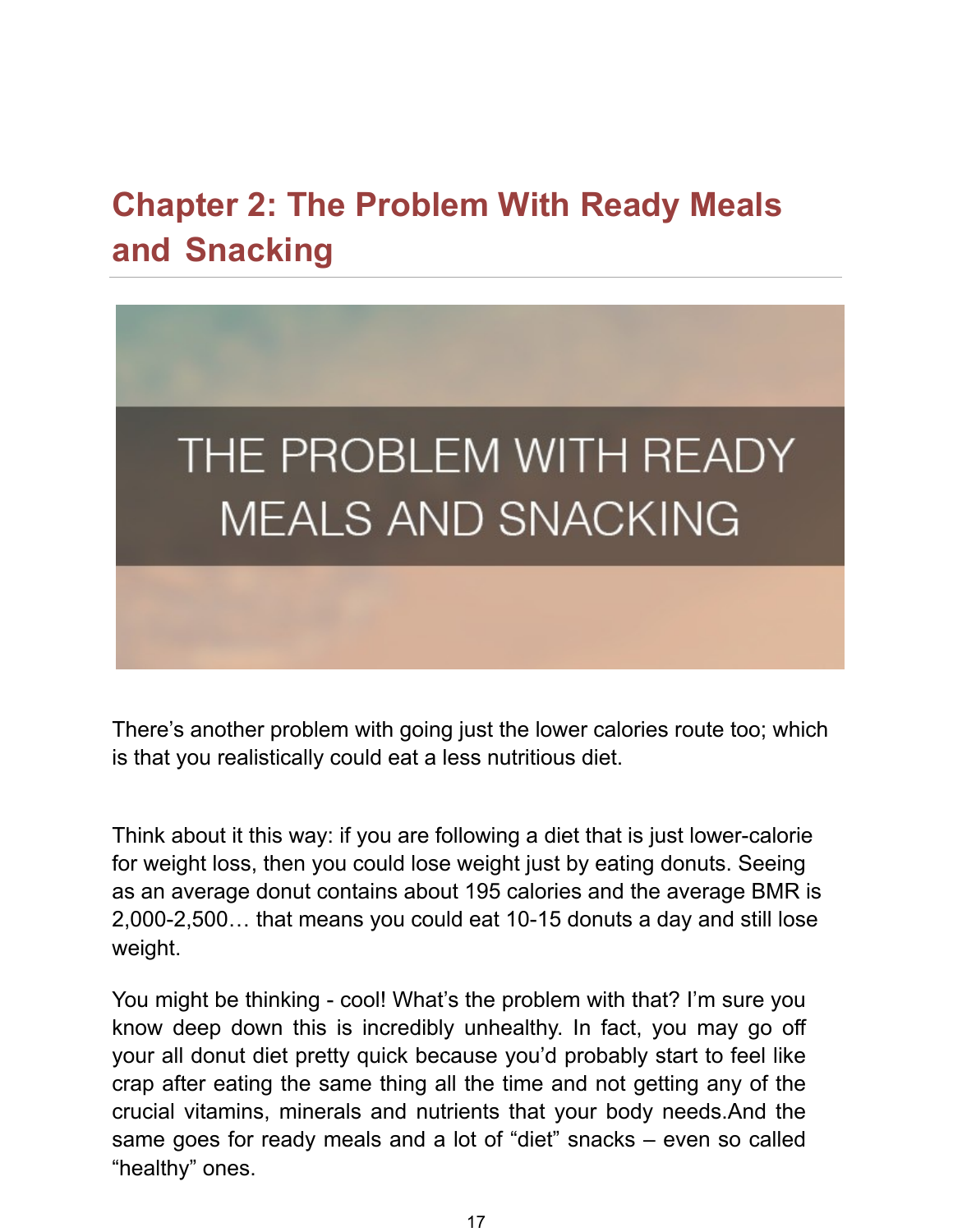## **The Protein You Need**

One component of the diet that we haven't touched on yet is protein. Protein is what we get from meat and it's where we get the 'amino acids' our bodies need. Amino acids are used when repairing skin and bone and for building muscle but they come in a range of different shapes and sizes.

To increase lean muscle tone, the recommendation is that we get around 1 gram of protein for every one pound of bodyweight! This advice is aimed at those who're working out and athletes and wouldn't apply to the average Joe or Jane who is inactive… but it shows what a key role protein plays in our **body composition** (lean muscle to fat ratio).

What's also important to bear in mind is that there is more than one 'type' of amino acid. Actually, there are currently about 20 amino acids, with nine of these only being available through the body. If you don't get all of these amino acids from your diet, then certain important repair jobs around your body will not get carried out.

And this is often an issue with vegetarian or vegan diets - making sure you get all the amino acids in the right amounts.

Seeing as most sources of protein only contain certain combinations of amino acids, it's important to make sure your diet contains a variety of different types of plants, fish, dairy and meats. The egg is one of the best sources of protein as it assimilates the best and closely matches the human body's amino acid profile requirement.

And it gets more complicated than that – as protein sources vary in their 'availability'. Depending on the structure and ratio of amino acids, certain proteins will be easier for the body to use than others.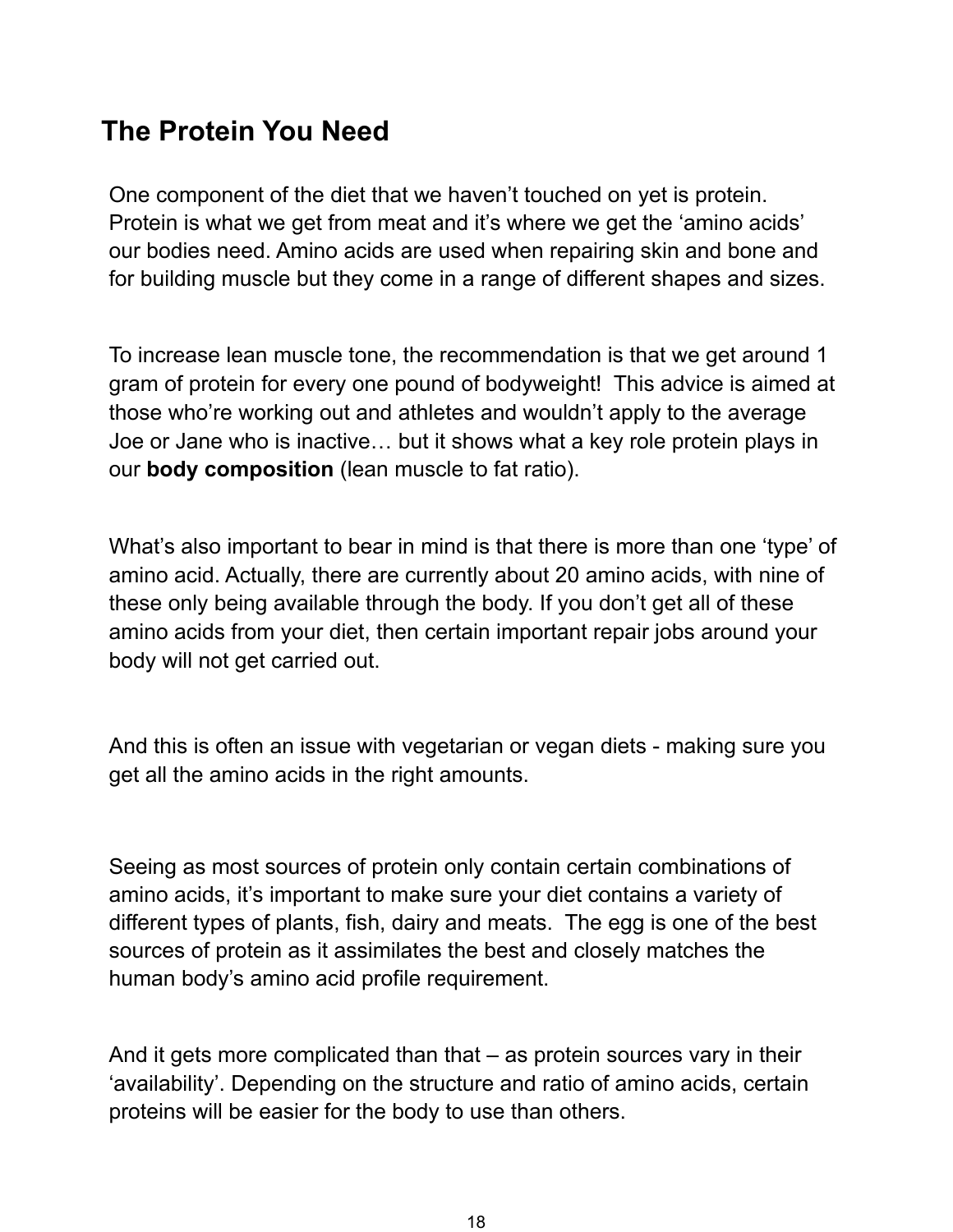Animal sources are always superior to plant sources of protein. Why? Because animals are closer to us in structure. When you consume animal protein – like whey, egg, chicken or beef – you are consuming muscle and fat and skin and these are all things the body can use. Even soy protein is less effective and may also lower testosterone and increase estrogen, which is bad for men and omen both.

So going back to our donut diet example. if you were to do that, then your body would not get the amino acids it needs and you could lose lean muscle while creating other negative health effects or develop other health issues like diabetes.

### **Micronutrients**

To get the most from the protein in your diet, you really need to think carefully about the sources of food you're consuming, as well as when and with what you're consuming them.

Macronutrients - protein, fat and carbs are just one part of the story…

What you also need to think about are vitamins and minerals. Because vitamins, minerals and other micronutrients can do all kinds of incredible things for your health including helping to prevent various diseases, and utilize those proteins efficiently.

One way to think about vitamins and minerals in your diet is like powerups in computer games. That is to say, that collecting these through what you eat can increase your energy, strength, speed, stamina, brain power and more…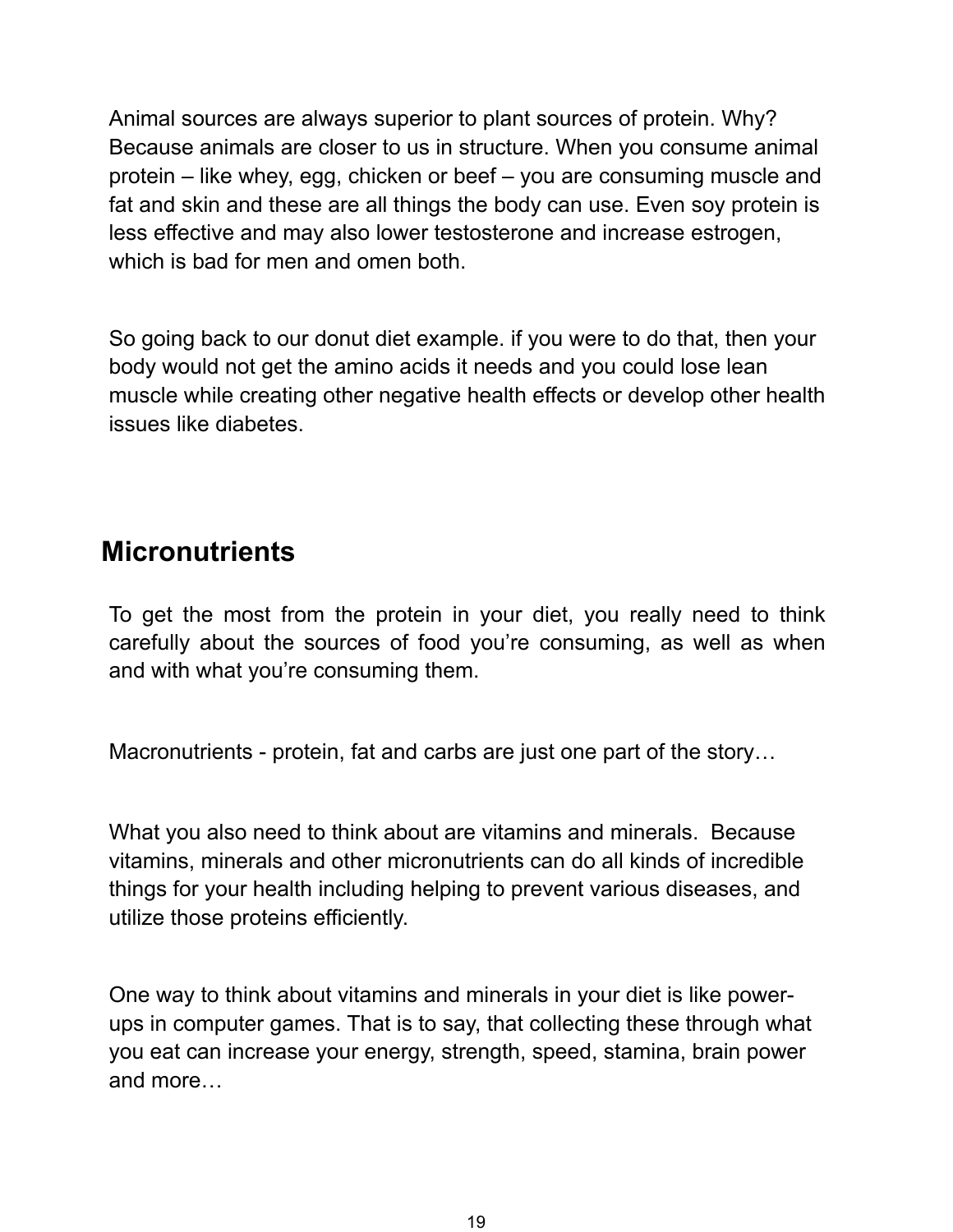In fact, many of the individual nutrients in our food are now sold as supplements for a variety of reasons but many for weight-loss, antiaging, disease prevention and athletic performance. There are many online articles on the benefits of countless individual nutrients and each time you read one, you may feel the urge to, hurry up and order a whole bunch of them…

However, the point of this book is that getting these nutrients from the diet is much easier, cheaper and more effective than taking a lot supplements. When you get fat soluble minerals and vitamins from avocado instead of a tablet for instance, you also get that all- important healthy fat that helps you to absorb them. Meanwhile, getting iron from spinach for example, versus a tablet means you're less likely to suffer with stomach problems.

Moreover, it's nearly impossible to add all of the different vitamins and minerals in your diet manually in supplement form in the right balance. For example, again using our Donut Diet example, It might sound like a good idea to take different supplements every day to try to boost your energy levels and meet your nutrient requirements to make up for the lack of nutrients that donuts provide. But again ask yourself: are you going to do this every single day - for the rest of your life? How long can you really keep that up? More importantly, is it healthy?

On the other hand, if you get all the nutrition you need from your diet, simply by eating a balanced selection of different foods, then you'll find yourself experiencing an incredible range of different health benefits. And the variety itself will also provide further advantages.

A lot of the nutrients you'll get from real food and a balanced diet are things we don't even fully understand yet – that's why it's almost impossible with supplementation even if you tried!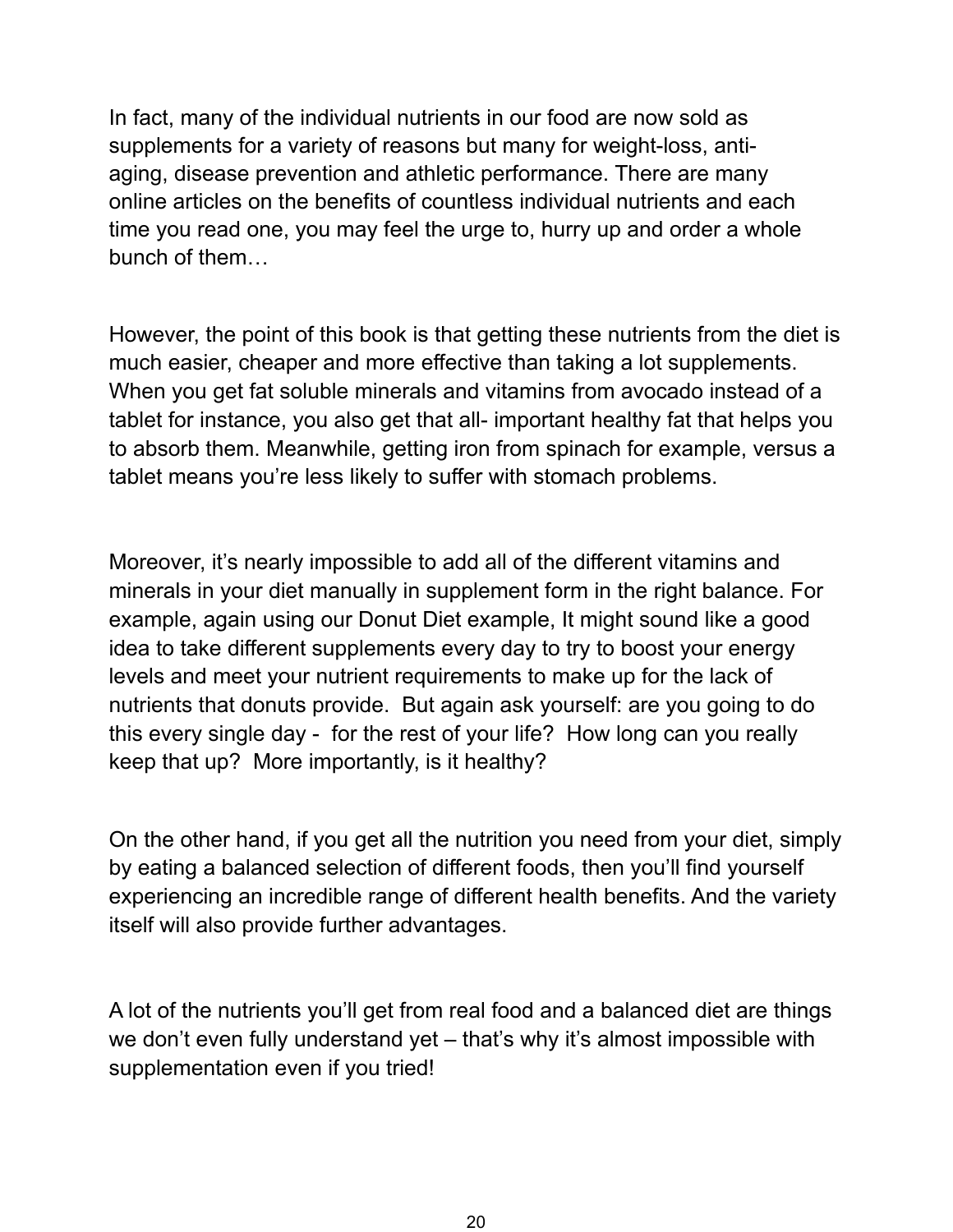Foods work synergistically meaning they work better together than when on their own. Rice and beans forming a complete protein is one example of this. Sodium, potassium, magnesium is another example. Zinc, selenium and copper is another.

#### **Supplements are in addition to not in place of a healthy diet**

Not all supplements are bad. In fact, for many people supplements are very handy and help boost nutrition. energy and a feeling of well-being. It is just that you want to have a good, clean, well-balanced diet, first. Examine your condition. Think about what areas of our health you might like to improve and your current lifestyle before supplementing.

If you're an active individual and you're on an exercise program or weight loss regimen, then certain supplements might help you perform better and get to your goal faster.

Pregnant women and the elderly are two other examples of people where supplementing may be appropriate.

Let's take a look at some examples of crucial nutrients that you do get from your diet and ones that you might want to take in supplement form…

**Choline**: Choline is a crucial nutrient found in eggs. This is the precursor toa chemical used in the brain known as 'acetylcholine'. Acetylcholine is the brains principle neurotransmitter used for communication between cells. The more acetylcholine you have in your brain, the more focused, alert and awake you are. Supplementing has been shown to boost memory, IQ and more!

**Vitamin D**: Vitamin D should be considered less a vitamin and more a 'master hormone'. Among other things, vitamin D aids in the production of hormones that help increase muscle tone, weight loss, energy levels, libido and more! Vitamin D is mainly produced in the body in response to exposure to sunlight, though it can also be found in eggs, cow's milk and shrimp. A recent study found that vitamin D is needed for the mitochondria in the cells to regenerate after exertion.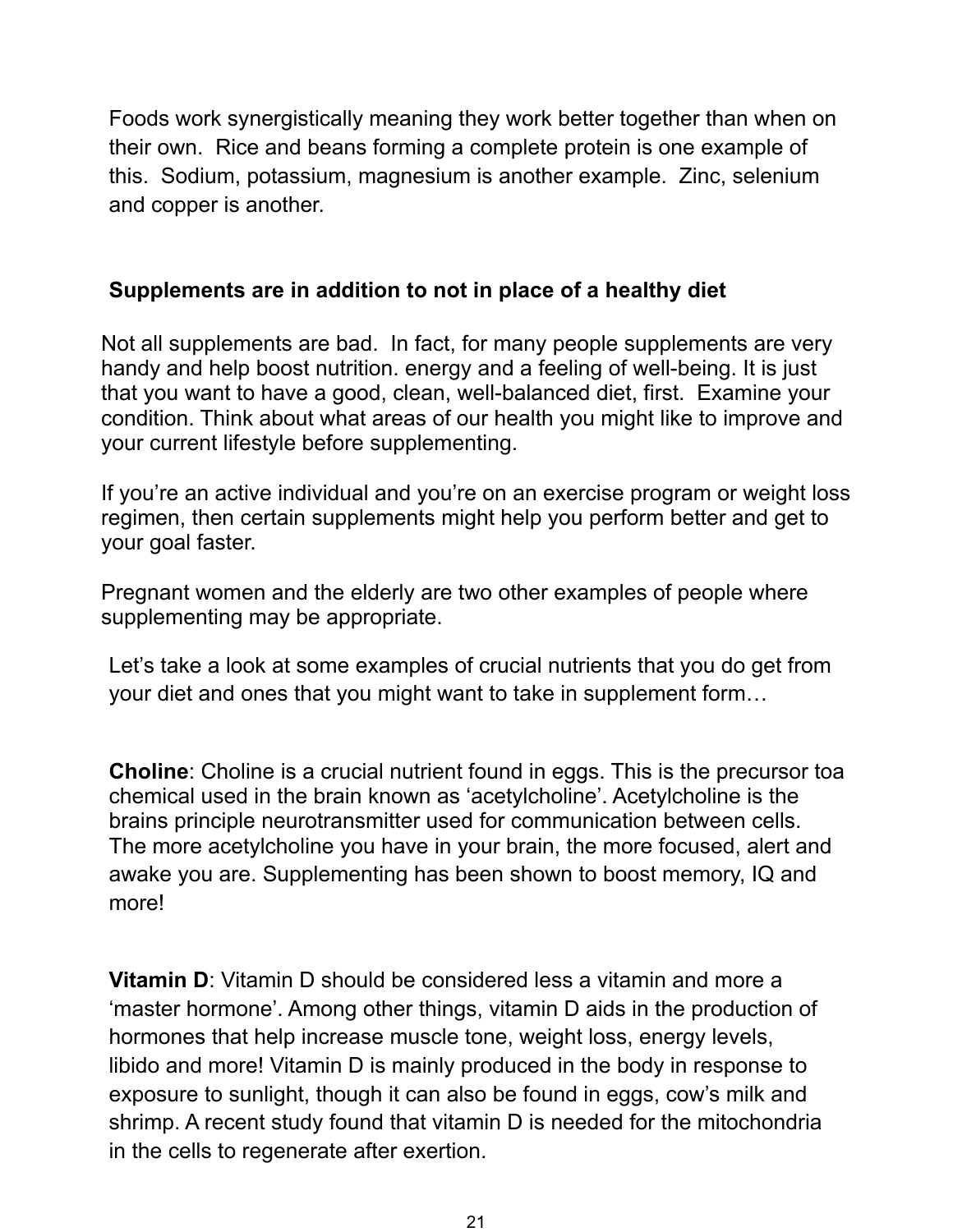People in the northeast, where I'm from, may have a harder time getting adequate levels of vitamin D during winter months as sunlight is one of the best natural sources. Eggs, milk and shrimp are great top food sources of vitamin D

**Omega 3 Fatty Acid**: Omega 3 fatty acids are generally lacking in the American diet. Too much omega 6 in ratio with too little Omega 3 is thought to be a major cause of a wide variety of our "modern western diseases." In addition to the benefits of the healthy fats, certain fish oils, like Krill oil contain an antioxidant called astaxanthin that can help to protect cells from damage from free radicals. It's what gives krill oil its red color and salmon it's pink color. This means it helps to fight the effects of aging, while reducing the likelihood of developing heart disease or cancer.

Omega 3 fatty acids can improve the communication between nerve cells by improving 'the integrity of the myelin sheath, a protective fatty later around nerve synapses'. Omega 3 is great for healthy skin and joints, and arguably necessary for optimal brain function.

**Protein Powder Whey, and Casein:** Casein is a great type of protein found in milk (as is whey). Whey is very popular and most people know about whey protein. Unlike whey, which release very quickly and can spike blood sugar) casein releases slowly which makes it ideal to consume before bed. This way, you will be given a steady and constant supply of protein as you are in your most 'anabolic' state (during sleep). Cottage cheese and ricotta contain casein but it's also available in supplement form.some protein powders like this one have a blend of casein and different types of whey proteins for optimal absorption and very low carbs despite being a sweet treat like a milkshake.

For example, [this protein - Low Carb](https://offers.biotrust.com/aff_c?offer_id=101&aff_id=1417&aff_sub=AS041320) provides you 25% un-denatured whey isolate… 25% ultra-filtered micellar casein… 25% milk concentrate… and 25% whey concentrate.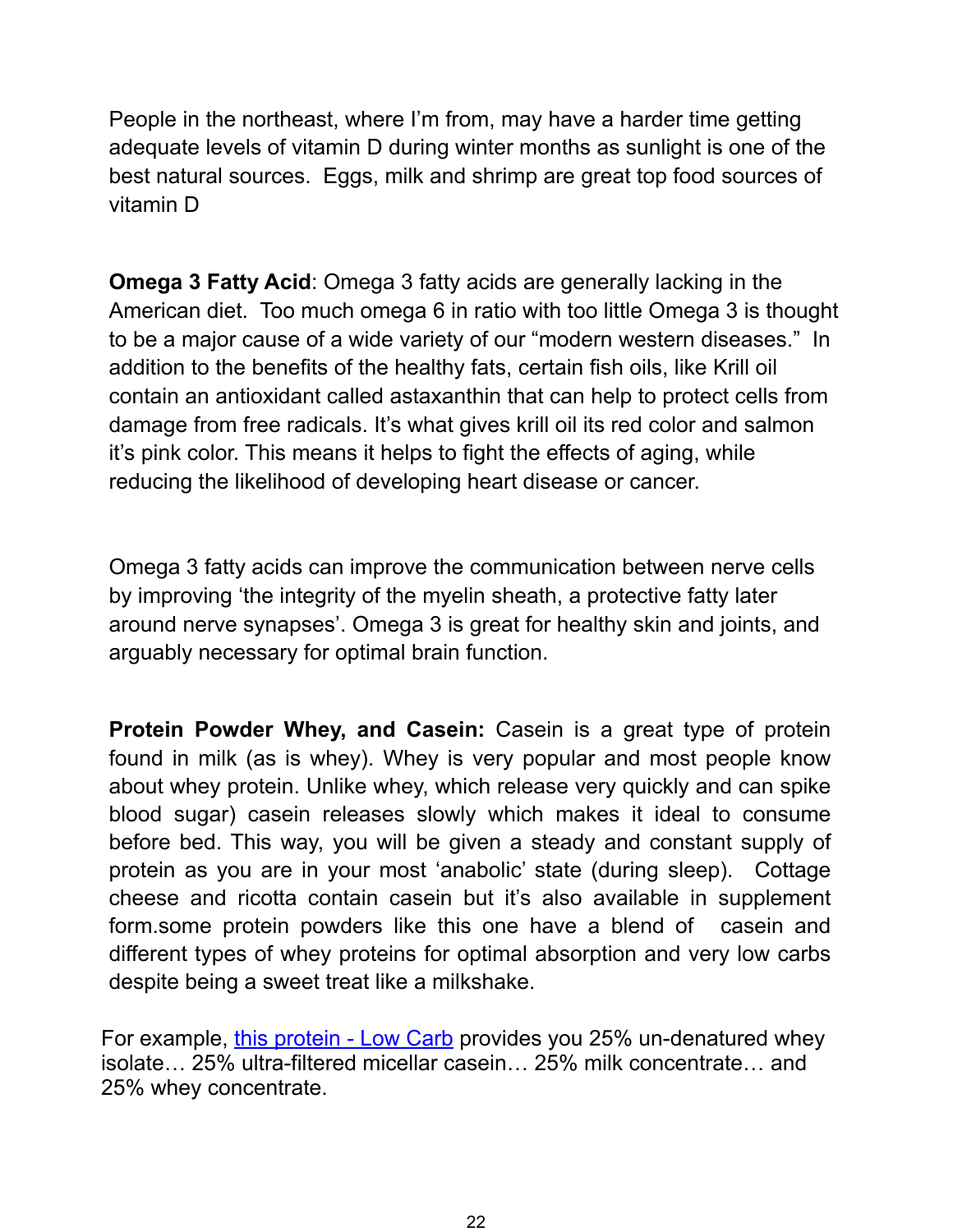These are the ideal proteins, provided in a balanced ratio, for the "What's for breakfast?" and "What sweet dessert to eat before bed?" dilemmas. Protein blends like these help support sustained energy, craving control, and appetite management.

**Collagen Protein:** Collagen protein is another form of protein powder. Collagen is the most abundant protein in your body and is essentially the "glue" that holds you together. It makes your skin healthy and supple and gives it that youthful look. it's also good for you hair, nails, joints, gums and teeth too. It also supports digestive health, and your immune system - as 70& of your immune system resides in your gut health. As your intestinal walls literally form a wall of defense within your body. Your body doesn't produce collagen like it used to as you get older and collagen protein is a clean easy way to get it.

Here's an example of a clean eating collagen protein Collagen is also very low calorie, and carb free. You can find more info on the health benefits of collagen and **[what makes a good quality collagen protein](https://offers.biotrust.com/aff_c?offer_id=79&aff_id=1417&aff_sub=AS041420)  [supplement](https://offers.biotrust.com/aff_c?offer_id=79&aff_id=1417&aff_sub=AS041420)**.here.

**Tryptophan**: Found in numerous proteins and other foods, tryptophan is a natural precursor to serotonin – what we know as the 'happiness hormone'. This can fight depression, boost your mood and even help you to sleep better at night (as it is converted to melatonin). Tryptophan is found in many supplements designed to improve your sleep. Massive amounts of Turkey on Thanksgiving are also known to induce sleep because of the Tryptophan content.

**Resveratrol**: Resveratrol is a powerful antioxidant we can get from the diet and is often thought of as being one of the most important aspects of the 'Mediterranean Diet'. The Mediterranean Diet is a diet that consists of foods similar to hot European countries and the logic behind this is that these cultures statistically enjoy longer lifespans and lower incidences of heart disease (this was especially surprising back when people in the US thought that fats caused heart problems since the Mediterranean diet was higher in fat!).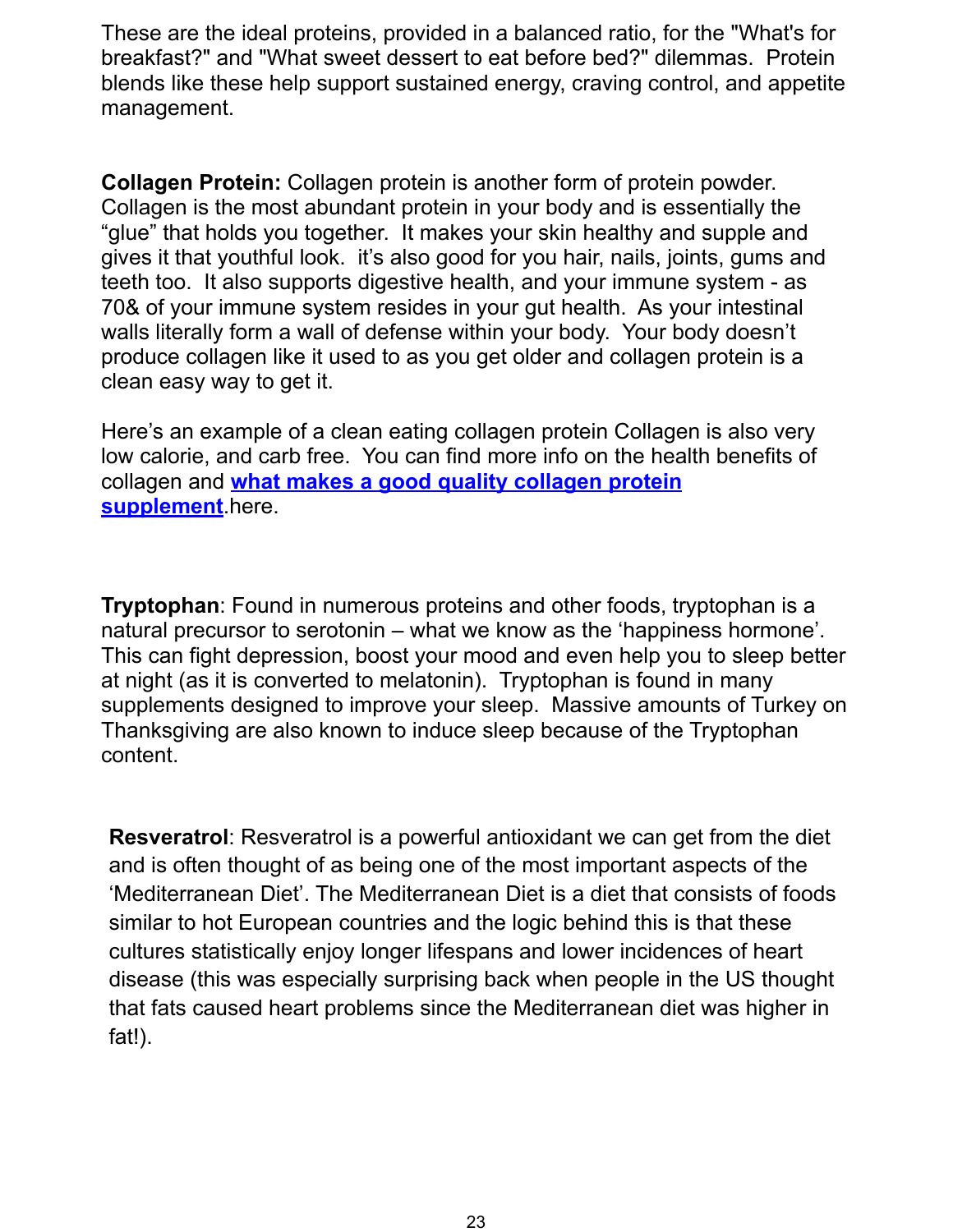**Green Drinks**: are LOADED with polyphenols and antioxidants and can give you the nutrients of 40+ veggies and fruits in one serving, [like this one](https://offers.biotrust.com/aff_c?offer_id=102&aff_id=1417&aff_sub=AS040320) (as a good example). We'll talk more about smoothies, protein shakes and juicing later when we get to recipe and meal ideas. Higher quality "green drinks" [like these](https://offers.biotrust.com/aff_c?offer_id=102&aff_id=1417&aff_sub=AS040320) are pretty clean and make it easy to get a ton of nutrients in one simple drink without the prep time or mess, but we'll get more into that later

**Glutathione**: Glutathione (GSH) is often described as the body's 'master antioxidant'. This molecule helps to detoxify the cells and combat free radicals and can unlock the full potential of all the other antioxidants in your system. In fact, without adequate levels of glutathione, your body cannot make full use of any other antioxidants from your diet. Vitamin C, resveratrol and more all become much more potent when combined with a supply of GSH

**Vitamin C**: Vitamin C is a powerful antioxidant that is well known for helping to fend off all manner of diseases too by strengthening the immune system. It also happens to help with the production of collagen for your skin and serotonin thereby boosting the mood as well. Cherries are very high in vitamin C, as well as citrus fruits like lemon, grapefruit and oranges. if you're going to take vitamin C as a supplement then opt for magnesium ascorbate. Vitamin C is very acidic. Magnesium ascorbate is a buffered easy to absorb form of Vitamin C.

**CoQ10**: CoQ10 is another substance that ican improve cellular energy by improving mitochondrial efficiency. These have been shown to improve not only athletic performance but cardiovascular, and brain health.

This stuff - [Ageless body](https://offers.biotrust.com/aff_c?offer_id=105&aff_id=1417&aff_sub=AS041320) contains all three of these - glutathione, vitamin C (as magnesium ascorbate descried above) and CoQ10. in addition, it has Turmeric and Ashwagandha.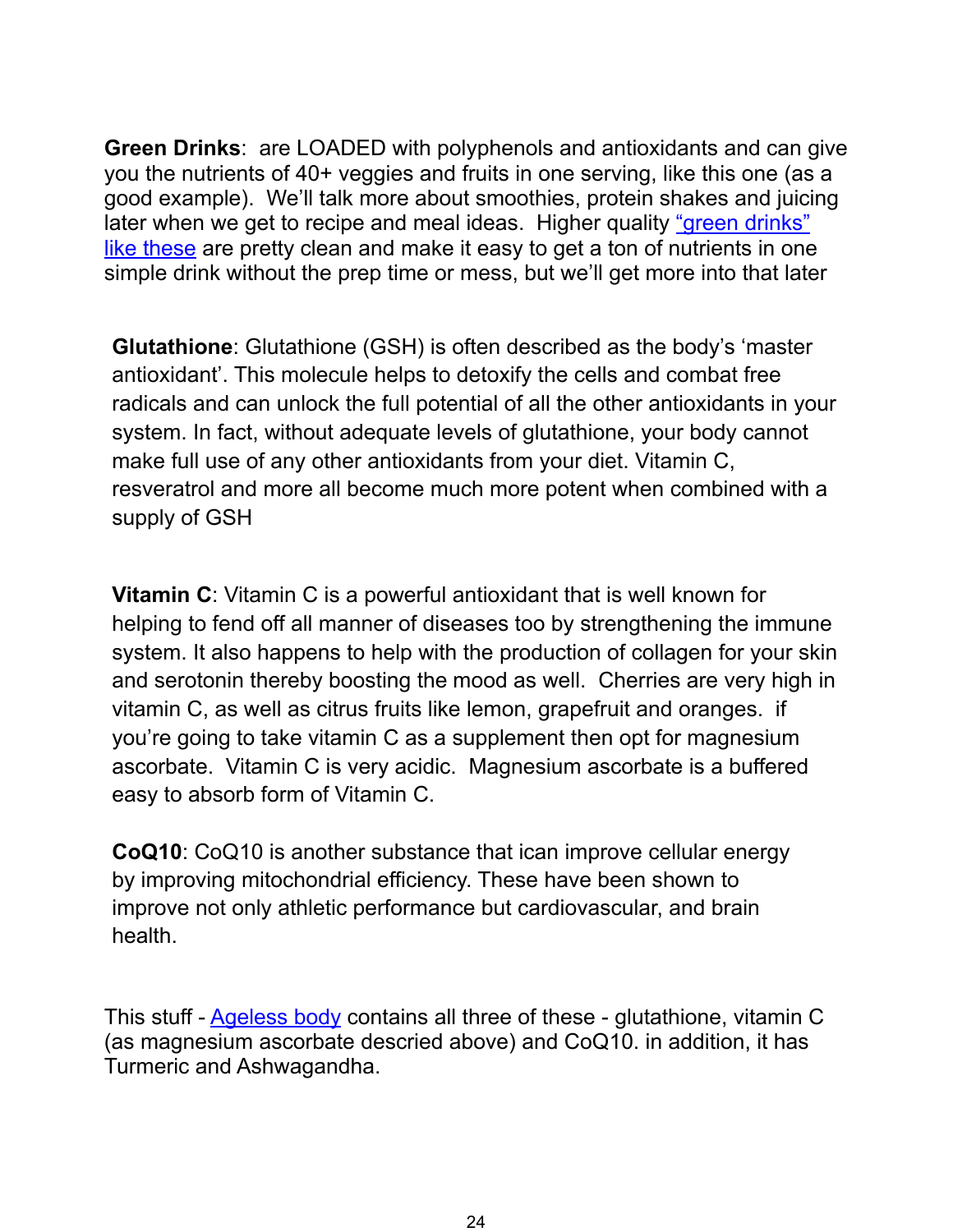**Ashwagandha** an adaptogenic herb that helps suppress cortisol (stress-Hormone) production and balance out hormones naturally. You would not get Ashwagandha from your diet at all without taking a supplement.

**Probiotics:** Are beneficial bacteria that tend to be lacking in our modern day diet and one that is higher in sugary processed foods will feed the bad bacteria, making things worse for your digestive system and nutrient absorption. Good nutrition is also about how well your body absorbs the nutrients from the foods you eat and probiotics aid that process. You can find active cultures (probiotics) in food and drinks like - Greek yogurt, kefir, kombucha tea, raw sauerkraut, raw pickles (not the processed stuff on the shelves, the stuff in the refrigerator that **says raw fermented** on it), and real miso.

Some people don't like the taste of many fermented foods and it's best to get a wide variety. Many people may also have have a hard time consuming enough fermented food to get the full benefit of the probiotics. For these reasons many nutrition experts recommend adding in a probiotic supplement. There are is a huge array of health benefits that come from probiotics and having the right balance of good to bad bacteria in your system - including making sure your immune system is functioning at its best. This is another reason nutrition experts may recommend a supplement instead. You can [learn more about probiotics and get a FREE bottle here](https://offers.biotrust.com/aff_c?offer_id=2&aff_id=1417&source=AS040320) if you want to give them a try. This one above is very high quality.

#### **Ensuring the supplements you do take work right**

I could go on and on… about nutrients and supplements. I included links to some of the ones I feel are important and many other experts recommend as well. And they are in the forms of what''s proven to work best. One of the major drawbacks of supplementing is not knowing which ones are actually going to work and which ones are a total waste of money. Very often the bargain brands will not deliver any results or benefits. The supplement industry goes largely unregulated. Some supplements are so common however that they will not be as expensive as compared to other brands or forms, like vitamin D.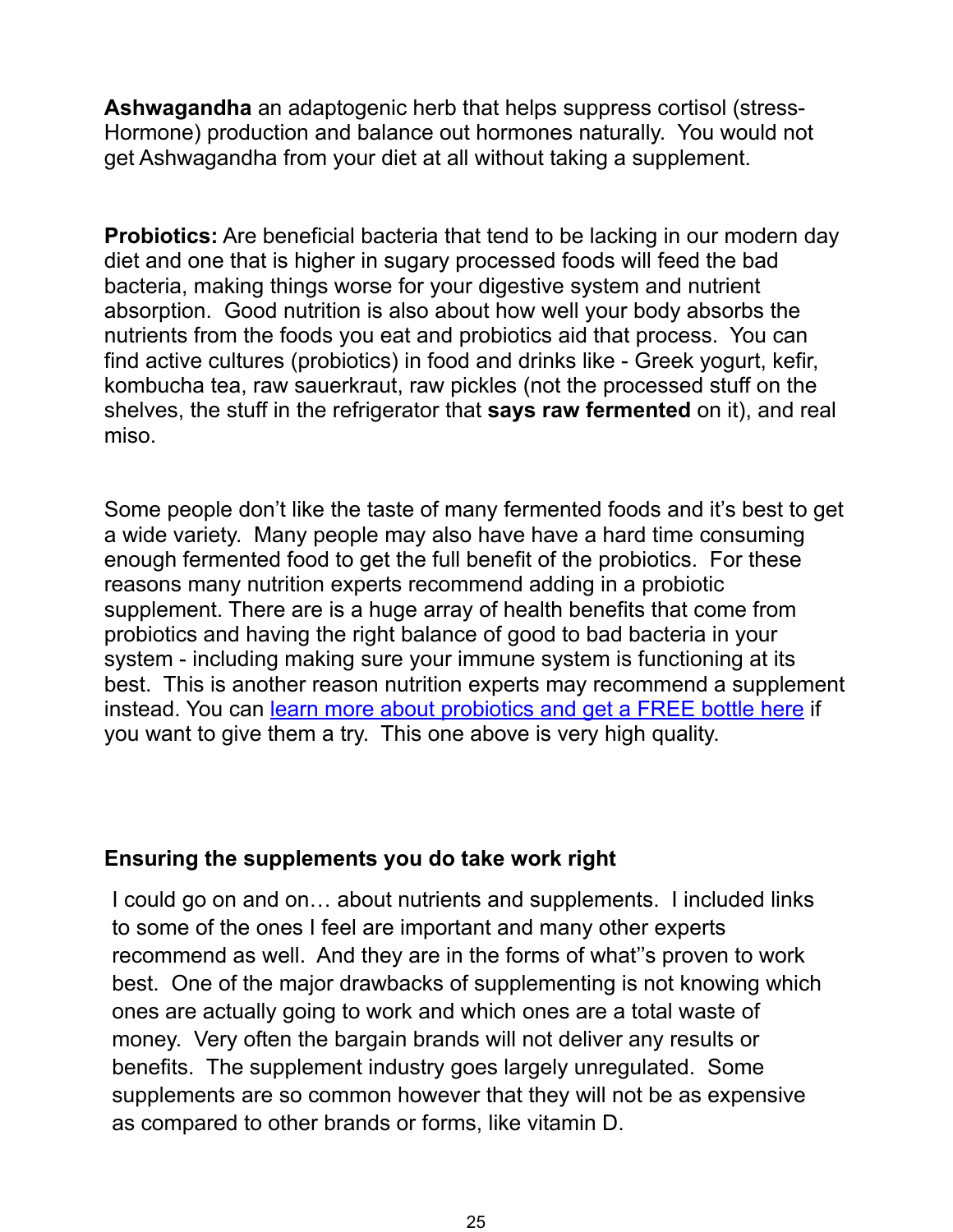The point is that one of the main objectives of a healthy diet should always be to supply yourself with a plentiful amount of nutrients so you get all the different crucial nutrients you need to function at your best. If you do, then you will feel better, live longer and find it much easier to stick to a healthy diet that helps you manage your weight.

## **Empty Calories Are the Enemy!**

When you look at your diet this way, it should start to become very apparent that our Western / modern way of eating has a lot of problems.

The first issue is that we're too focussed on short-term. We know we're hungry because our serotonin levels are depleted and so we are highly motivated to increase that serotonin and our energy levels as quickly as possible. And the best way to do this? Eat a quick release, simple carbohydrate food .Serotonin is often described as the 'feel good hormone' and is associated with feelings of well-being and happiness. Generally, we think of serotonin as being responsible for our pleasant moods and think of it as a neurotransmitter that has a role in a number of psychological conditions. Low serotonin for instance is correlated with depression.

What you may not have known, is that serotonin is also crucial for our regulation of hunger and plays a key role in our satiety.

Like ghrelin, serotonin is a hormone that tells the brain that we're full and that we don't need to eat any more. This occurs partly through our consumption of carbohydrates, most of which (barring fruit) will contain some amount of tryptophan. Tryptophan is an amino acid and is also found in protein but there's only a small amount of it in most foods compared with other amino acids, which prevents it from having any major effect.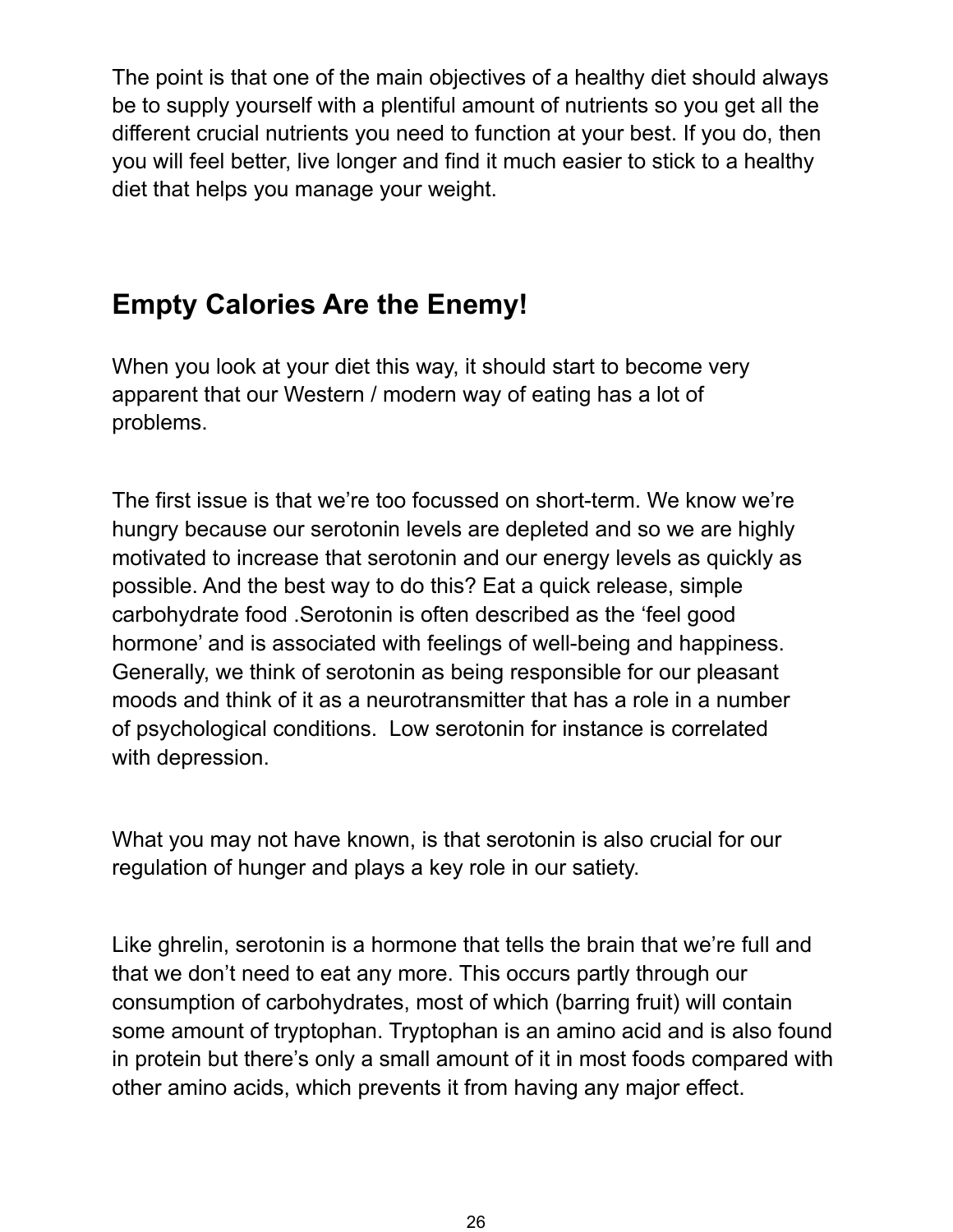When you eat lots of carbohydrates then, you actually flood the blood stream with tryptophan and this then remains in the blood once the insulin kicks in and you start absorbing the nutrients

This leads to a surplus of tryptophan which reaches the brain and guess what happens? It turns into serotonin! This happens because tryptophan is actually a precursor to serotonin and one of the key building blocks used to create it.

All this explains why you tend to feel in a very good mood when you've just eaten and why your mood can plummet when you start to get low in blood sugar. This is where 'hangry' comes from!

The good news is that this is actually just one of several mechanisms that the body uses to tell how full it is. Leptin for instance is another hormone that is produced in the gut and which tells the brain to stop eating too.

But it is also true that you'll be missing out on at least one signal of fullness if you go overly low carb, so keep this in mind. And more to the point: if you are eating a diet that consists mainly of modern 'snacks' then you'll be flooding the body with sugar and then seeing it fade very quickly afterward. That means you'll want to snack again. It also means that the body won't use up the energy as quickly as it receives it, which leads to it being stored as fat.

It's always better to have a diet that includes complex carbs rather than a diet that completely eradicates a whole food group from the diet. What are good sources of complex carbs? Things like real sourdough bread, sweet potatoes and vegetables instead of things like chips, commercially prepared white bread and pasta.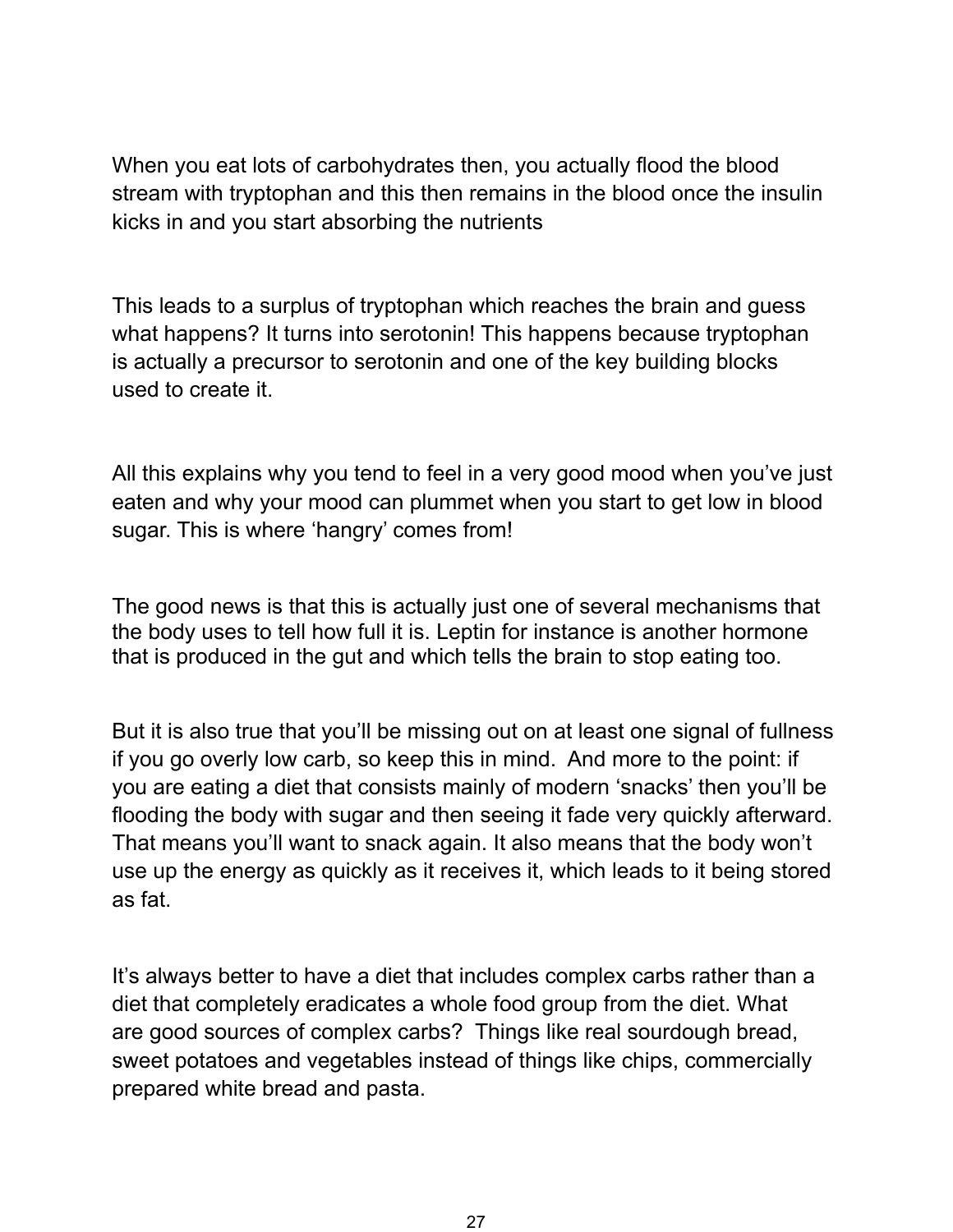The bigger problem with eating things that give us a quick 'kick' is that they often don't contain any of the crucial nutrients that we described above. And this is where the idea of 'empty calories' comes in.

The donuts we described earlier are yet again a good example. As mentioned, you could lose weight by eating only donuts but if you were to do that, you would be getting very little nutrition in relation to what your body needs.

That means not enough protein to build muscles, not enough vitamins and minerals to help you think or feel better. That doesn't only apply to donuts either – it also applies to ready meals, fast food and anything else 'that is highly processed'. Donuts or the Donut Diet I just made up are a good more obvious example and a good analogy because a lot of people eat too many "sugary"carbs - whether it's a donut or a slice of white bread, or a bowl of sugar coated grain cereal. The nutrition and blood sugar effect is similar.

When you buy a ready-made lasagne or whatever from the store, you actually get very low quality ingredients blended together with other ingredients you can't even pronounce - and it probably has tons of added sugar or lots of sodium too.

Despite getting a lot of protein and carbs, your body won't be getting many other nutrients. The calories are added or increased but the nutritional benefits are drastically reduced from processing.

This means you will not be as efficient at burning fat and producing more useable energy. Your mitochondria may perform more poorly and your metabolism could be slowed or impaired.

(By the way, if you think that hormones don't have a big impact on weight loss then just ask someone who suffers with hypothyroidism)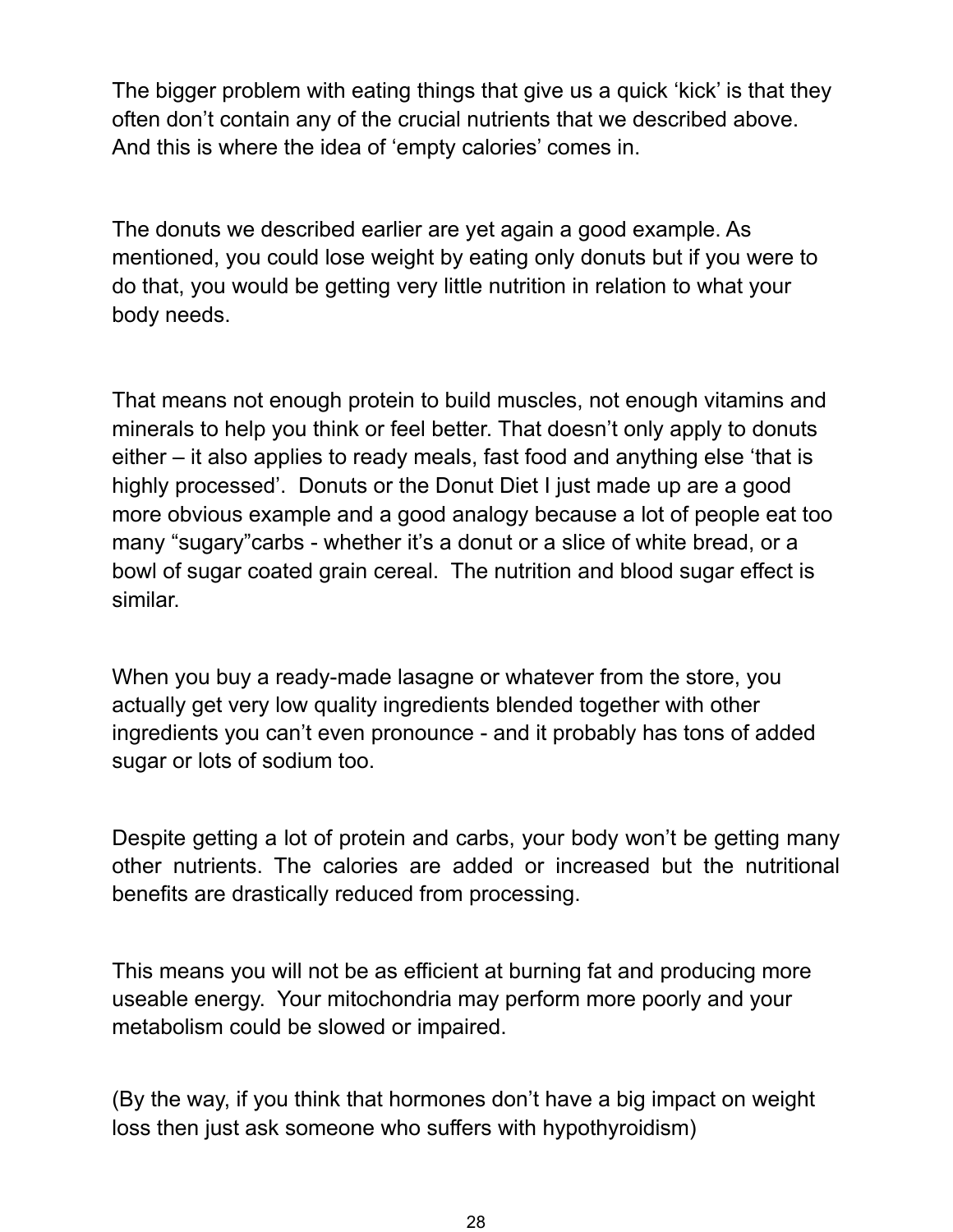And there are more problems with eating like this too! When you don't get the nutrients you need, your body actually makes you crave more food. The body knows what it needs and it sends signals that encourage you to want to eat those foods.

Say your body wants something sweet, refreshing and juicy that will give you some quick energy like an orange,. But instead you choose to drink Coca-Cola which provides you with an energy surge, satisfies your craving for something sweet and gives you some energy but it has way more calories, and sugar and no real nutritional value. It may leave you craving something sweet again in a shorter period of time. As opposed to the orange which has some fiber and other nutritional value like vitamin C and other nutrients that will help you feel fuller and more energized longer.. And cola, unfortunately doesn't help protect your immune system like oranges do either.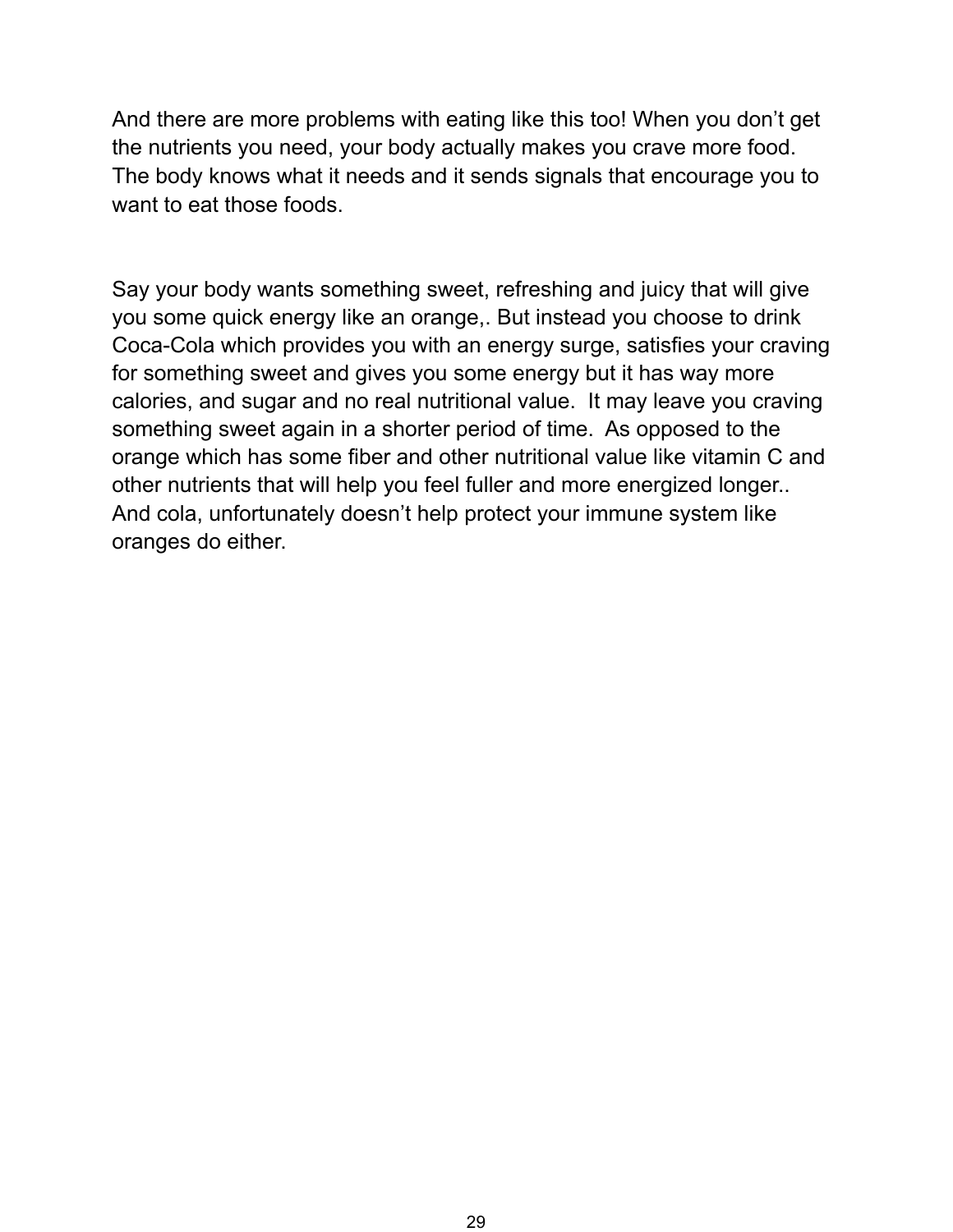## **Chapter 3: Putting it all Together for Simple, Clean Eating**



I've thrown a lot of information at you so far but don't worry – things are going to get a lot simpler as we start looking at how to actually implement all of this information in a healthy and easy-to-maintain diet.

So first, what do you need to take away from all this information? You may still be baffled as to whether you should be focussed on lowering calories or avoiding simple carbs!

The short answer? Both! And while you're at it, you'll also need to make sure that you're getting a lot of nutrients from your diet and plenty of protein. Does that sounds hard? It really isn't. Just follow these steps: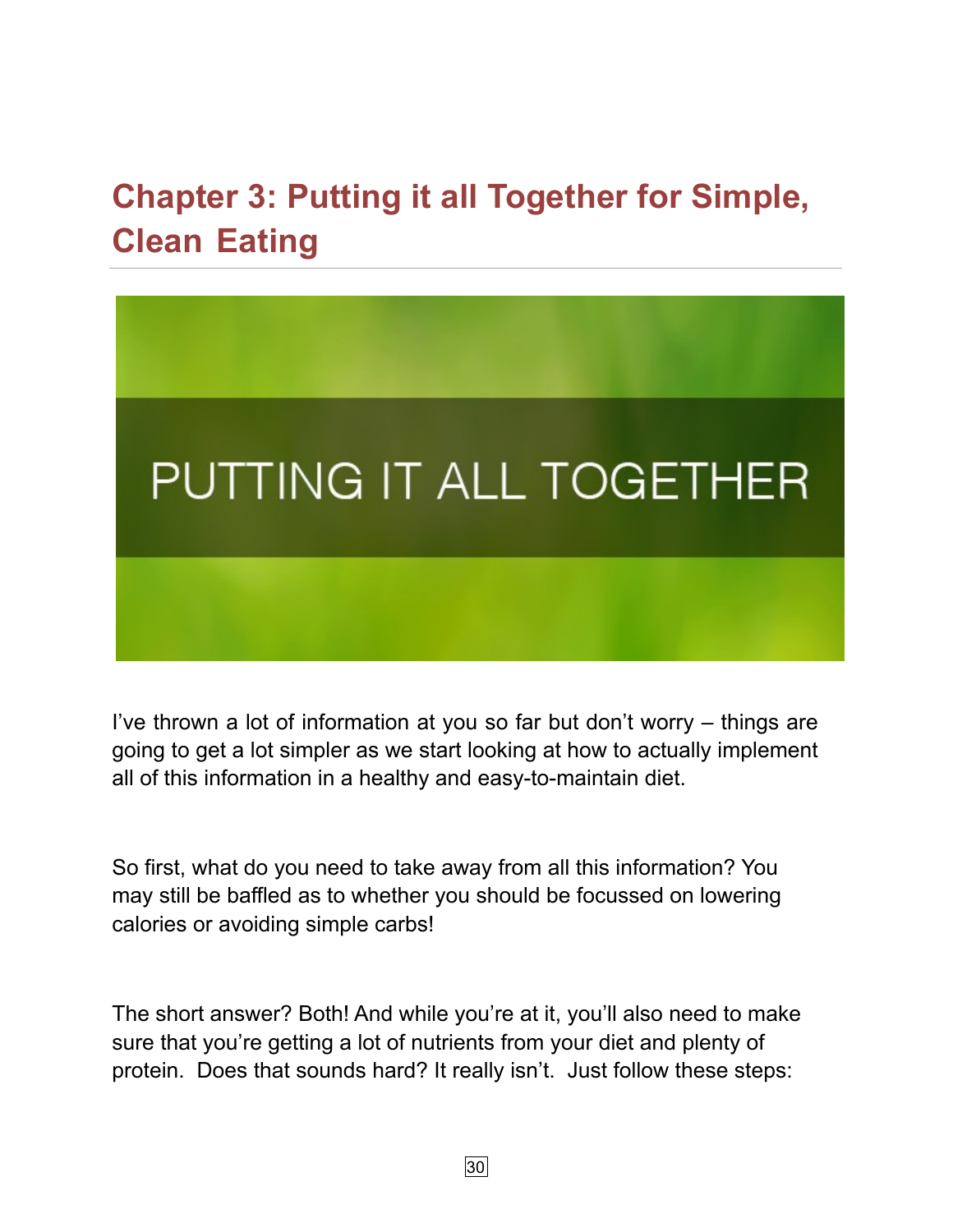## **Step #1 – Calorie Deficit**

As mentioned, you can actually be pretty sure that you're staying under your calories simply by eating less than 2,000 or 2,500 calories for women and men respectively. Another option is to work out your BMR and AMR using the instructions in chapter 1, or to wear a fitness tracker for a while like a Fitbit or use your Apple watch although Fitbit is probably the best fitness tracker out there right now. It calculates your calories output and you can log and track your calories intake as well.

Either way, you'll need a number that you need to stay below and your first mission is to do that. This doesn't mean you have to count calories – you probably eat a lot of the same types of things already anyway so once you figure out the calories for that meal you don't have to count it again. Your other option is to simply incorporate a few new consistent meals for your breakfast and lunch you'll know he calories just from the recipe itself. And a lot of restaurants and take out places have nutrition information though you may have to ask for it.

As long as you don't snack in-between and you eat a relatively healthy dinner, then you can safely assume you'll normally be below your target. Most full meals shouldn't exceed 800 calories.

You can't exactly count your calories anyway (they can vary) but if you just stay below target, you should be safe. Because you can always adjust as you go.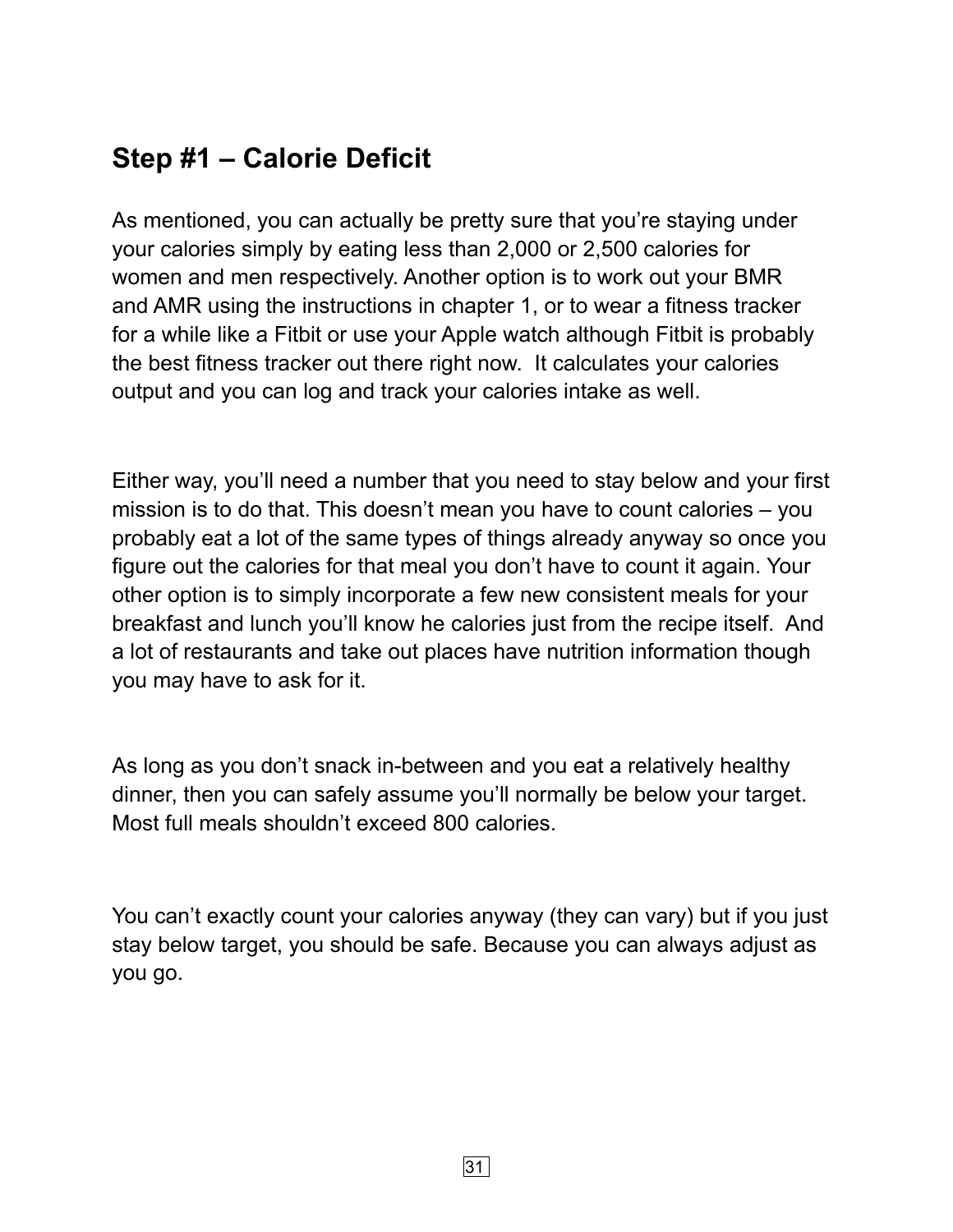Having healthy consistent breakfasts and lunch is a very good strategy seeing as we often tend to eat 'socially' in the evenings and we often expect larger, more elaborate and interesting meals.

### **Step #2 – Cut Out Junk Food**

The next thing you need to do is to cut all the junk. We've seen how these are simply empty calories that make us hungrier – so just stop eating it! You might think junk food tastes so great you don't know how you can live without it, but it's not that it tastes great. There are a lot of other things people can eat besides junk food that taste even better and on top of that. They won't make you feel like crap. it's just that you're used to it and it's become a habit or an addiction if you will.

The way 'paleo' dieters get around this is by avoiding anything that wouldn't have been available during our early evolution. There's no reason to go that far because things like milk and bread are absolutely fine in moderation. But not the typical commercially prepared white or wheat bread on grocery store shelves. Even though some of them might look healthy. Fresh baked sourdough is one of the healthiest breads you can eat - if you can find it at a bakery. Sprouted grain bread, like Ezekiel bread is another healthy bread option that is available in some stores.

And if something is man-made, but made well with minimal processing then it is also fine. Simply by avoiding processed sweets, junk food, readymeals and fast food you can generally get rid of nearly all the empty calories and most of the processed food from your diet.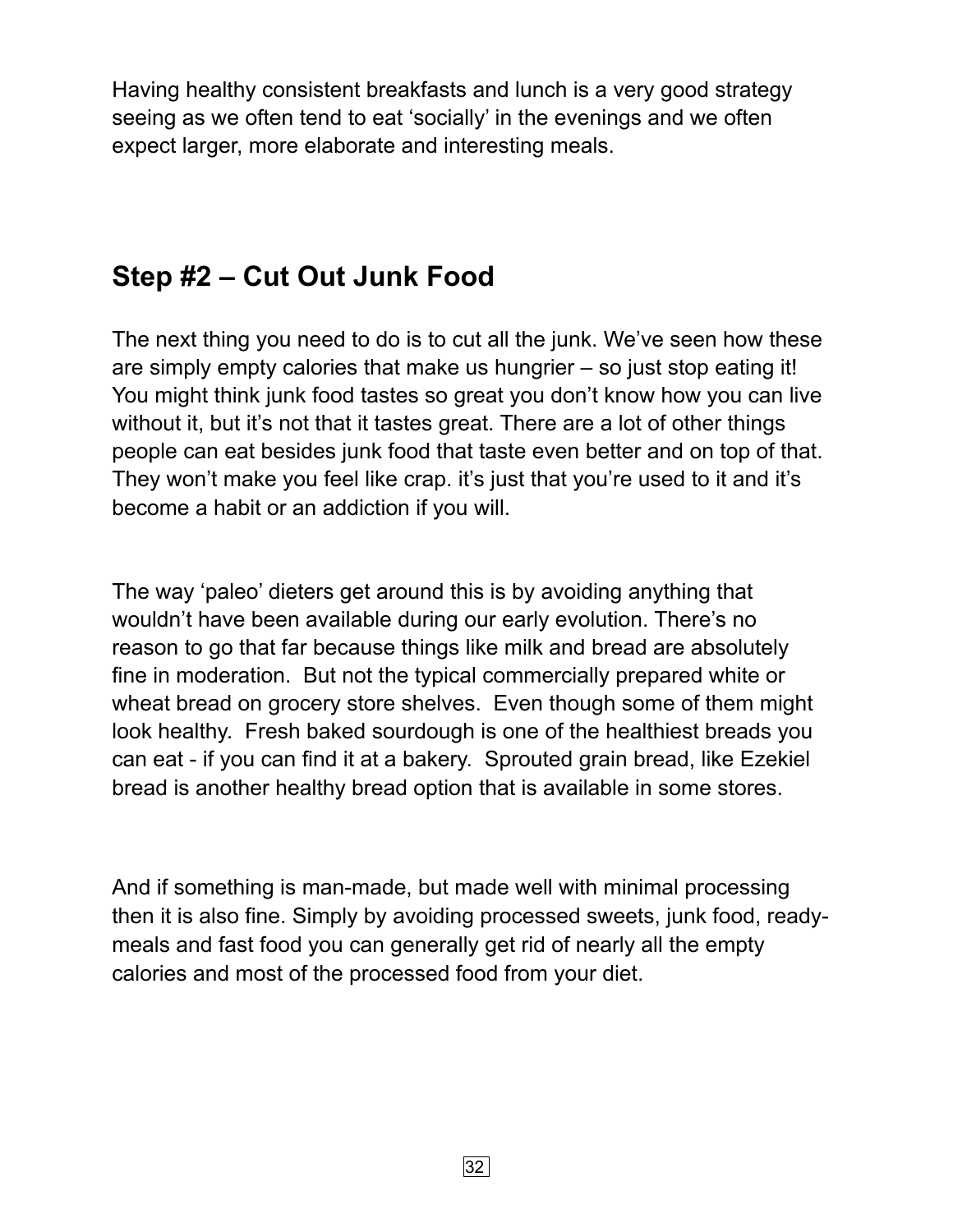When it comes to carbs, we are taking a 'slow carb' not a 'no carb' approach in this guidebook. Don't completely avoid carbohydrates (they provide a ton of benefits – and we need that energy!) but just make sure that you limit your intake of 'simple' carbs like commercially prepared white bread, white pasta or candy bars. Again, you can do this by sticking largely to a diet of naturally sourced carbohydrates, like sweet potatoes, buckwheat pasta (soba noodles) vegetables etc . And just so you know, there are healthier chocolate bars, and there are healthier sweets made with high quality ingredients that won't spike your blood sugar. Using ingredients like almond flour instead of a refined grain flour. And even you too can make your own healthy desserts pretty easily, if you wanted to. The internet is loaded with bloggers making all sorts of clean eating desserts with super healthy ingredients.

I like to refer to this as an 'nutritarian diet'. Don't avoid anything man-made or anything that post-dates our evolution in the wild. Rather, avoid things that couldn't be made with more than kist a few ingredients. If ingredients on the label are not easily recognizable or pronounced that is an indication it is "too man made." Another easy way to think of this is imagining the types of foods they have at a farmers market. If you've never been to a farmers market, I highly suggest you find one nearby or search out a few different ones to sample some clean eating health foods and get ideas. Very often vendors at farmers markets are more than willing to talk about their products and even offer you a sample. A good farmers market will have much more than just some fruits and veggies. They will have pasture raised meat, eggs, olives, fresh juices, green drinks, fresh baked breads, raw milk cheeses, and more

And this makes sense from an evolutionary perspective too if you want to be a harsh critic of dairy – it's thought that the ability Westerners have to digest milk (thanks to the enzyme lactase) is a recent evolutionary development!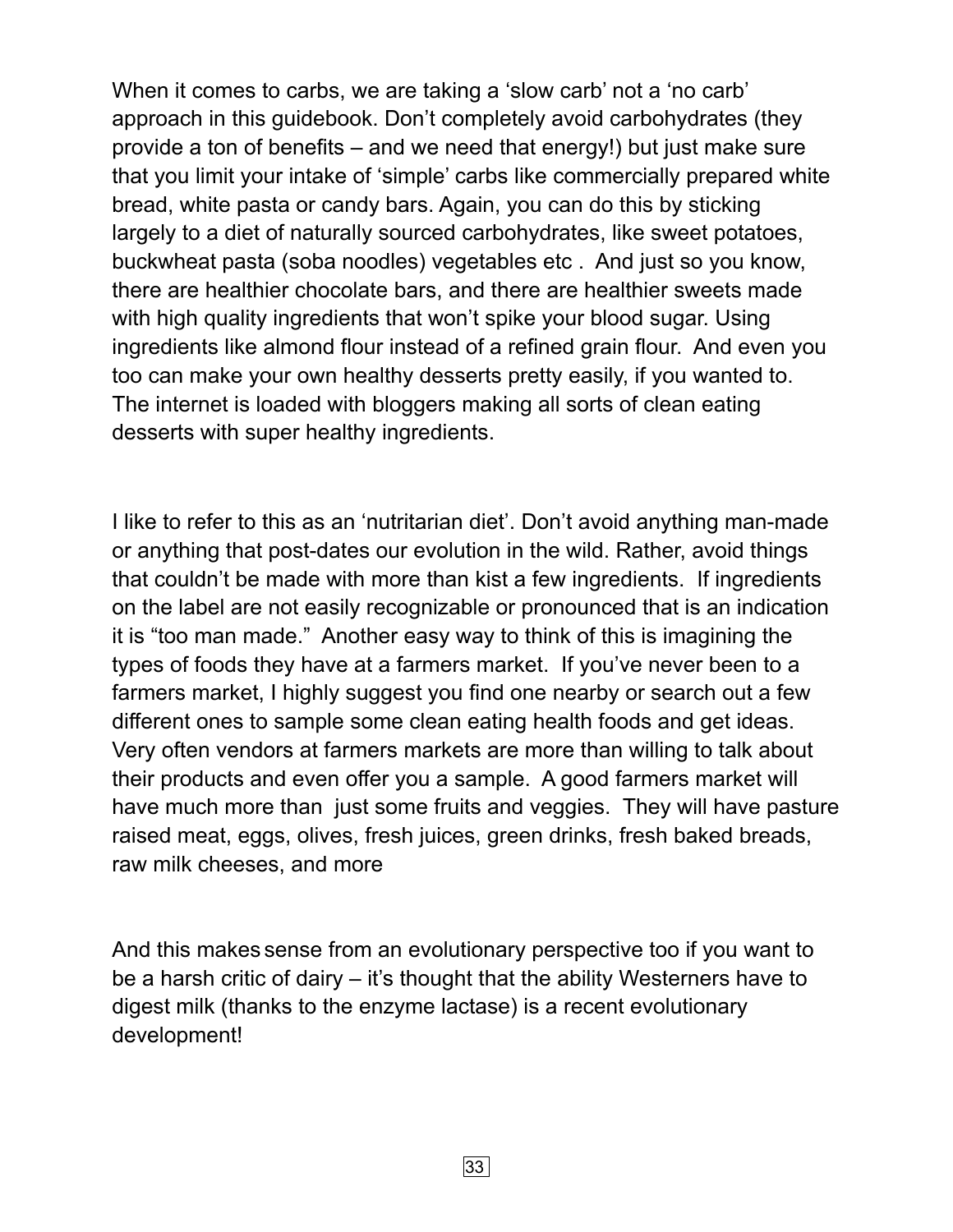## **Step #3 – Seek Out Nutrient Dense Foods**

After cleaning up your diet from most of the junk, the next step is to try to eat in a way that makes you feel your best nearly all the time. The best way to do this is to seek out and choose foods that offer the largest sources of powerful and beneficial nutrients per calorie

A great example of this is something like organ meat, such as chicken livers, which are packed with incredible nutrients. Not only do you get all the amino acids that come from the meat but you also get high amounts of creatine, CoQ10, and fatty acids. This makes sense when you think about it. These are the most crucial and complex parts of those animals and they're also made of similar things as your own body!

Likewise, consuming fruits, vegetables, herbs, and sea plants will help to fuel your body with all kinds of vital nutrients like vitamins, trace minerals and other phytochemical substances that act as antioxidants. When you mix all this together complex carbs (fiber) added to oil, pasture butter or another source of fat slows and aids the absorption providing you with higher levels of energy that are more sustained.

This is another reason that the Mediterranean Diet looks good on paper – because it involves lots of salads, lots of super foods, lots of fish and all topped off with plenty of olive oil for easy absorption. Likewise, Paleo dieters that eat lots of bacon, organ meats, coconut oil etc. also benefit from this.

By making the effort to do this, you'll be making better use of the foods you eat, be fueled with lots of energy all the time and be better protected from disease. At the same time, you'll actually enjoy your meals more and you won't get hunger pangs or cravings in between as often!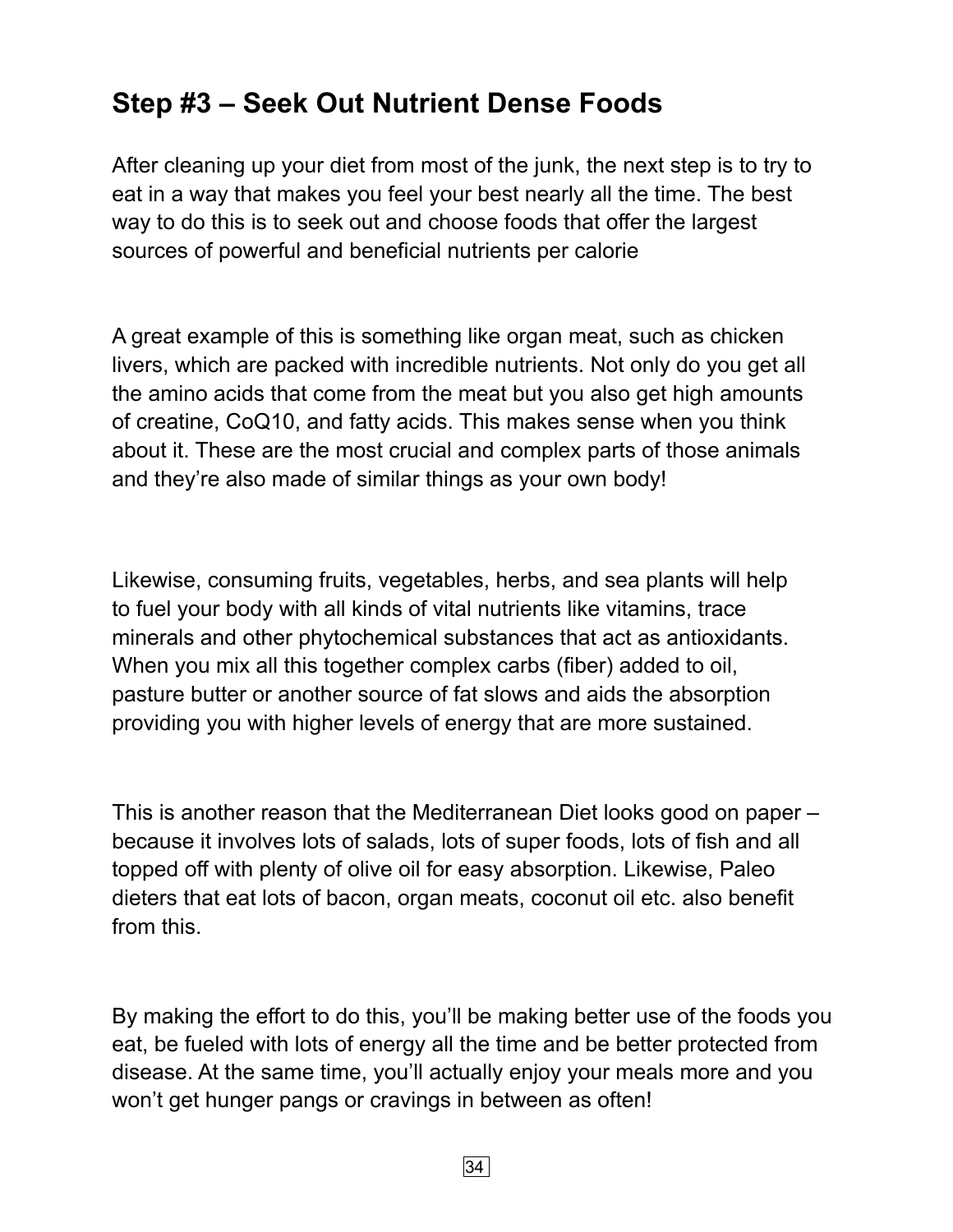#### **The KISS Method - Keeping it Super Simple**

1, Eat fewer calories by tracking them and not counting them Get rid of empty carbs and processed foods

2. Hunt out lean meats, fish, fresh fruits and vegetables and other "proper" food

3. Find some healthy recipes.

4. Substitute healthier versions of foods you already eat Take some of the ideas for foods and supplements I've provided and incorporate those to help clean up your diet, such as the buckwheat pasta or miracle noodles.

5. Prepare and eat the meals you planned

*Rinse. Repeat. Refine.* 

It really is that simple! And we can take the best parts of every diet (low carb, slow carb (low-glycemic), Keto, Paleo, Mediterranean) and we ignore the nonsense.

In fact, while many diets will disagree and completely contradict one another. One thing almost all of them agree on in is cutting out processed food and eating all natural food.

And really it just amounts to eating a good mix of healthy, natural foods in a balanced way where you can enjoy them.

And in the next half of this book, we're going to look at how you incorporate what we've been talking about so far much more simply and easily than you might think…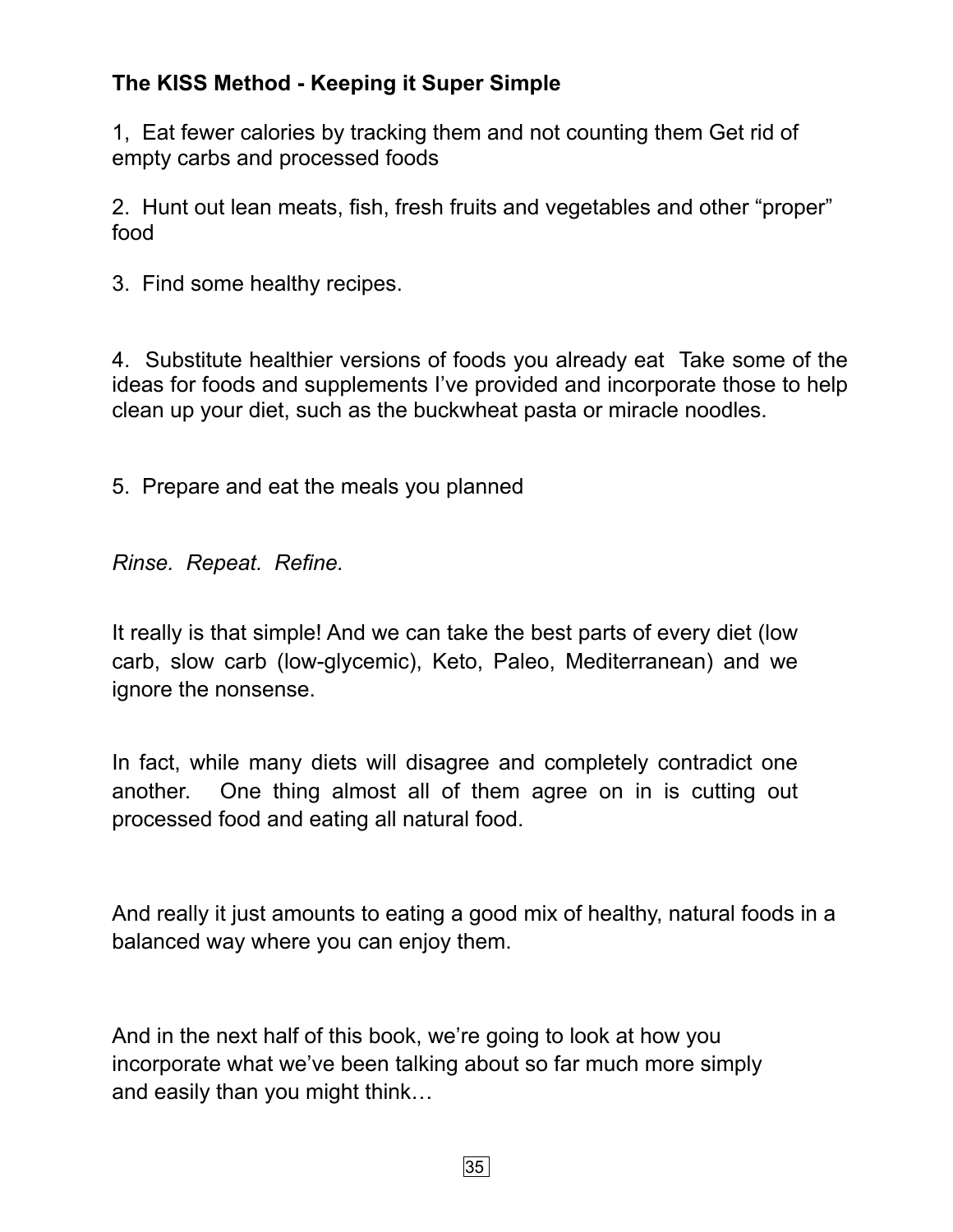## **Chapter 4: How to Cook Faster and Spend Less Time in the Kitchen**



I can give a ton of reasons as to why eating healthy is simple, and how a clean healthy diet works wonders. But if the best diet is essentially the one we all know (fruits, and veggies, protein, good carbs, healthy fats) , why are so many people attracted to crazy things like intermittent fasting, keto or vegan diets that involve completely ignoring entire food groups?

The simple answer is that people want a 'quick fix'. No one likes the idea that they have to work hard at a diet permanently, or that the results won't come right away, or they have a fear of failure because they've tried before and failed.

And no doubt many of you reading this will now be thinking and worried that I'm basically going to tell you that you need to cook a lot more, and spend more time in the kitchen, and spend more money on "health food!"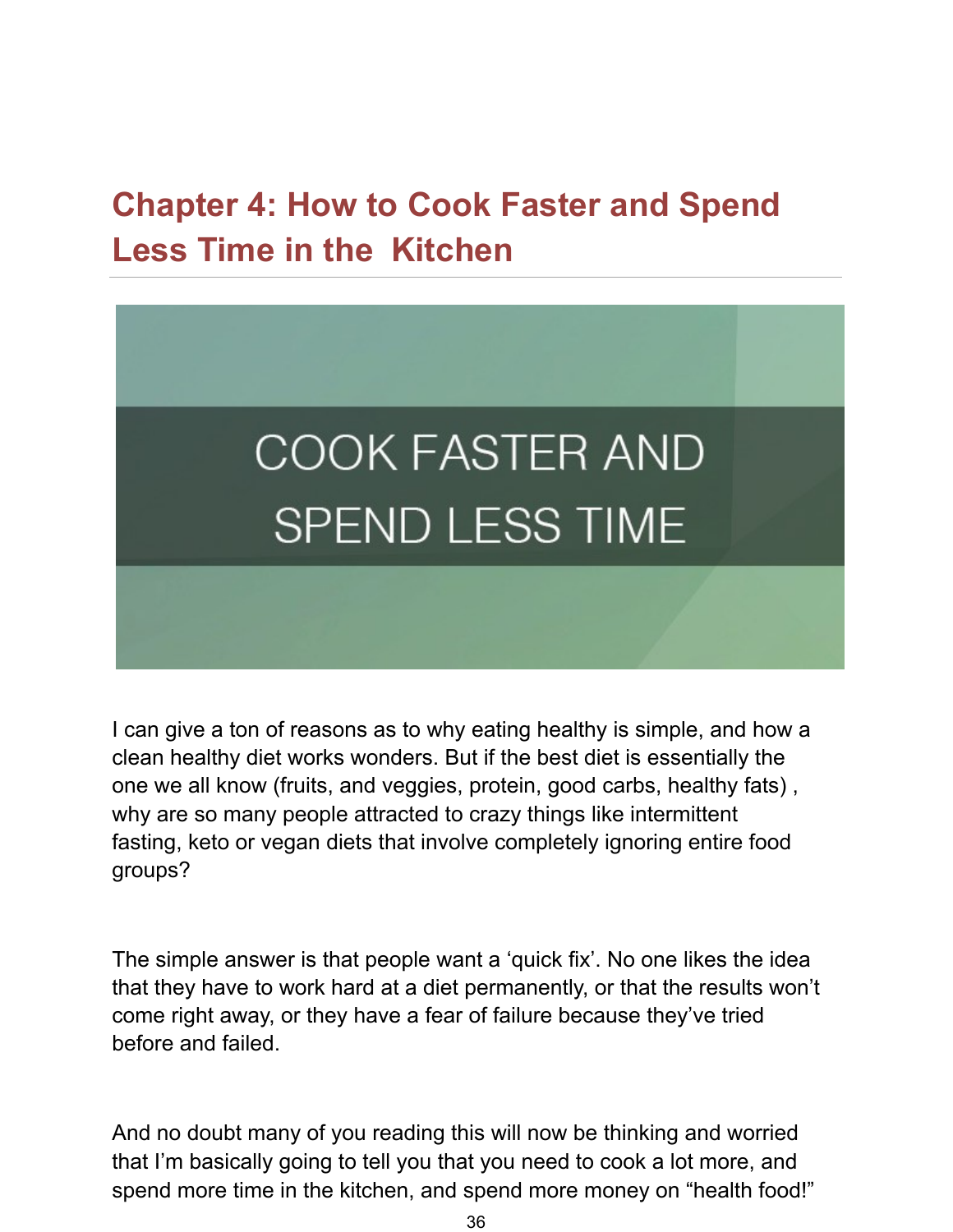There are some pretty insane parts of our human psyche and the human condition. Meaning, you may rather I told you 'never to eat bread or pasta or dessert again, or, that you should totally cut out all animal based foods than have me tell you that all you need to do is prepare some real meals.'

And herein lies a big problem. Because the most important part of any diet by far is adherence. There's no point in me writing up the "perfect diet" for someone because they usually can't stick to it! If you aren't going to cook regular meals, or don't even like certain recommended foods then there's no point telling you to eat specific meals or a specific diet. This is a major reason why diets don't work.

What's most effective by far is the nutrition log. It is also quite simple and often overlooked and dismissed because of it's simplicity and the little bit of time and effort involved. But with the log, it's much easier to help the client "clean up" their current diet because it closely resembles what they are already doing. In this way, the transition to a healthy diet can happen quickly, easily, and the changes more long lasting

That's why this second half of this ebook is so important. I'm going to tell you how to make a number of different kinds of healthy meals while spending less time in the kitchen! Not that these are comprehensive instructions or that you have to follow it exactly, but this will give you some ideas to get started. And i've included some alterations / substitutions to some classic popular meals that almost everyone living in the United States and beyond likes. .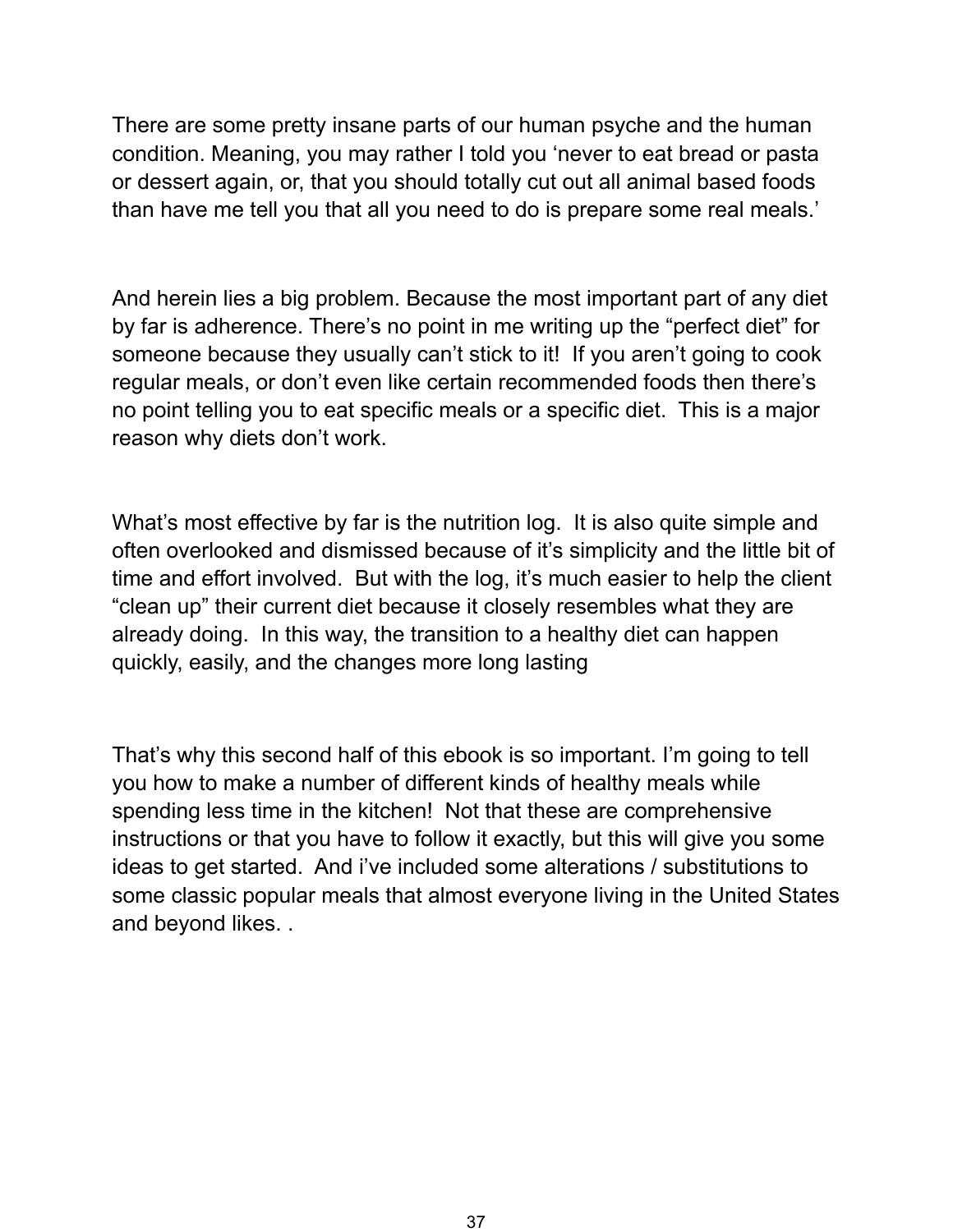## **Top Tricks to Spend Less Time Cooking**

#### **Make too Much - Batching**

The first tip is simple: cook massive amounts of almost everything! This might sound a little extreme but actually it's one of the very best ways to spend less time cooking.

That's because you can take your massive pot of food and eat several meals from it on multiple occasions. Cook a large chili or stew for instance and you can then freeze or cool the remainder and eat it throughout the week.

This way you only cook once but you can eat for almost the entire week! And reheating something you made during a free night or weekend will actually be just as easy and healthier than ordering out.

#### **Get the Right Tools**

It can be annoying when a '10 minute recipe' takes you half an hour You may have notice that line that said 'add your chopped onion and garlic'. Sure, that recipe might take 10 minutes to cook but not if you're not as quick with the preparation –and getting good with prep takes time.

For example, some people have better knife skills than others. Chopping onion, celery, peppers etc can take one person a few minutes and another person ten or more. Another person may have a good workflow and ordering of tasks in the kitchen. Another person may have pans or a stove that heats quicker.

Luckily we live in an age where there are kitchen tools galore. They can help you to hugely reduce all that prep time. Look for food processors and other gadgets that will help you to chop, peel, dice and mash and you can save hours! A blender or machine for smoothies is a great investment. One of my favorite tools for saving time cutting vegetables and fruits is a Mandolin.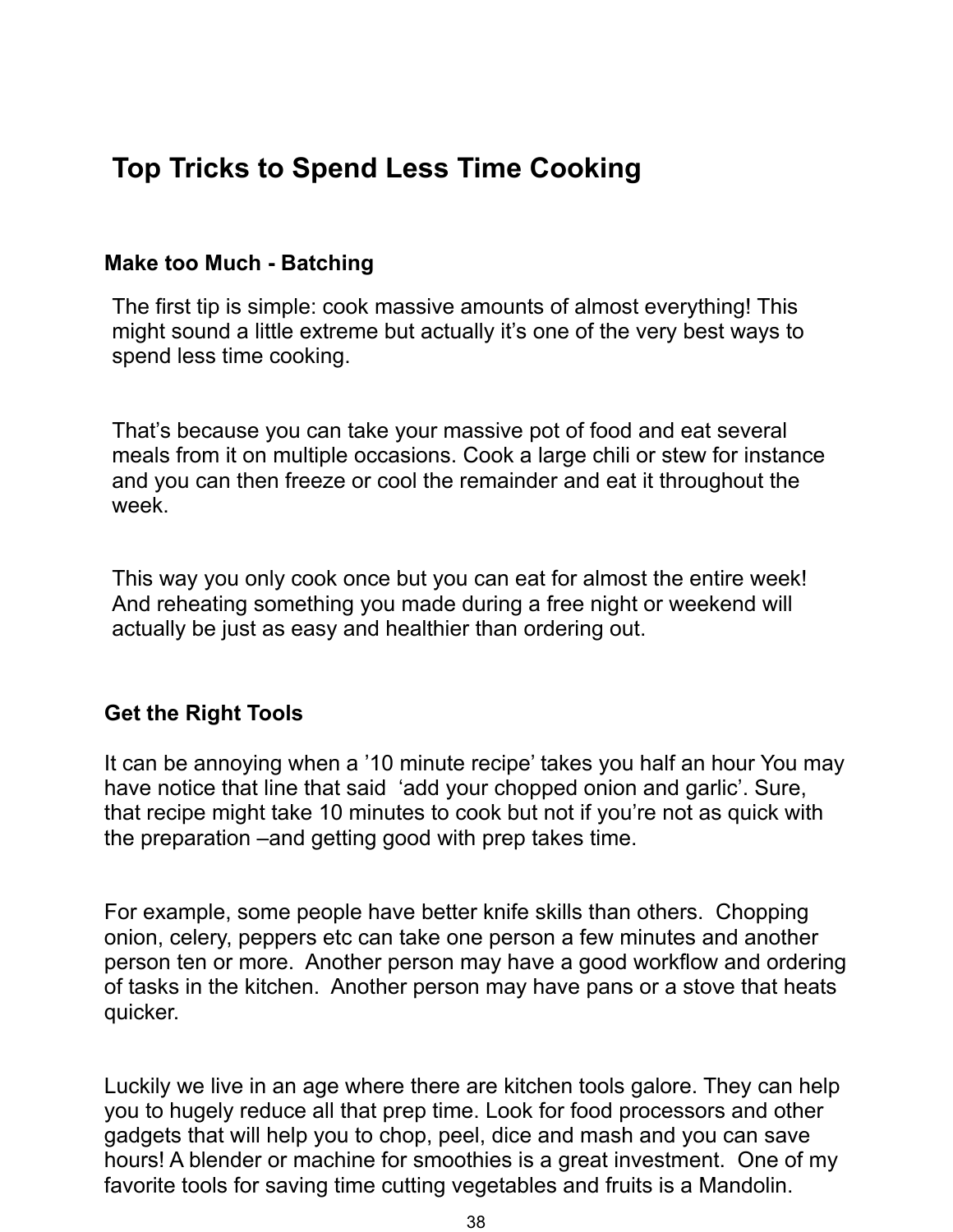#### **Implement Systems that become Habits**

Along with your kitchen tools, you also need to think about the systems you use for cooking. In other words, how do these machines fit into your workflow and how will they save you time? Are there any other machines or small appliances that could help further? Are there any you have that you can get rid of.

You don't want to have too many appliances. Too many machines will leave your kitchen cluttered with junk you don't need that will only get in your way and waste time. You want to organize and arrange your kitchen to ensure you don't waste time searching around for things you need when you need them?

For example, keeping all the appliances and tools you use most often on the counter but of to the side or in the nearest cupboard at the front, is something you can do immediately that will save you time.. So will a food processor, or mandolin, and a stick blender.

Cleaning as you go might sound like mundane advice but it works. Cleaning as you go is a tried and true time saving technique in the kitchen. Make sure to rinse or soak pans right away after removing the food.

Everyone works differently and everyone gets slowed down by different aspects of the cooking process. So take a look at your own routines and try to identify the parts that are slowing you down. Now decide how you'll fix these time drains with new systems and appliances.

For example, if your knife skills are not that great and it takes you a lot fo time to cut veggies and things then you can learn better knife skills, you can spend a little more at the store and buy precut veggies and fruits, or you can get a kitchen device like the mandolin,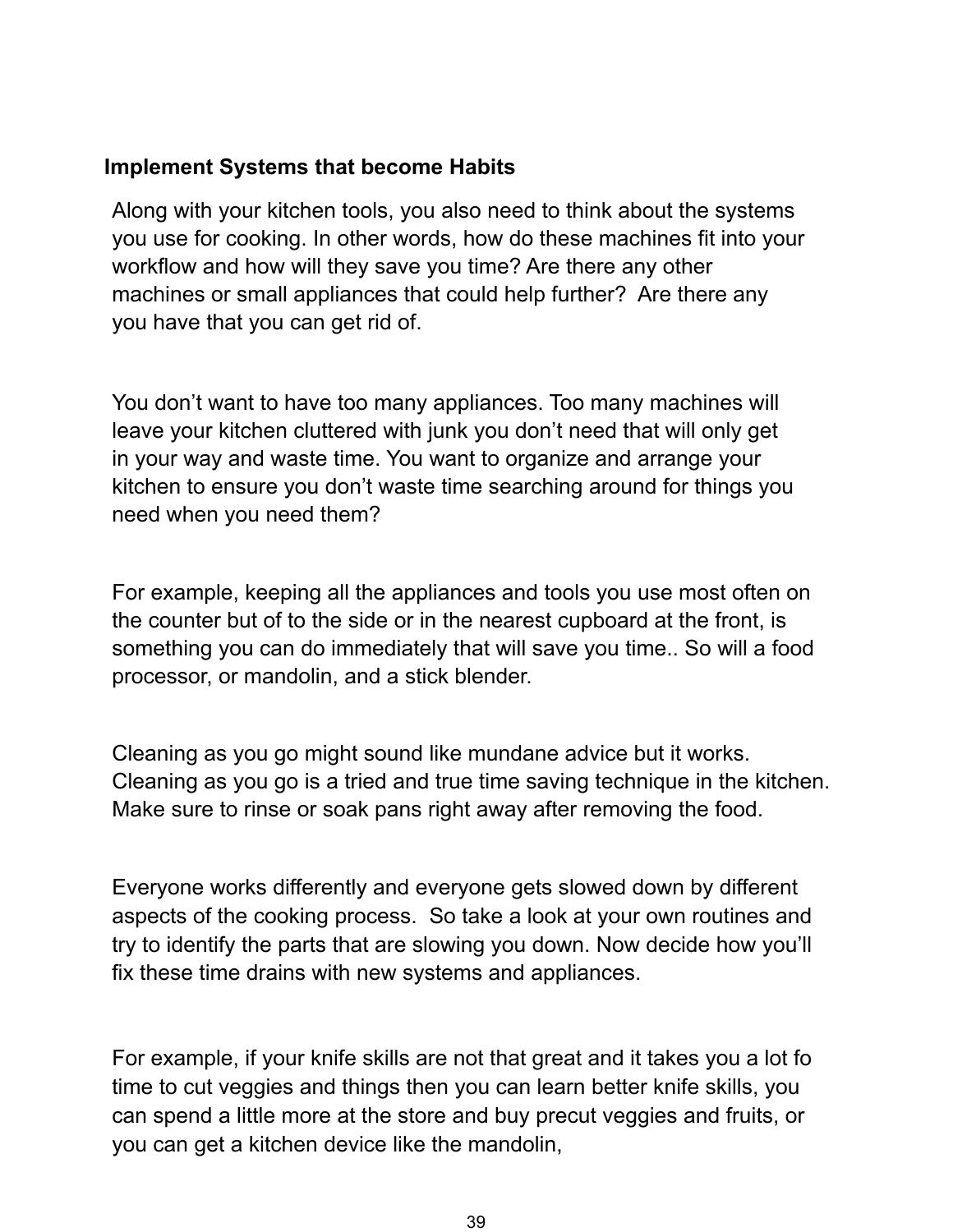### **Think Outside the Box**

We are greatly self-limiting by our own routines, culture and expectations when it comes to what we eat.

For example, when you're struggling to come up with a healthy dinner you can make very easily and that will provide lots of nutrition, and still taste good, you might rule out the option of having a sandwich.

But if you make a healthy sandwich, this can be a fantastic quick option. So do not think' sandwiches are unhealthy or that they're just for lunch not dinner, Same goes for eggs, or omelets too. They can make a great quick healthy nutrient packed dinner Think instead about what's practical, tasty and healthy. Think outside the box a little and try a lot of things you're not used to!

#### **Keep the Right Ingredients on Hand**

Sometimes you'll be limited because you don't have the healthiest ingredients around. And going through day to day life can sometimes be a massive drain on your time and energy.

So to avoid yourself cheating on those days where you can't squeeze inthe trip to the local farmers market or Whole Foods, make sure you have lots of items stored for rainy days. Not all canned and dried food is bad and it keeps for a very long time; Beans for example, are always a good fall back! Likewise, you should make sure to keep some canned tomato products in the cupboards, along with quinoa or brown rice, dried (or canned) beans, cans of sardines or tuna, buckwheat pasta, olive oil, apple cider vinegar, dried fruits (raisins, apricots, dates, or figs) dried herbs and spices. milk, and eggs in the fridge some frozen vegetables in the freezer. as well as some individually packed frozen meat or fish etc. This is like a 'capsule cupboard' and these foods can be combined in a surprising number of healthy ways.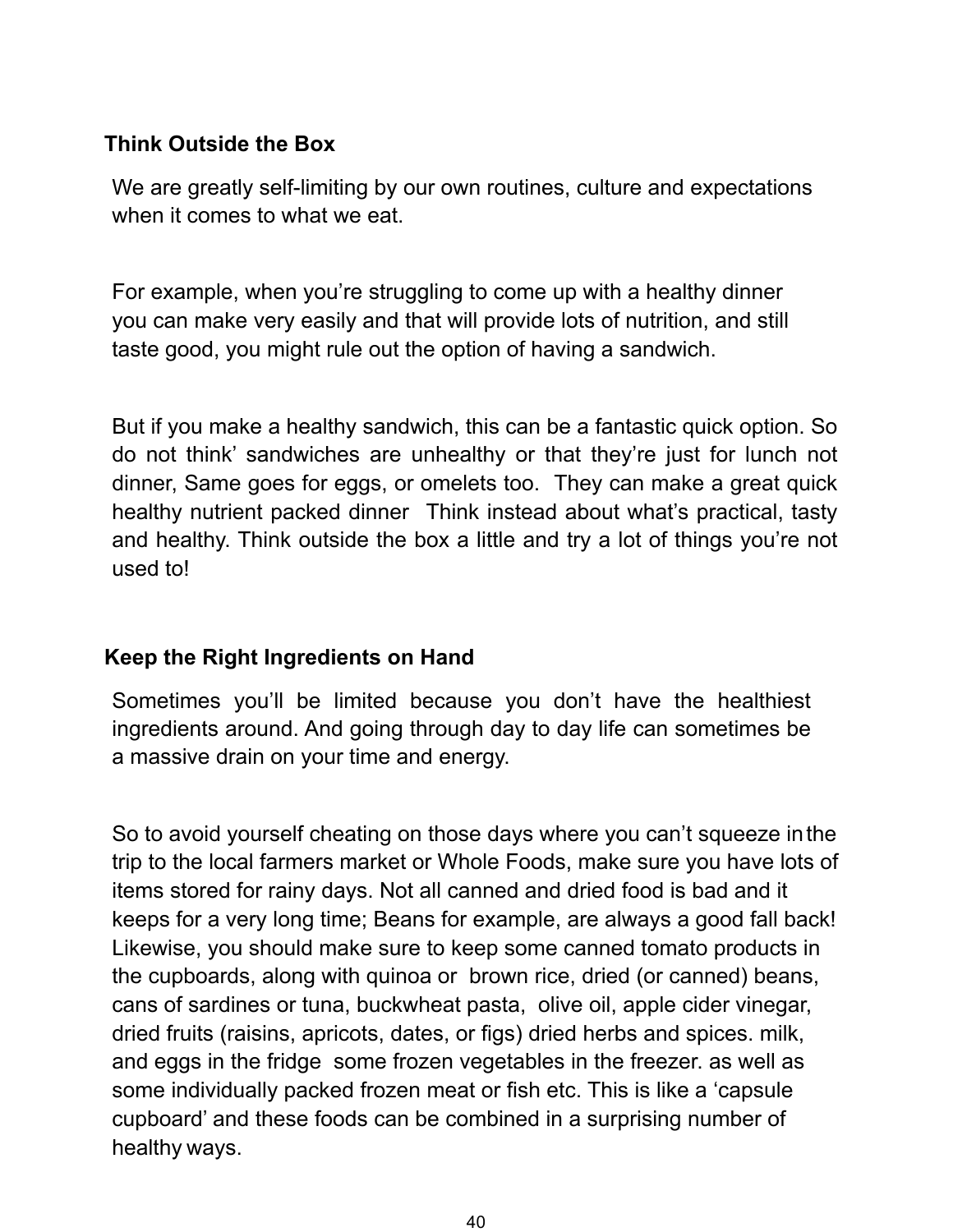### **Learn Some Simple, Healthy Meals**

Another tip is to learn some simple, quick recipes that you can fall back on regularly as staples - and that will help you get the maximum benefit with minimum time investment.

That is going to follow in the next few chapters…

## **Time and Energy Management**

Note that food prep and cooking comes down to time and energy management. In order to make big healthy meals in the evening that you can batch and have for the rest of the week, you need to make sure that you have the time available.

Having the time is one thing. You need to have the energy and motivation available as well. Even with all the time in the world, if you feel completely exhausted then you're just going to want to rest in the evening – and might find yourself tempted to eat snack foods (like a bag of chips and a sugary drink like soda), or order fast food for take out (like pizza and not the healthier kind).

One BIG tip then when trying to change your diet is not to be too ambitious at first and not to be too hard on yourself. Take the 'kaizen' approach of making small, manageable changes and improvements to all aspects of your routine that will consistently help you to improve your base of strength, energy and wellbeing.

With that said you need to take a long look at your lifestyle and your routine. It may well be that there are a lot of things making you feel very tired, or stressed and that these are making it harder for you to fix what you eat!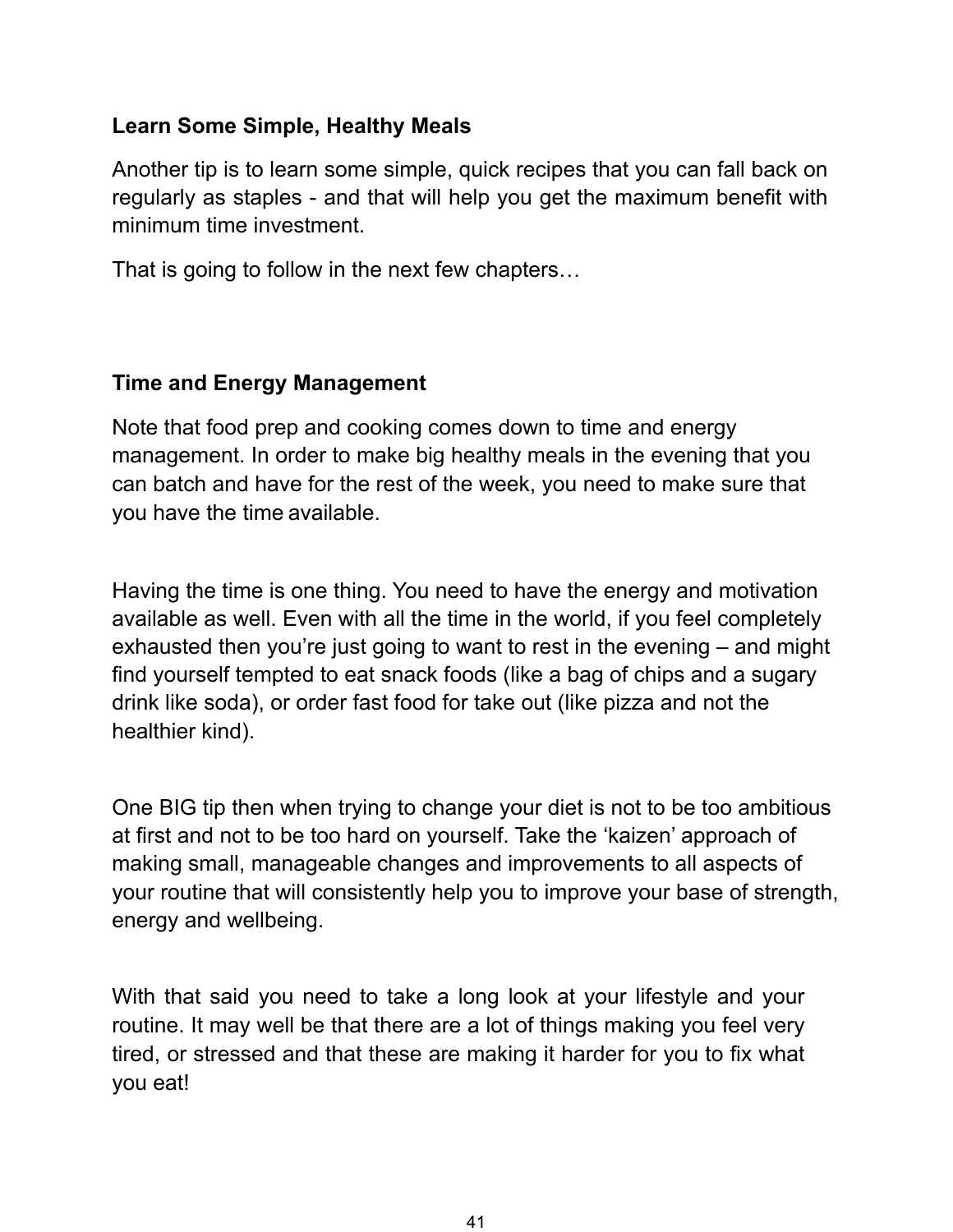For example, if you have a long 1-hour commute home from work this is something you should strongly consider changing. And if you have too many social commitments, try to learn to say 'no' a little more

To some extent, a successful lifestyle change is always going to mean deciding what you want to prioritize. Hopefully you agree that prioritizing your health is a good long term investment strategy!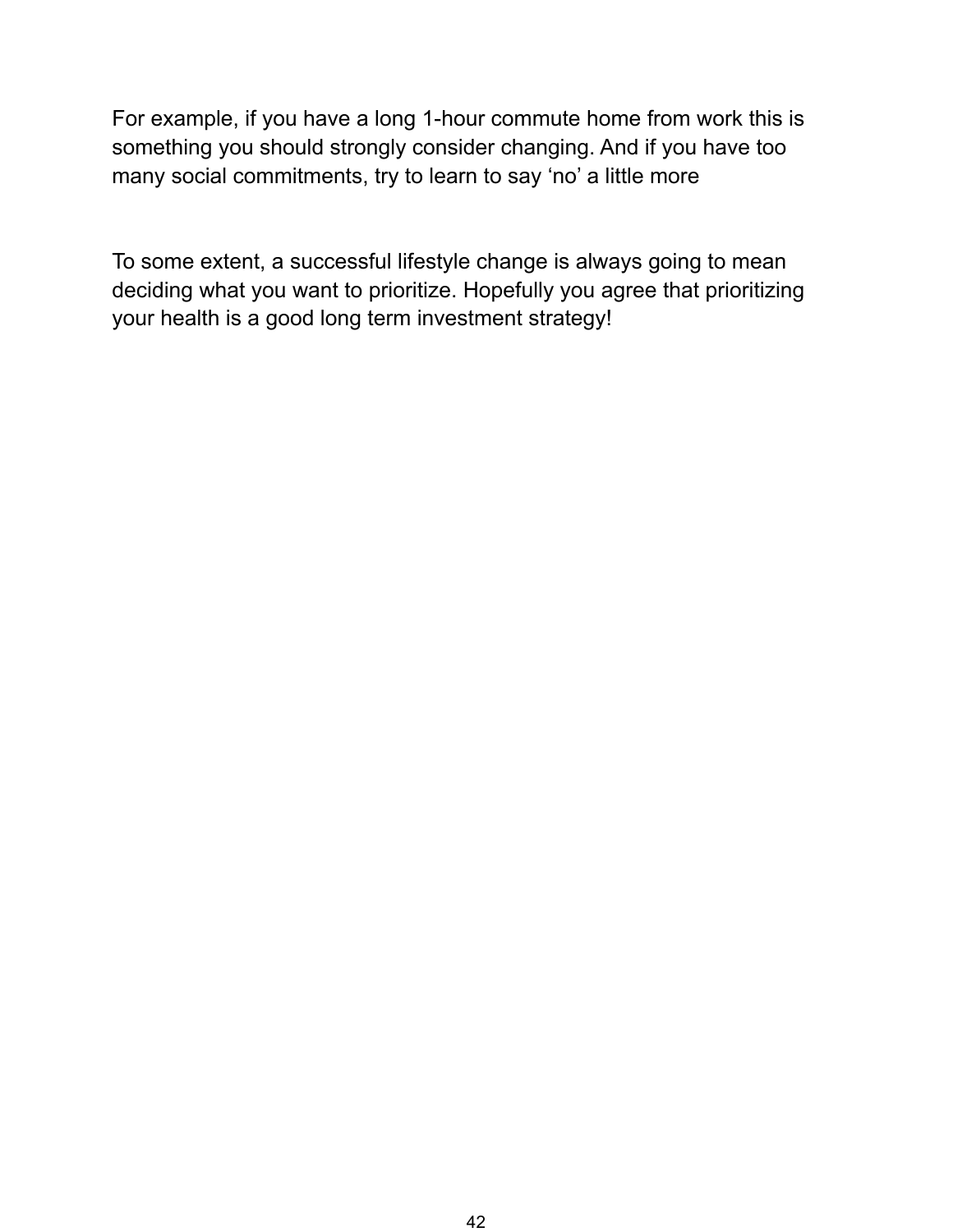# **Chapter 5: Simple Breakfast Options to Start the Day Right**



So with all that said, it's time to start learning some easy recipes and meals we can quickly put together or batch for maximum nutrient density and minimum carb (sugar) influx!

Let's start at the beginning - with breakfast! Here are a few breakfast ideas that will help you start your day with about 200-300 calories and will also fortify your body with nutrients!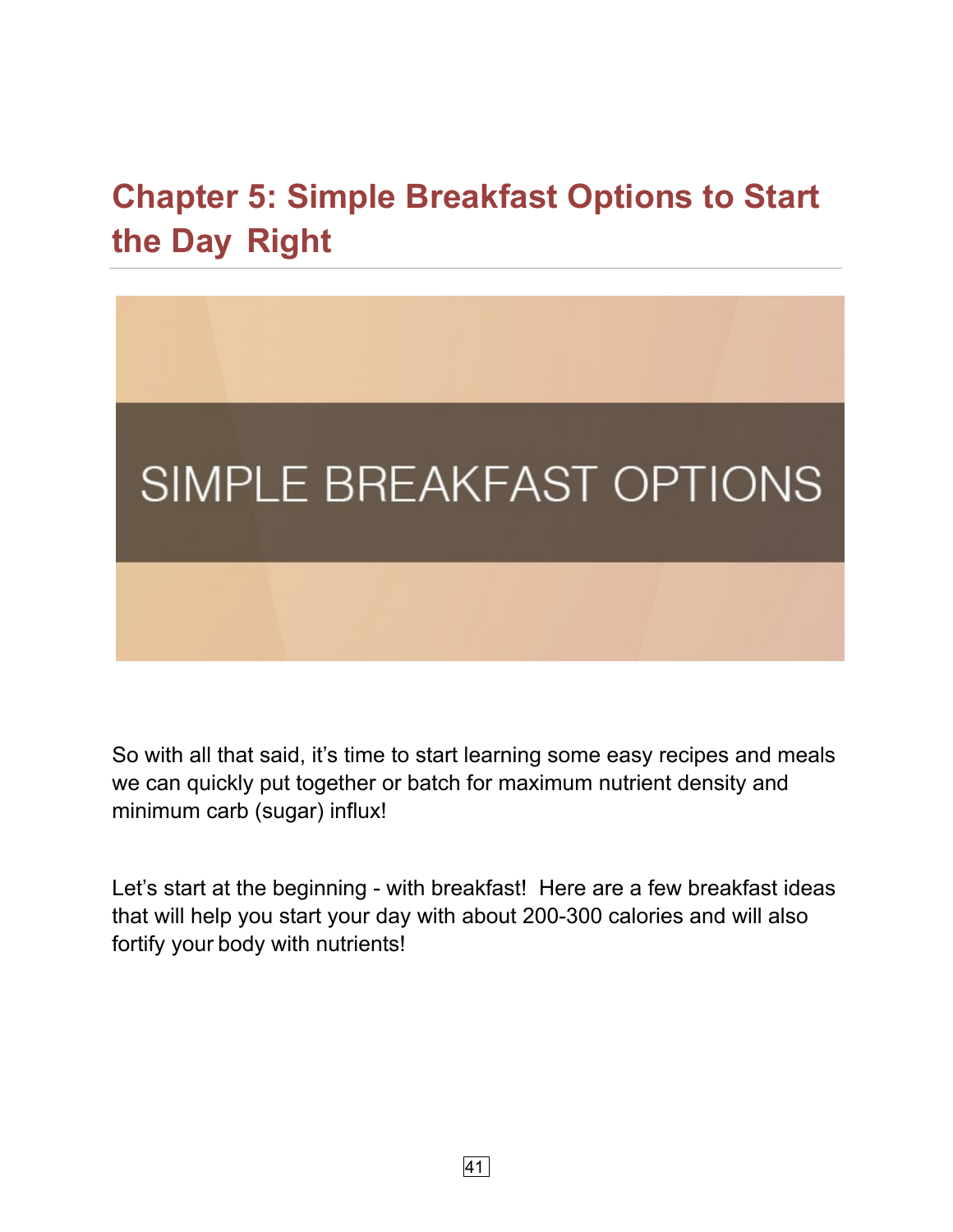## **Grapefruit**

Let's start with something simple. Having a grapefruit for breakfast is a great popular option especially if you're not inclined to make breakfast and trying to lose weight. Grapefruits have very low calories and actually have the added benefit of increasing metabolism to help you burn more calories!

Despite having low calories, they still provide tons of nutrition in the form of potassium, vitamin C and other phytonutrients. They're very good for your blood pressure too. They will give you sustained energy and help you feel full.

Cutting a grapefruit in half takes approximately 10 seconds and you can scoop it out and eat it in no time, with almost no clean up.

## **Fruit with nut butter**

Here's another quick, easy healthy breakfast.. Fruit with nuts or nut butter. Just take a spoon full of almond butter (or all natural nut butter of your choice) and then eat a piece of fruit, Such as a pear, apple or banana with it. if you want to take it a step further, slice up your fruit and dip it into your but butter. If you're in a hurry you can just eat the spoonful of almond butter and then eat your piece of fruit on your way.

## **Andrew's Nootropic Parfait**

I call this my 'nootropic parfait' because it contains several ingredients that can give your brain and energy a boost in the morning. Still very simple, just two or three easy steps involved.

Take s small container of Greek yogurt. Top with about 1 level tablespoon each flax (or chia seeds), and hemp seeds (don t worry they're don't / can't get you high) then add some fresh fruit such as sliced apricot, blueberries, or raspberries,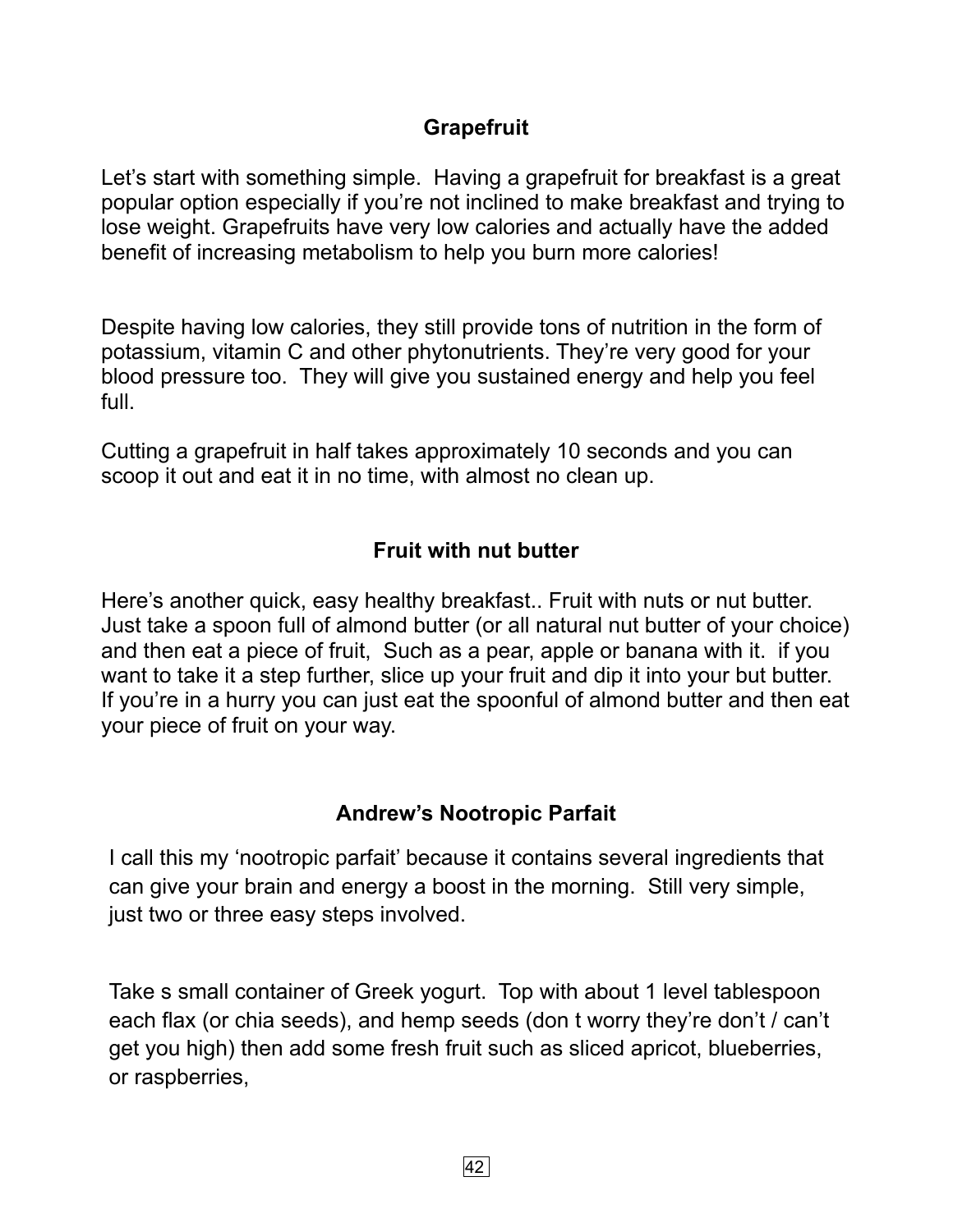This will fill you up, rehydrate you and provide a steady release of energy throughout the day. It also happens to be very delicious. The texture and flavor blend that comes from the yogurt, fruit and crunchy seeds can be addictive.

#### **Oatmeal**

Having oats for breakfast is a classic healthy breakfast. It's one of the best and easiest ways to fill yourself with good complex carbs for a steady release of energy throughout the day! For added benefits use steel cut

oats and soak them overnight to make the nutrients more bioavailable and the grains easier to digest. It also lessens the cooking time in the morning. You can soak the oats in the pot. Then turn the heat on in the morning and let the oats cook while you get ready for your day.

## **Ham, Egg and Cheese on a Croissant**

I wanted to include this as an example to show that even certain specific breads in moderation can be considered clean eating. Buy or bake yourself a fresh croissant, slice it in half and then add in some uncured ham, an egg and some raw milk cheddar cheese (or cheese from pasture raised cows) for a little added flavor. The combination of sweet and savory is incredibly satisfying and the added protein will help keep you feeling full.

Is this a super healthy meal per se? Not entirely – the croissant for instance is made with butter (which is ok but high in calories) and it's got a good amount of carbs too.

—————-

**Side note:** *There is a huge difference between buying prepackaged croissants (or any other bread or baked good) from a commercial bakery and a small private old world style bakery like there are a number of here in the New York City area.*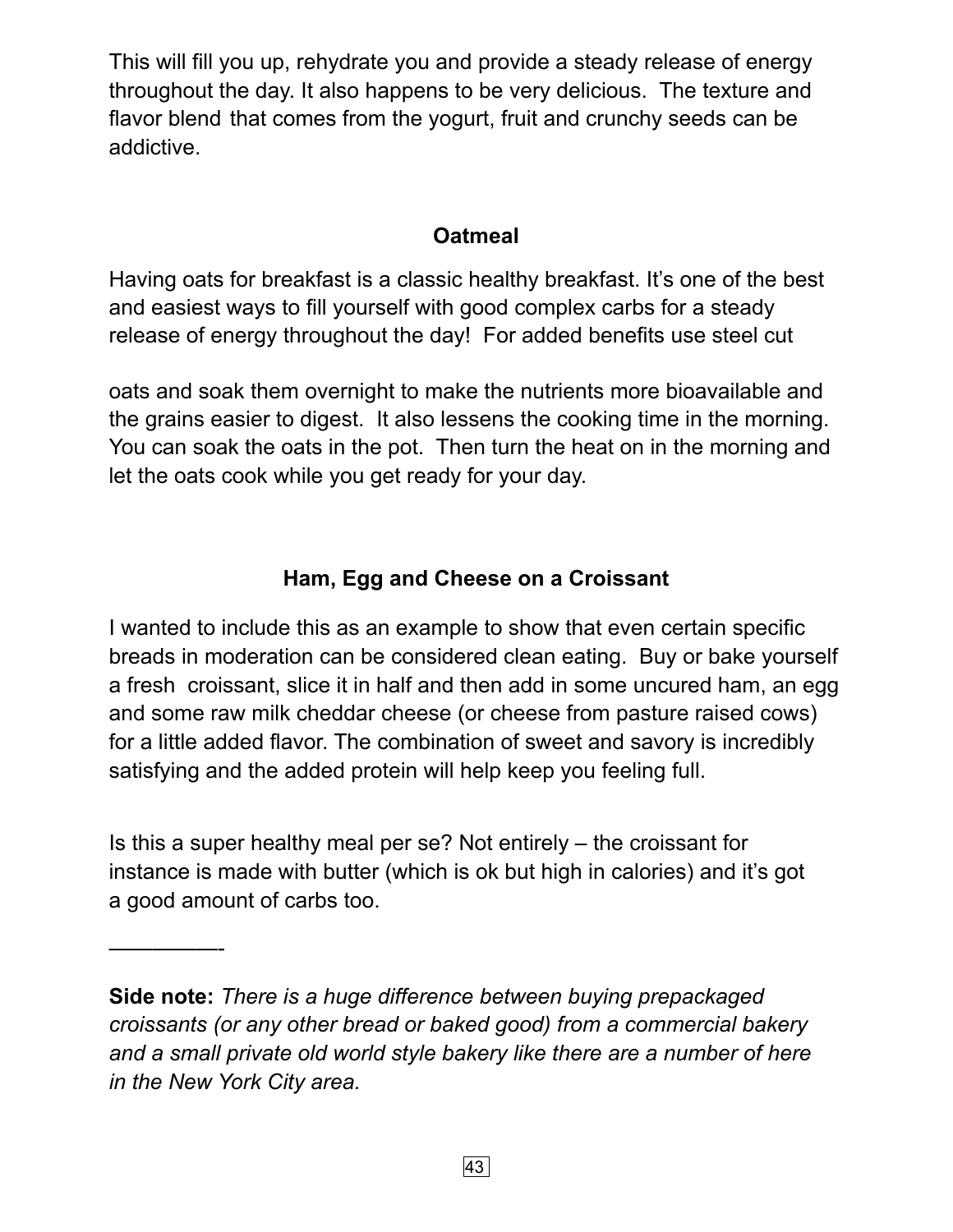*There is a French bakery on the next corner from my apartment called "Choc O' Pain" they make fresh loaves of sourdough bread in old world style (in addition to croissants and many other classic french baked goods and pastries). They slow ferment the dough for their loaves with a signature sourdough starter. This makes the nutrients in the bread more bio-available and allows it to burn slower. They use the same sourdough starter to make focaccia rolls, and ciabatta rolls too. And I have to say for being the healthiest bread option available they taste absolutely amazing. So much better than what you'd get from a bag of bread in the grocery store.* 

*I'm not going to go in depth on explaining why sourdough bread is healthier in this book. All you need to know for now is that it's known as one of the healthiest breads, if not the healthiest. And it is the staple bread in my own diet. While I don't eat them often - Choc O' Pain's* 

*croissants are about as healthy and clean as you can get too. This is what you're going for in terms of foods like breads and foods like croissants.* 

*You may not have a Choc o' Pain near you,, but you might have an old world bakery not too far who does. I've also seen sourdough at various farmers' markets. And if you're so inclined or want to try something new, you can bake it yourself at home.* 

*—————-*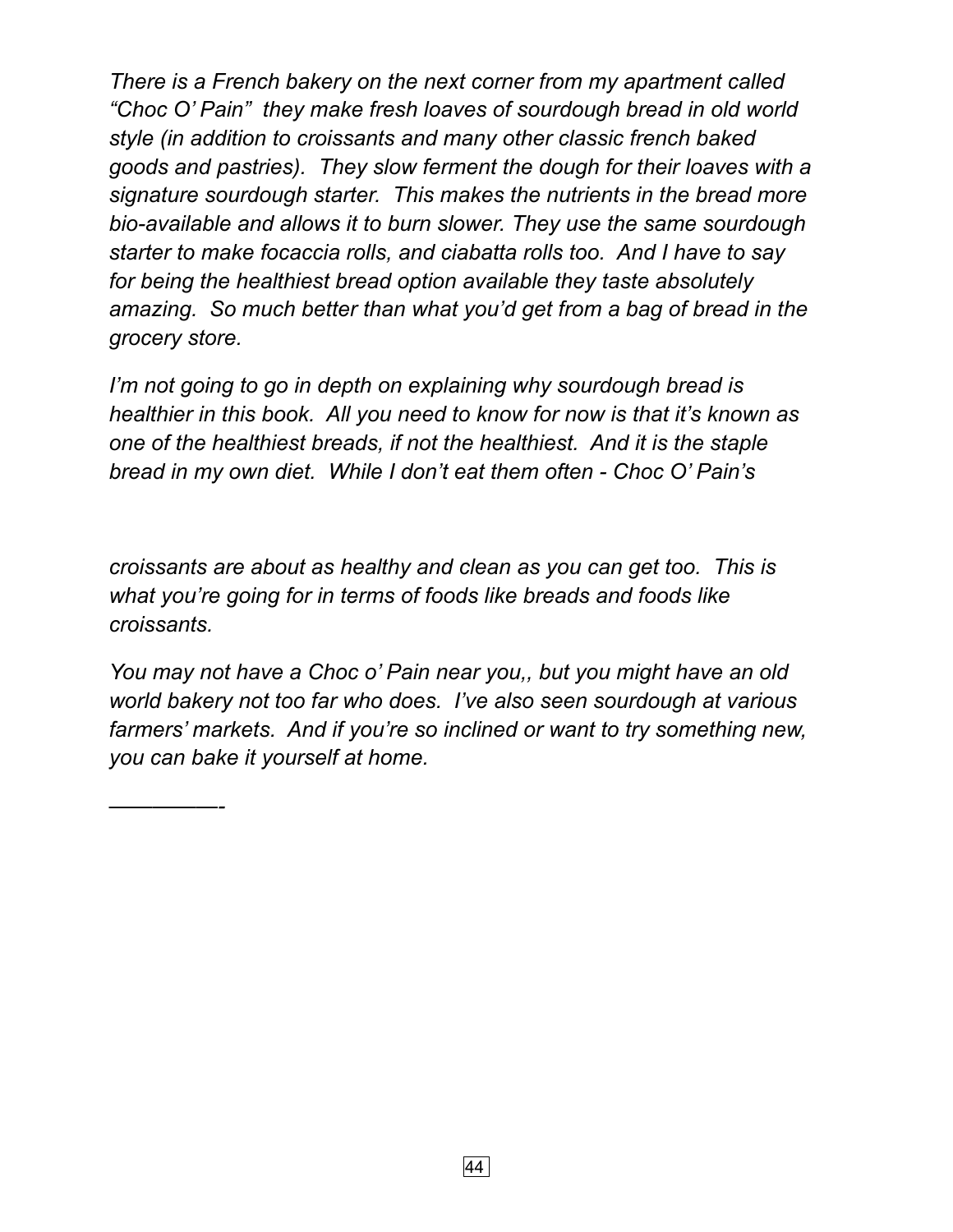The croissant on its own may not be the ultimate health food. However, the protein and fat from the egg, ham and cheese rounds out the carb, protein, and fat ratio nicely, This will also make it more satisfying and the meal itself provides plenty of high quality nutrients. And If you just have one, then your calorie count still won't be much above 300 at this point.

That's another point of this example – it's fine to bend the rules a little if you're tracking your calories, while staying at or below what you're burning off and getting good nutrition overall. Sometimes you'll want a treat or something more substantial to eat, sometimes you might want something a little bit sweet and these are great ways to do it both healthy and tasty.

Now let's look at a few cleaner ways to create something similar to the croissant with ham egg and cheese, in terms of protein, fat and carbs. But healthier in overall nutrient content

## **Eggs on Sourdough Toast 6 Different Ways**

Here's a few different meals that will absolutely pack in the nutrients and amino acids and they also taste delicious. Simply toast some fresh baked sourdough or sprouted grain bread and then lay a strip of smoked salmon, or cooked bacon on top. Then add a poached egg. Sprinkle with salt and pepper or other healthy seasoning.

If you don't mind adding a few extra calories, then spread some mashed avocado over the toast first, then the salmon or bacon, then the egg.

This is an awesome breakfast choice because it puts you pretty close to the '30 before 30'. That's 30 grams of protein within 30 minutes of waking up, as recommended by Tim Ferriss among others. This is great for preventing hunger pangs later during your day and for increasing metabolism.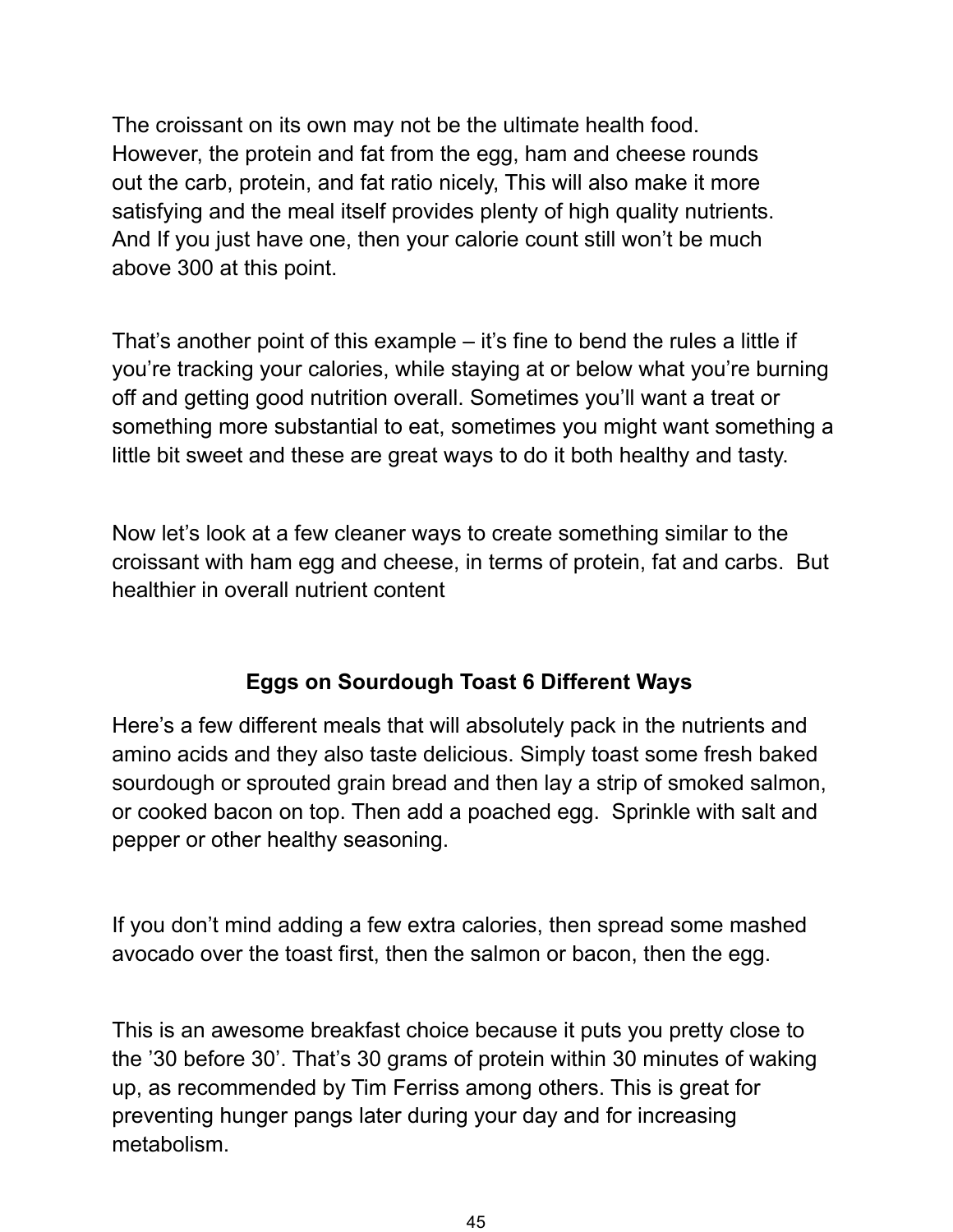Of course you can do just eggs on avocado toast or just egg on toast.

Any of these variations will give you a ton of high quality amino acids, fatty acids, choline, potassium and more!

*Here are the 6 ways again in case you missed them:* 

Eggs on toast Eggs with smoked salmon on toast Eggs with bacon on toast Eggs with avocado toast Eggs on avocado toast with bacon or Eggs on avocado toast with smoked salmon

## **Scrambled Eggs**

A simple and easy classic. Just scramble some eggs and pour them into a hot pan preheated on medium low greased with some pasture butter, ghee (clarified) butter, or olive oil for some healthy fat. The butter or oil will increase the calorie count very little but the return on flavor with your eggs will be worth it and this will also provide you with some extra nutrition that will keep you satisfied Scrambled eggs only take a few minutes to prepare. Top with fresh herbs or spices like fresh parsley and ground black pepper (optional). Rinse your pan clean immediately while eggs cool.

## **Hard or Soft Boiled Eggs**

The great thing about hard or soft boiled eggs is that you can batch them. They take longer to make than scrambled eggs, but you'll have a bunch of them ready to go in no time for breakfast or other meals throughout the week. You can eat hard or soft boiled eggs along with the grapefruit or the piece of fruit if you wish.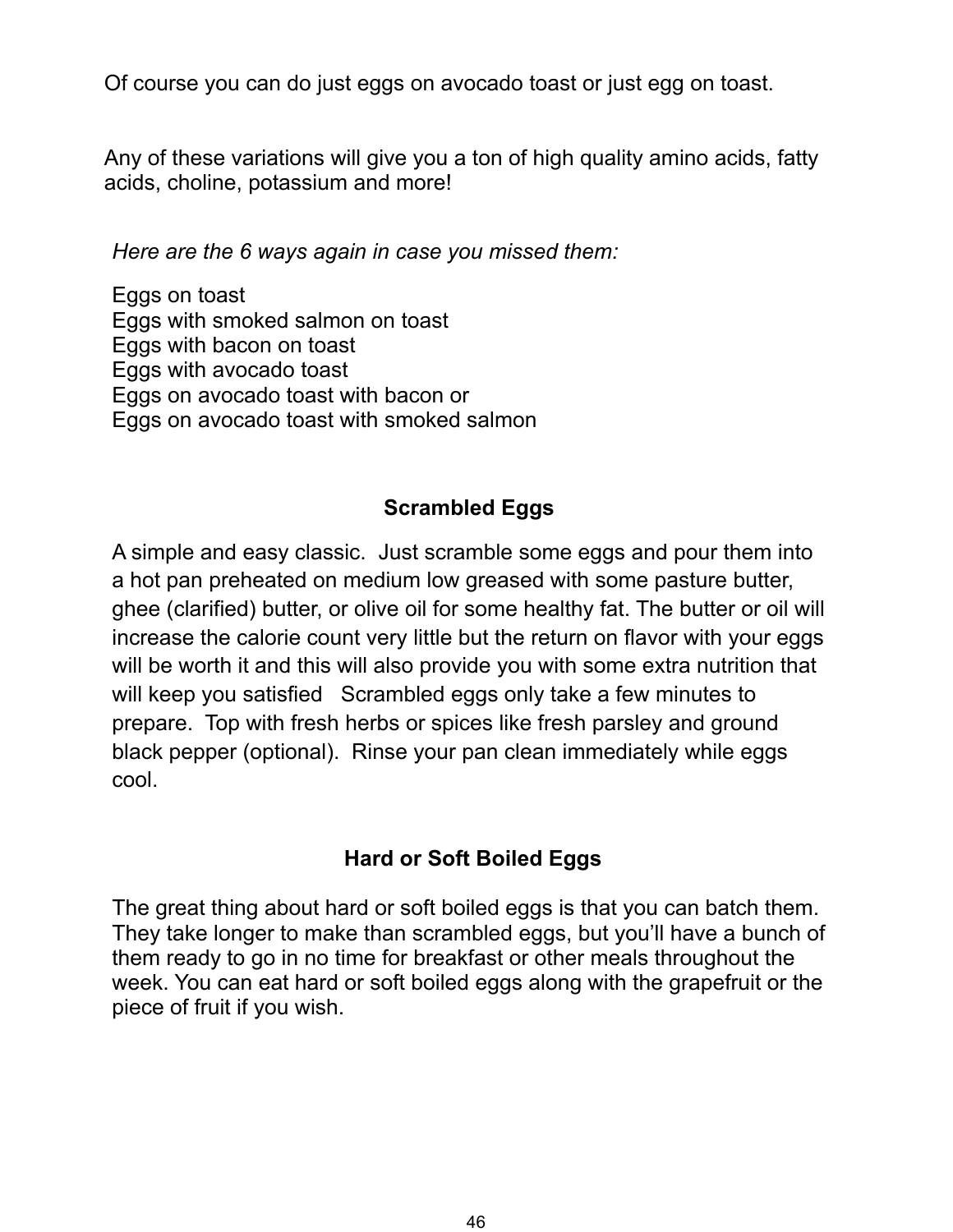#### **Smoothie**

A smoothie is a great way to pack yourself with nutrients and freshen up with a good supply of vitamins, minerals and good carbs (and fiber) for the day. If you want to reduce the sugar hit though, you can make your smoothie with more vegetables or add some plain greek yogurt

The biggest problem with smoothies is that they involve a lot of prep work. However, a Nutri-bullet or Vitamix can quickly solve that problem! You can also just buy a smoothie or fresh fruit and vegetable juice on the way to work - if you have a juice or smoothie place on the way and don't mind spending the extra money. Another option is make your own green drink with a clean green drink powder.

## **Protein Shake**

I have nothing against Paleo but some paleo dieters go a little overboard with their avoidance of anything man-made in achieving what they see as a "clean diet.". Some man made foods and drinks are actually good for you, and are going to come in very handy for helping you get nutrition when you may need it most.

Protein shakes are a perfect example of a quick easy way to get good quality protein and nutrition when you can't be cooking up a steak or piece of chicken, and you need more protein. Certain protein powders are quite clean today and minimally processed, [like this whey / casein blend](https://offers.biotrust.com/aff_c?offer_id=101&aff_id=1417&aff_sub=AS041320) and this [multi collagen](https://offers.biotrust.com/aff_c?offer_id=15&aff_id=1417&aff_sub=AS041420)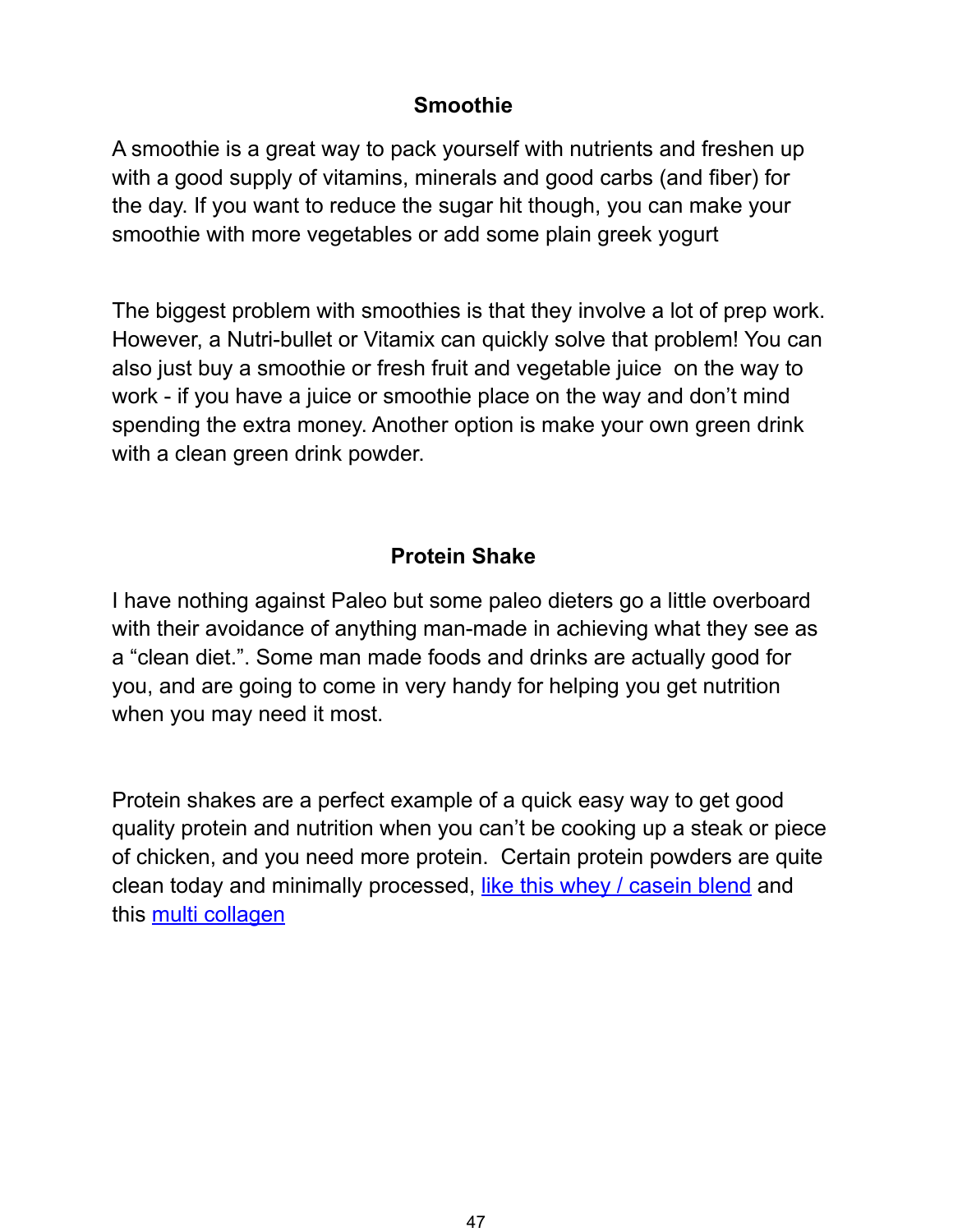# **Chapter 6: Simple Lunch Recipes Anyone Can Enjoy**



### **Stuffed Avocado**

Avocado is an excellent source of healthy fats while containing barely any carbohydrates, These healthy fats help hormone regulation, improve blood pressure and keep you feeling full. Avocados are quick to prepare and super delicious. That's why you'll see them in many of these recipes. However, try to keep it to one whole avocado per day or less especially if you're trying to lose weight.

Cut an avocado in half and take out the pit (or use the other half you used for breakfast on avocado toast). Now hollow out a small section in the middle by mashing it inside the shell then add some canned boneless sardines or tuna fish in there. An avocado only contains 160 calories but half will keep you going especially with the protein and omega 3s from the fish.!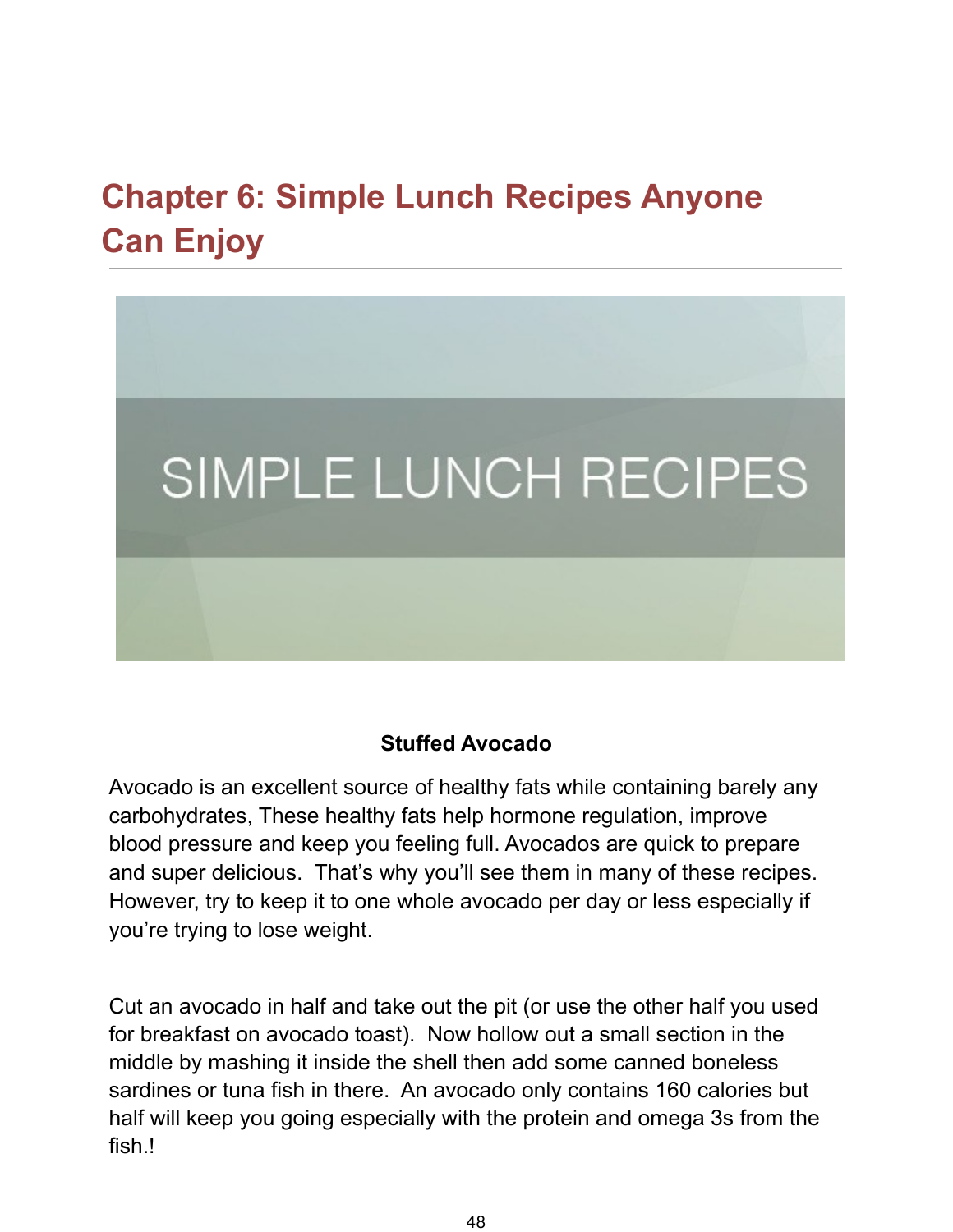### **Greek Salad**

A Greek salad is quite different from the classic Caesar salad and provides even more nutrition! Take lettuce greens, cucumber, cherry or chopped tomatoes, red onion, kalamata olives, and chop them up finely then toss in bowl. Add a small amount of feta cheese. Now mix some olive oil and fresh lemon juice or red wine vinegar and Mediterranean herbs and top over salad. Or you can use something like this - Bragg's Apple Cider, and Olive Oil Vinaigrette. See protein options below.

For protein you can add some chicken from a cooked chicken you made or a cooked rotisserie chicken you bought. Just pull some meat off the bones, shred it with a fork or chop it finely like the veggies and add.

A dollop of hummus and Greek yogurt is another option for a vegetarian meal. Or you can just add chickpeas. The last option is a sliced hard boiled egg.

Often a good way to tell if a meal is nutritious is to look at the different colors in it. If you were to look at this salad you have a ton of different colors which tells you that you're getting varied nutrients!

## **Quinoa Taco Salad**

Prepared quinoa (see below), chopped tomato, green onion, 1/2 avocado (thin sliced), fresh salsa either homemade (see below) or purchase fresh store bought (will be refrigerated) these make up your base. Of course you can even alter your own base if you want. Additions for more protein include black beans and fresh corn, shredded chicken, raw cheddar shredded. Add your choice of one, two or all four of them Optional toppings / garnishes include cilantro, shredded lettuce, thin sliced radishes.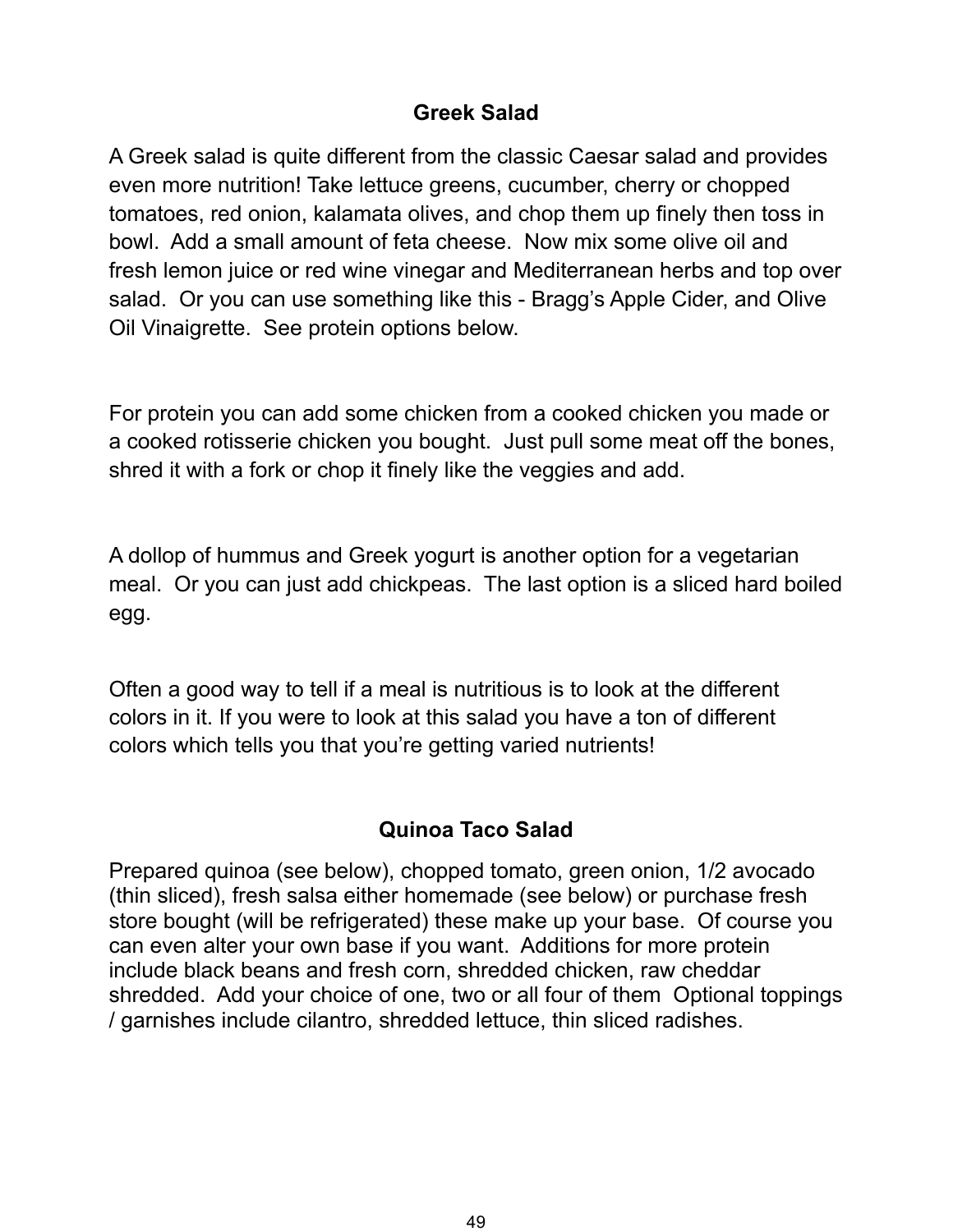To prepare quinoa soak overnight with squeeze of lemon juice. Drain and rinse well and prepare with about 25% less water than called for. For example if the package calls for 1 cup quinoa to one cup water then use 3/4 cup water (or broth) instead of 1 cup. Reduce the boiling time / heat and let stand a little longer after you turn off the heat.

To make your own homemade salsa you'll need a carton of cherry or grape tomatoes, green onion coarsely chopped, fresh garlic smashed de-skinned, jalapeño pepper deseeded (optional if you want more heat), sea salt, squeeze of lime juice, or teaspoon of apple cider vinegar, Mexican oregano (yes, there's a pretty big difference but you can use Italian if need be), jalapeño pepper (optional) chili powder, cilantro (optional). Place all ingredients except tomatoes and juice in a blender or processor. Then add tomatoes then squeeze or pour lime juice or cider vinegar over the top. Blend or process until combined but still chunky (or desired consistency). Pour into a bowl and serve. Stores well for about 5 days.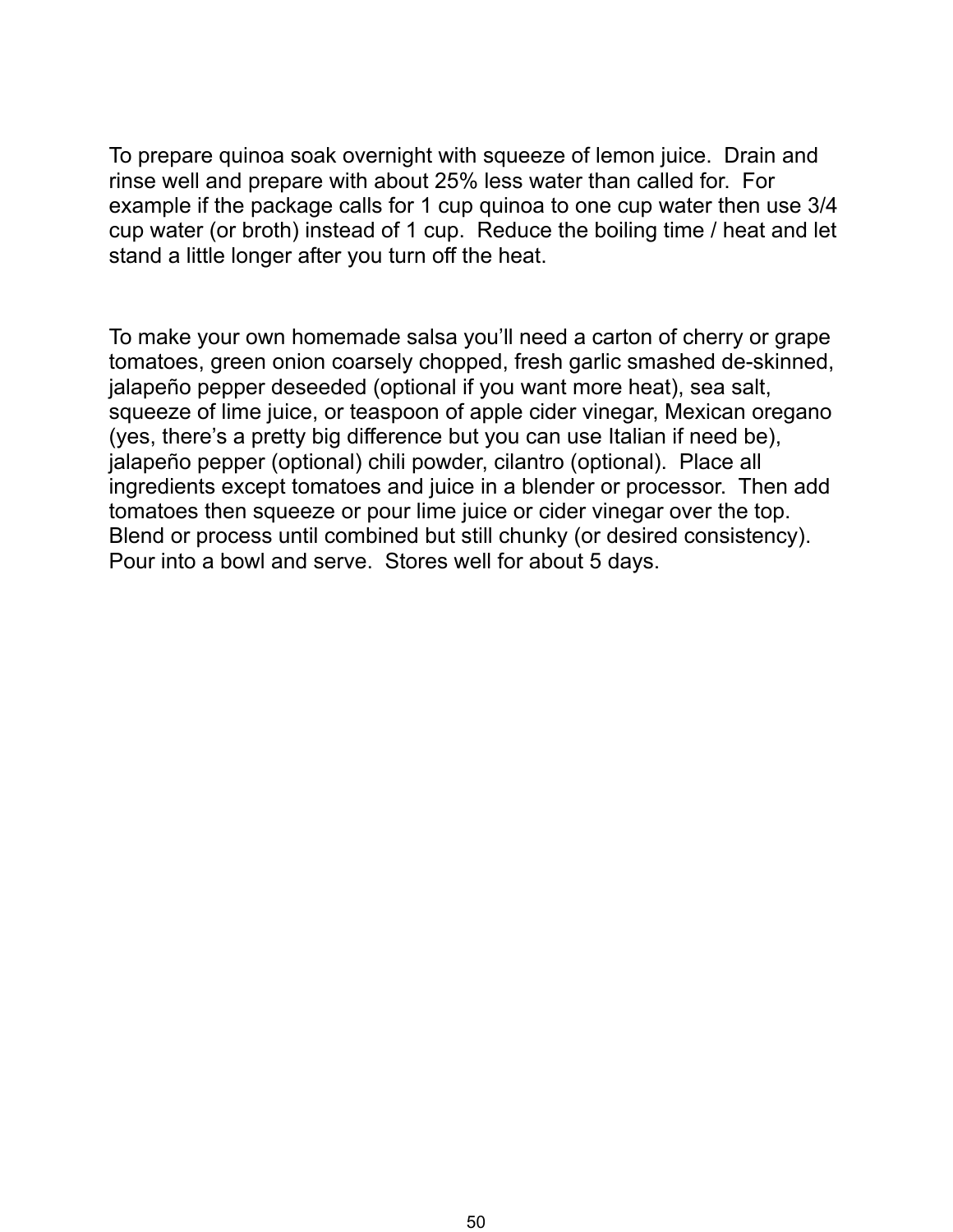## **Chapter 7: Easy Dinner Recipes**



If you have used options from the last two chapters for your breakfast or lunch (or something similar) then you should be at around 600-800 calories by the end of the day.

This means you can enjoy all kinds of indulgent meals for dinner without worrying that you'll exceed 2,000 calories for women or 2,500 for men!

As long as you eat generally 'healthy' – i.e. no ready meals, and foods with minimal processing then there are tons of things you can enjoy that will be perfect for eating by yourself or with your family or others. Here are some quick and easy ones…

#### **Homemade Pizza**

One thing you may have noticed about this book is that it's letting you get away with some of the meals and foods you might have previously thought of as being forbidden or bad for you! But as long as you're getting lots of nutrition and you're not overindulging, a lot of these things are actually fine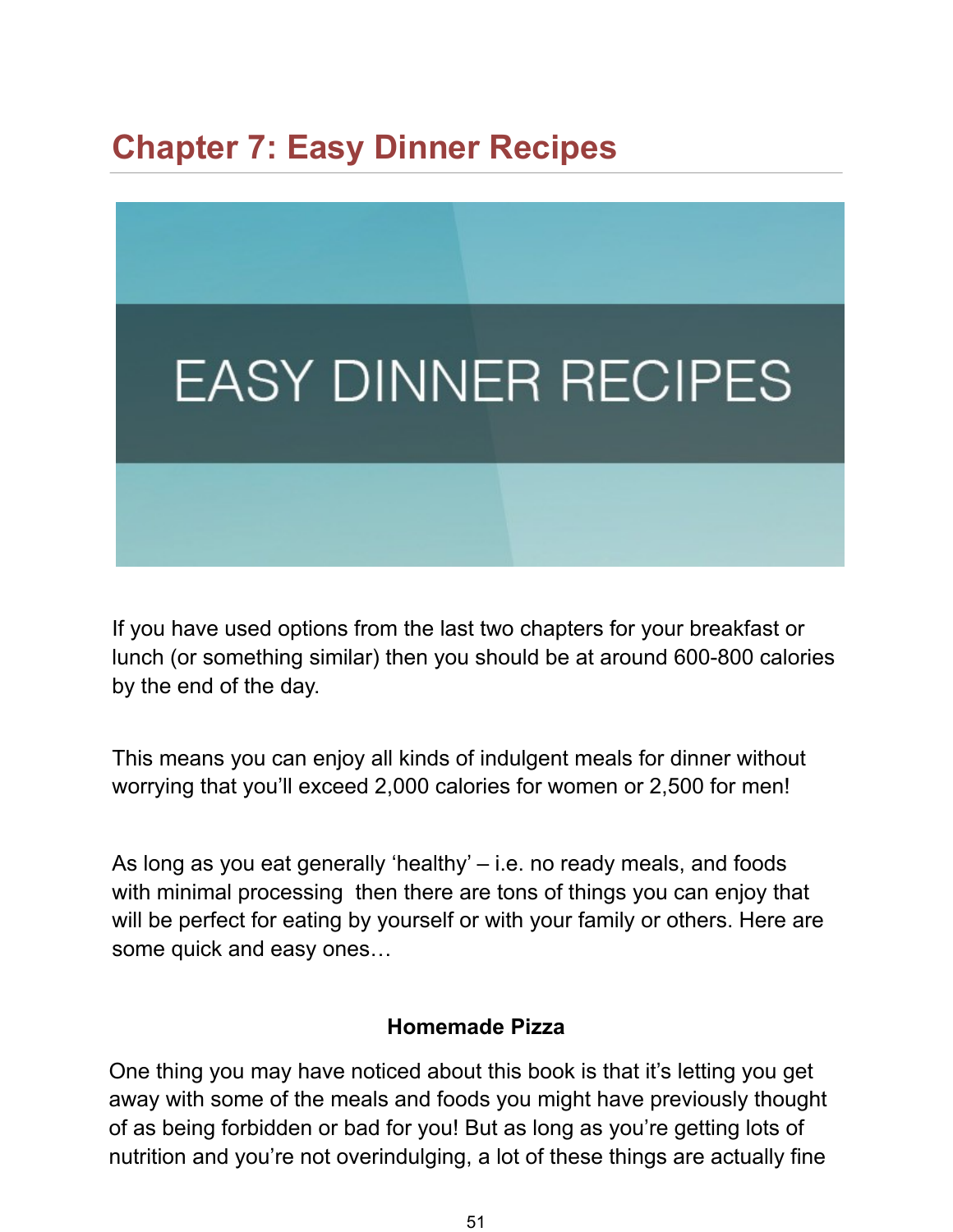and much healthier when you make them yourself or find healthy options at various food establishments.

Consider pizza for instance. You can buy (or make your own healthier) pizza base and then add the home-made toppings you want. You can add all kinds of different vegetable combinations such as cherry tomato, spinach and artichoke, All very good for you! Mushrooms and dandelion greens is another good combo. Think Kale is the healthiest dark leafy green. Dandelion greens are better.

One of the great things about living in the NYC area is the availability of great food. In addition to Choc o Pain, the French bakery, I was talking about earlier - about two blocks in the opposite direction from my place is another establishment called "Bread and Salt" It's a pizza place, but not just any pizza place. I could tell this place was going to be different before it opened. I'm sure I was one of their first early customers. When I got my first few slices and took my first bite, I could tell right away it was something way above and beyond "pizza."

It was the best pizza I ever tasted. They used fresh vegetables that taste like the chef just grabbed them from the farmers market in the park across the street. When it was new I was going in regularly. One of the main guys started to recognize me and one day when I spoke with him he told me he got a lot of the ingredients from the Union Square farmers market - a the largest farmers market in New York City, with lots of fruits, veggies, specialty cheeses, artisanal breads. The vendors come from all over area.

I was telling so many people about how amazing"Bread and Salt" was. Over time some of them starting reading articles about it, and sending me links, as it started getting written up in local publications.

Then it was written up in the NY Eater, which is pretty well known and has a good reputation for making good recommendations. About a week or two after the article in the eater, it was written up in the NY times as being one of the best pizza places in the entire New York City area. Boom! I was impressed but not surprised.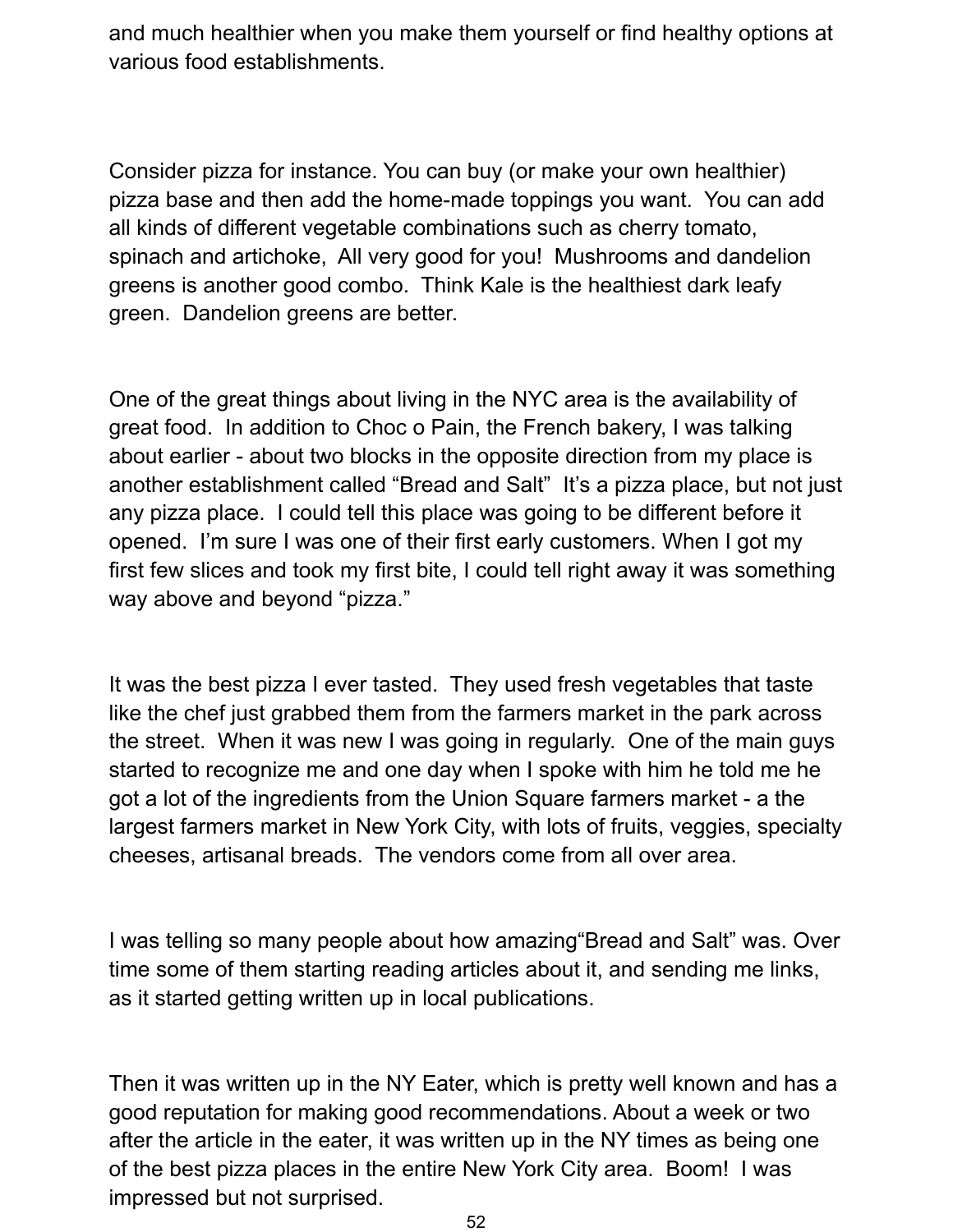It was in the NY Eater article I learned that Chef Rick Easton at Bread and Salt ferments the dough, and that made me love and appreciate it even

more. If you remember from earlier, fermented (or sprouted) is the healthiest bread (dough) you can possibly eat.

Not to mention, it makes bread and dough super soft and it tastes absolutely awesome. If you eat real sourdough for a while and then go back to commercially packaged store bought bread, don't be surprised if you can pick up on the processed (or chemical ingredient) taste. And then you'll wonder why you ever ate it in the first place.

There is a huge difference between pizza that is more like fast food and pizza that is made with fermented dough and fresh farmers market veggies. This is going to make the pizza as healthy as you can possibly get.

The kind of pizza Bread and Salt makes is a health food rather than a junk food. Most of their pizzas are combinations of various vegetables. They also go very light on the cheese but use very flavorful high quality cheeses. They use olive oil instead of unhealthy processed vegetable oils. They use delicious combinations of high-quality herbs and spices. And it's not even super expensive like you might think by they way I'm describing it. You can get three slices for about eight to ten dollars, maybe less depending on the slices you get. This pizza is healthy and clean. This is what you're going for. This is clean eating.

Now you may or may not be able to replicate a "Bread and Salt" style pizza on your own at home. Although they do sell some of their ingredients in the store and I know there are plenty of great home chefs around. But, what you can do is take some examples from what they are doing and use them for your own ideas. So if you're a person who likes pizza, but you feel like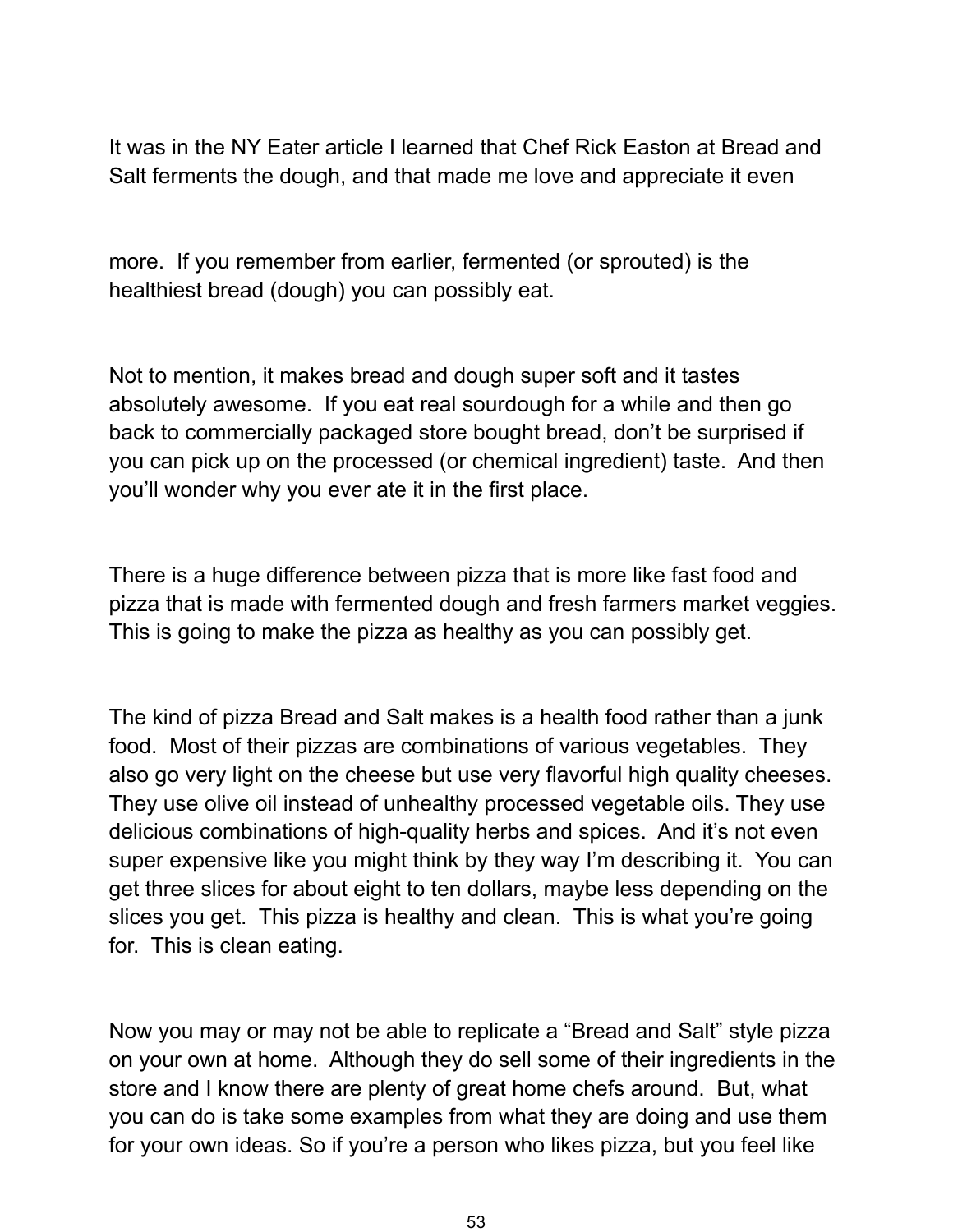because you're dieting or trying to lose weight, then this your answer. This is the way to have your pizza and eat it too.

#### **Bolognese**

Another very common Italian dish everyone loves is pasta Bolognese – and this is easy to make healthy as well. Simply cook up some grass fed ground beef with vegetables - the classic bolognese is carrot, celery and onion. But you can add whatever vegetables you want. I like zucchini squash and onion. Mushrooms and onions are another easy healthy addition. Very often you can buy these vegetables precut and ready to cook. The key ingredient here is the pasta. .

My personal preference is Italian style 100& buckwheat pasta. Buckwheat makes delicious pasta. Unlike other healthy pasta options, buckwheat has been used a pasta for a very long time in Japan. it is not the same as whole wheat. in fact, its grain free. That's one o the main things that makes it so much healthier. It's definitely the best tasting healthy pasta I've ever tried, and I've tried a lot. It's gluten free and has minimal ingredients. Truly a clean eating food. but be careful. Just because it's health doesn't mean you can eat a ton of it. it still has a good amount of carbs albeit slow burning ones. Those carbs still translate to calories

## **Beans and Rice**

Beans and rice is a classic meal that is filling, is a good non-meat source of complete protein and are packed with other nutrients too. They're also relatively low calorie and pretty easy to prepare and it will last a few days at least. It's a a super inexpensive meal that tastes good, and has a lot of nutrition.

To make this dish nice and clean. Buy sprouted grain rice or soak brown rice overnight with about a tsp of some lemon juice or apple cider vinegar. If you're using dried beans (recommended) soak them overnight in an acid as well.

Fo added nutrition cook your rice in [art bone broth or vegetable broth and part water.

For added protein add shredded chicken,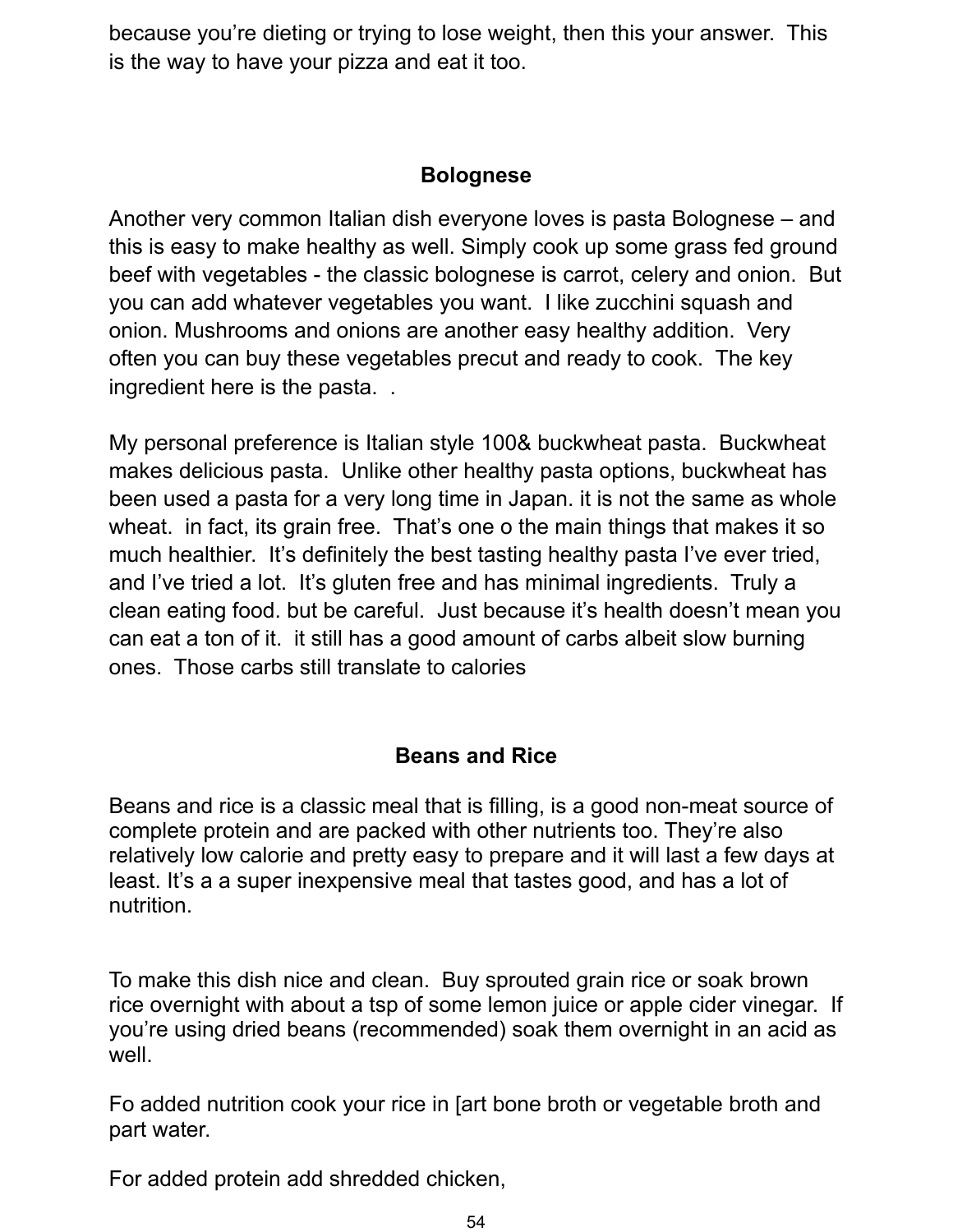For added protein, trace minerals, and tons of flavor add steamed mussels

Topping ideas - avocado, chopped tomato, green onion, Greek yogurt (substitute for sour cream).

### **Stuffed Baked Potato 2 Ways**

Similarly easy is to bake a bunch of potatoes and make different meals out of them or use them as a side for something else later in the week. Add black beans, sprinkle raw milk cheddar cheese and fresh salsa for another vegetarian meal idea.

While the potato is a simple carb (and not one of your five a day), it does contain some useful nutrients especially from the skin. And the black beans will help to slow absorption of those carbs. Other option is to top with roasted broccoli, shredded chicken and raw milk cheddar. You can also add a spoonful of Greek yogurt to either.

## **Simple Stir Fry**

Simply fry some mined garlic and minced fresh ginger in a pan with some sesame oil add some vegetables - onion, and green onion, then broccoli, shredded savoy cabbage, or bok choy all make good options. Set aside.

Next, add a few strips of beef or chicken until brown. Add an egg in place of or in addition to the meat. Add vegetables back in.

Then add some coconut aminos, or Kamari and a dash of all natural sriracha (optional). Stir until combined and aminos have absorbed.

Serve with brown rice or buckwheat / soba noodles. If you're serving with soba you can add the noodles directly to the pan before the sauce and stir fry them with the meat and veggies to pick up the flavor.

## **Fish and Quinoa Pilaf**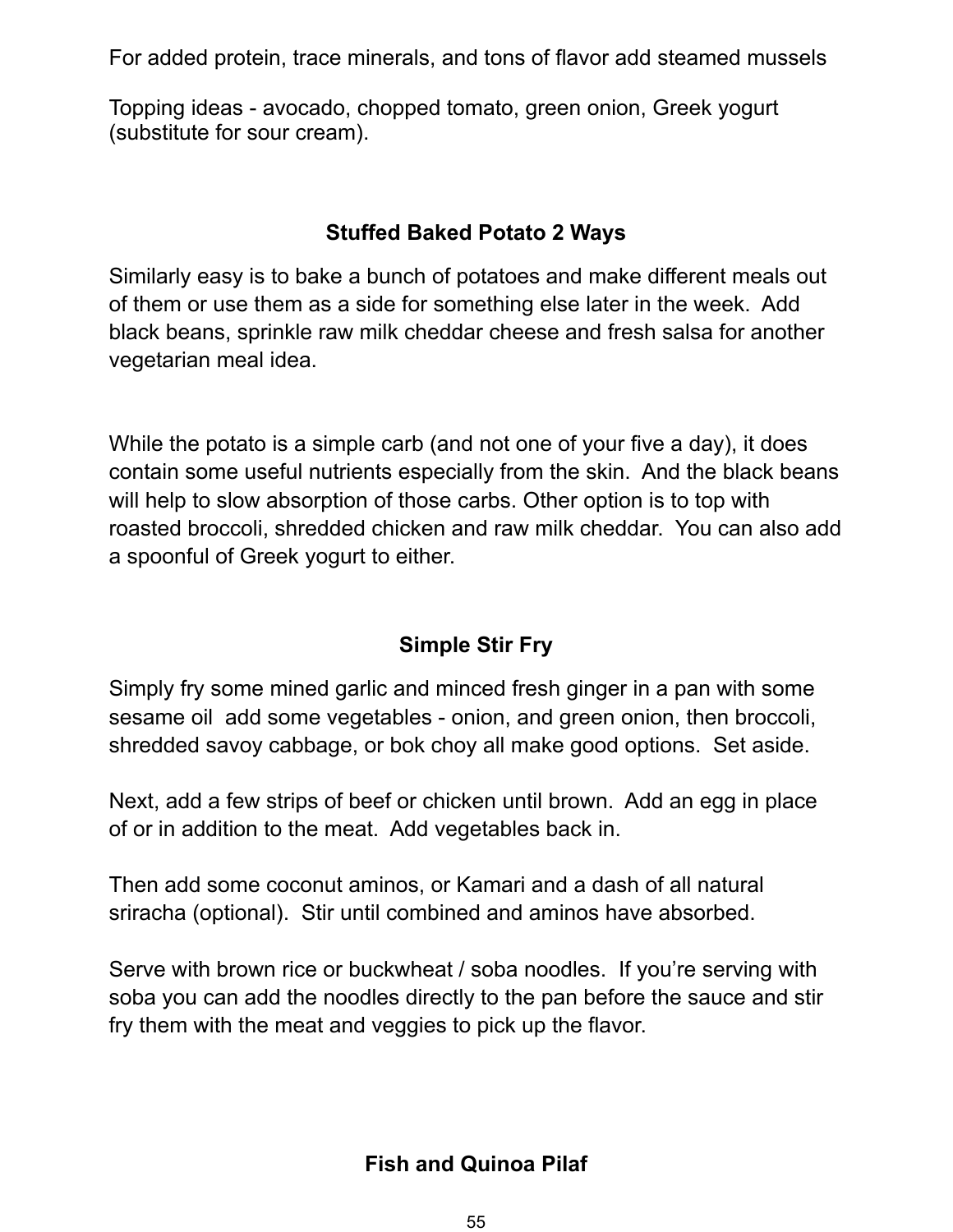Another really easy one. Fish cooks in no time. In fact, you need to be careful not to overcook it. Just take some fresh salmon or fish of your choice sear it in the pan for about 3- 4 minutes on each side on medium to medium high heat or 10 mins total per inch. More delicate fish will be better baked so it doesn't fall apart.

For the quinoa follow prep recommendations for in the lunch section of this book. This time however, add chicken bone broth or vegetable broth to the quinoa instead of water. Add a tbsp of olive oil, pasture butter or ghee (clarified butter) while simmering. Enjoy with sautéed vegetables or salad greens of your choice. Remember quinoa can be batched a well.

### **Steak and Chopped Salad**

That's right – steak is good for you! Really good in fact. It contains saturated fat but as we've seen, that's not such a bad thing. You'll also get a ton of valuable amino acids, iron, zinc, B vitamins, CoQ10 and more.

If you're worried about the fat or calorie content of the steak then simply pair it with a fresh garden salad. If you want or need more calories go ahead and have a baked sweet or russet potato as well as a vegetable, like asparagus, and a salad. Finely chop lettuce, and cucumber, take a box grater and shred carrot, and radish top with Bragg's olive oil apple cider vinaigrette or homemade dressing of your choice.

#### **Baked Chicken and Sweet Potato**

If you want to go really clean and eat something that is low in calories, then bake some chicken, sweet potatoes and vegetables - broccoli, asparagus, or Brussels sprouts being great options.

Preheat oven to 425 for best tasting chicken breasts buy split chicken breasts and cut them off the bone yourself. Season chicken with all natural seasoning (Italian, creole, gochugaru (korean BBQ), healthy adobo etc, Poke holes in sweet potato with a fork or knife and rub them in coconut oil and salt, then wrap in foil. Place sweet potatoes in oven for about 30-40 mins. Then put the chicken in for about 20-25 mins while sweet potatoes continue cooking. For broccoli and asparagus put in the oven in the last 10-15 mons or about halfway through chicken cooking time. Brussels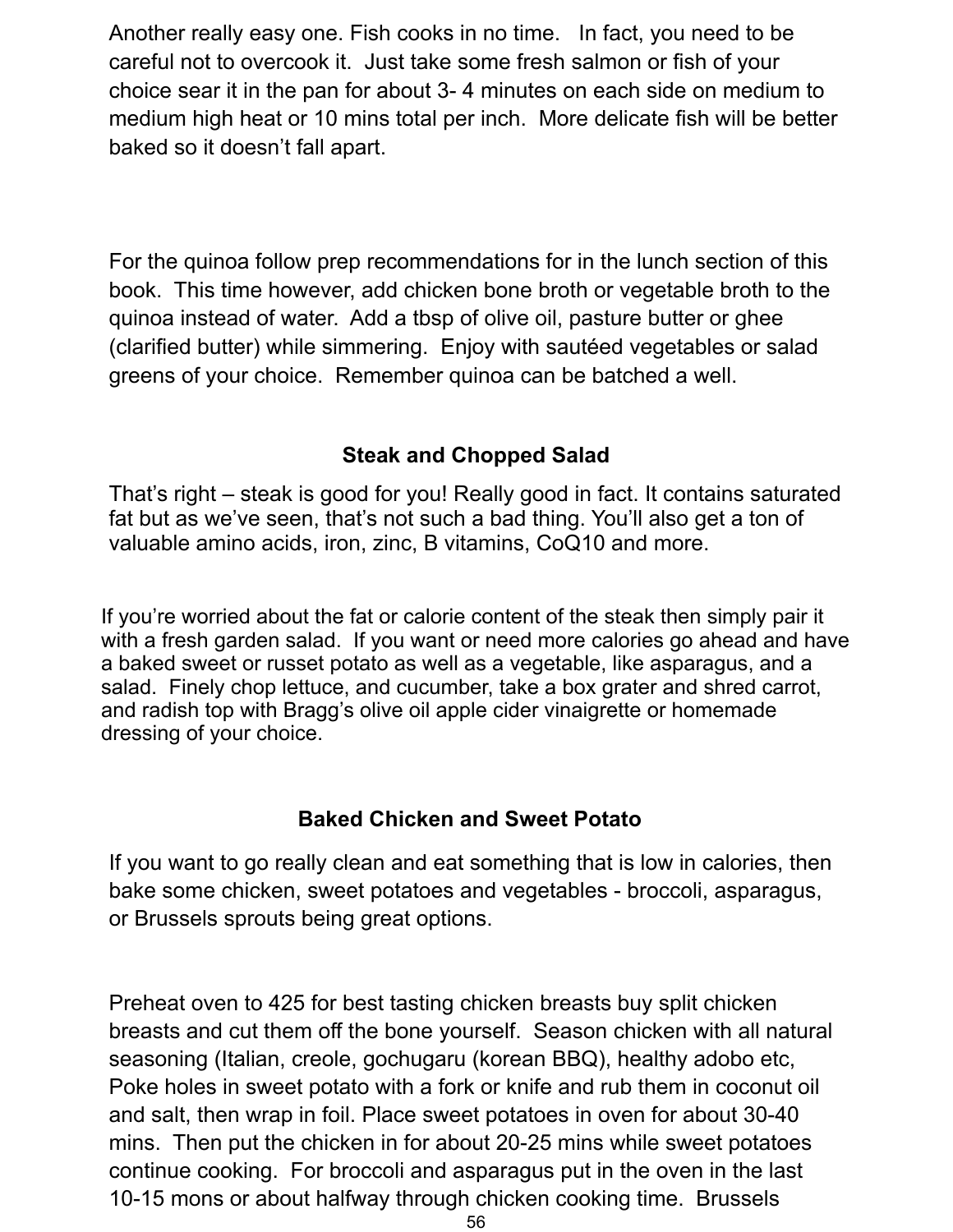sprouts can go in when you put in the chicken. Other options are sliced zucchini squash. You can do this all in one large cast iron skillet or on a large baking sheet or you can septette each one into it's own smaller pan.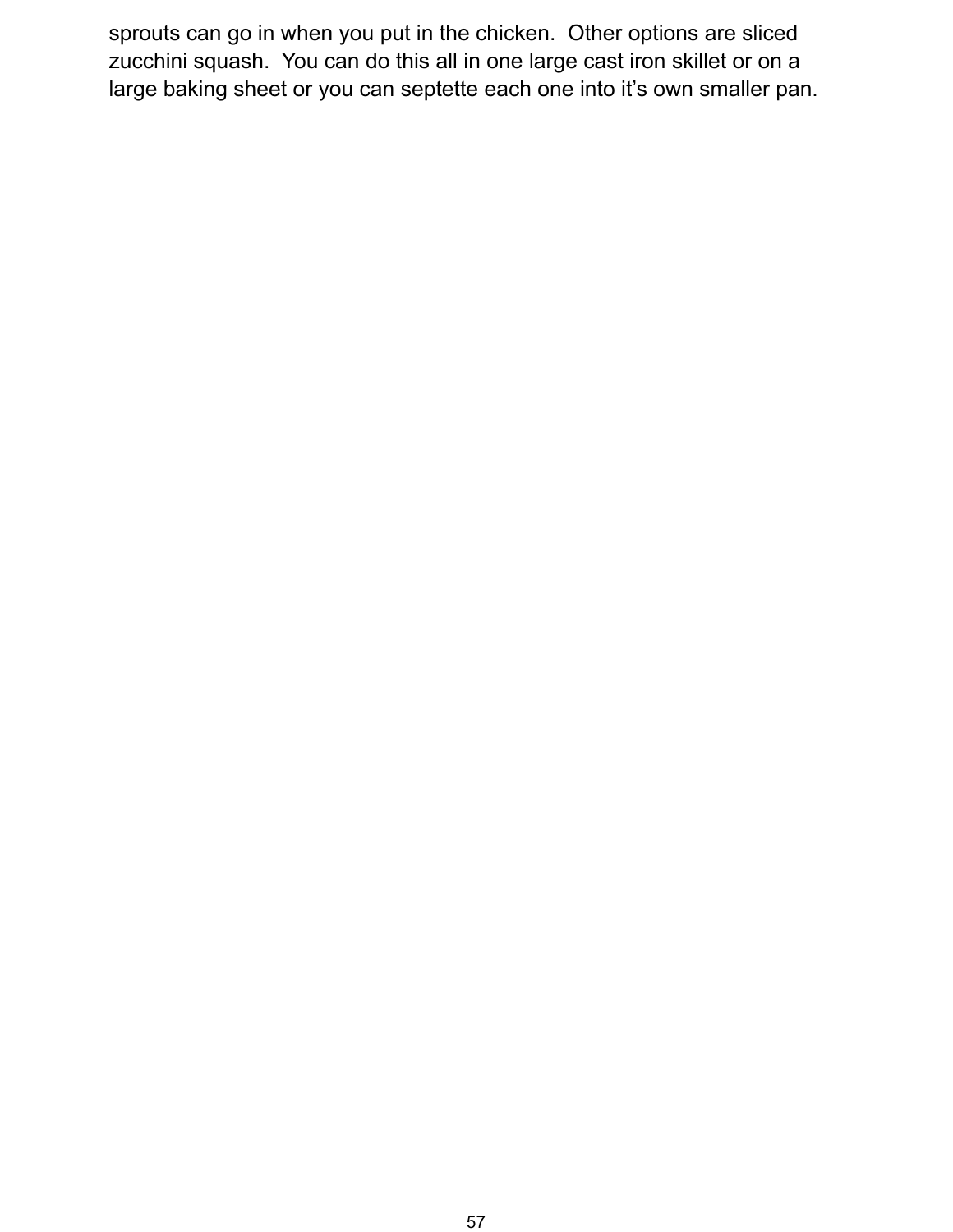## **Chapter 8: Healthy Guilt-Free Dessert Recipes and Snacks**



With the best will in the world, you will sometimes need to have a treat or a quick dose of sugar. After a hard day, when your motivation is feeling down or just to break up all that healthy eating – having the occasional desert is no crime!

If you want to try and stay as healthy as possible with it though, then there are also plenty of much healthier dessert options you can enjoy. For example…

#### **Greek Yogurt and Blueberries**

Just like breakfast, take some plain Greek yogurt and sprinkle in some blueberries. This is also a great option as it can be much more satisfying than many other deserts like ice cream. To make it more dessert-like, you could add a teaspoon of shaved dark chocolate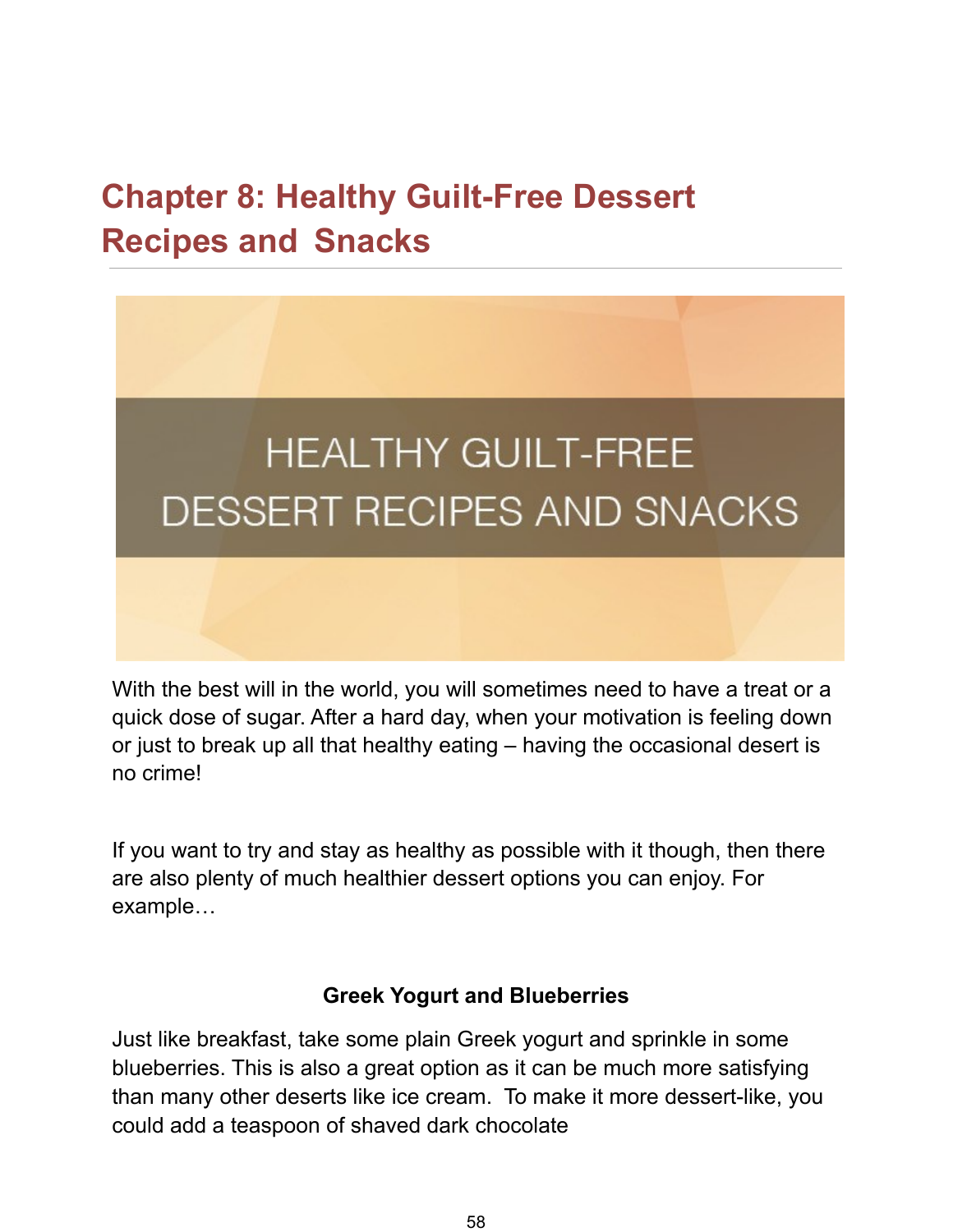### **Fruit Salad**

Sure, this might not sound like it wouldn't be all that great… but it depends on how it's made. Maybe you include a teaspoon of dark chocolate shavings on top of your fruit salad and or a dollop of some Greek yogurt!

#### **Cereal**

Remember what I said a few chapters back about thinking outside of the box? Cereal is a good option for dessert, if you choose a goo one. Why? Number one, it is super fast and easy. Two, it normally comes in at under 250 calories per portion, Three, its usually pretty tasty, and four, it's much cleaner and healthier than many other standard deserts. You can top it with some fresh fruit or other superfoods like wheat germ, flax or chia seeds. One time I found a box of sprouted brown rice cocoa crispies at the store and decided to pick that up and have that as a dessert for the week and I added chia and hip seeds to it and ate some fruit with it aa well.

#### **Ice Cream**

i get it. Sometimes yogurt just won't cut it. Ice cream is actually not the worst dessert in the world when enjoyed in moderation. It has protein and calcium. It also makes a great vehicle for berries and fruit and nuts and seeds so you can reduce your normal ice cream portion and add those healthier toppings. If you're looking to go dairy-free look for a fruity sorbet like lemon sorbet (this is also highly refreshing). Look for all natural varieties. Real ice cream should have very few ingredients and sorbet as well.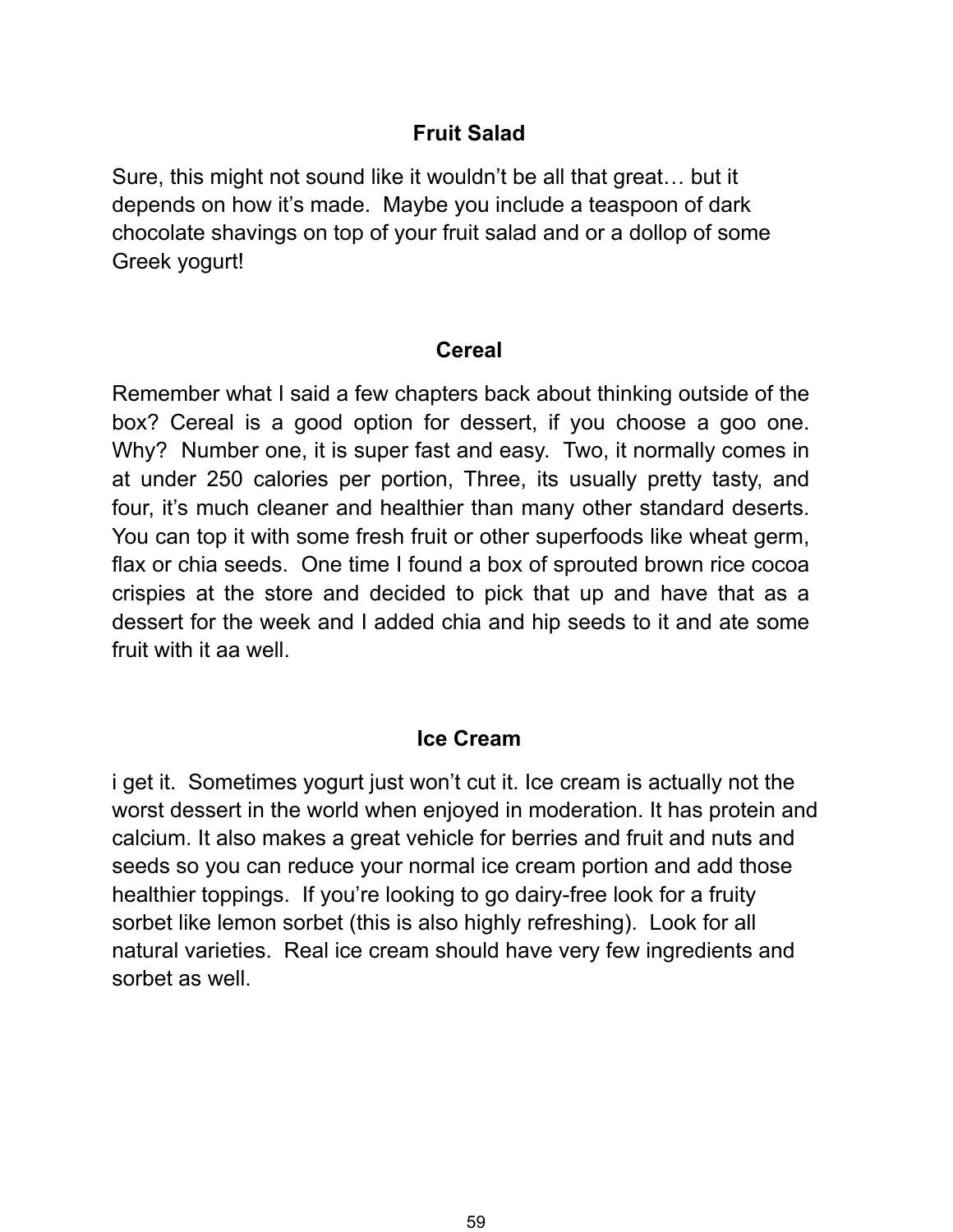## **Dark Chocolate**

I'm not cruel enough to suggest that you remove chocolate entirely from your diet. When you do have it though, try to gravitate toward dark chocolate that is 70% cocoa or more. Dark chocolate contains less sugar and is also rich in numerous other beneficial ingredients. That includes theobromine, which can improve brain function and give you a kind of 'relaxed' energy boost. I find chocolate works well when small amounts are added to other foods. For example chocolate covered strawberries or just sliced strawberries with chocolate shavings over the top. or in a croissant or in buckwheat pancakes for example.

## **How to Snack**

Just as you sometimes want dessert, you will sometimes need to snack between meals to tide over those hunger pangs. Again, there are plenty of safe ways to do this…Pumpkin or Sunflower Seeds

More filling than they sound, these also provide you with various benefits such as potassium and zinc. Keep a bag by your desk for snacking at work. Opt for sprouted seeds when possible.

## **Nuts / Almonds**

Nuts are a little more calorific but offer many of the same benefits in terms of nutrients and have low / slow burning carbs. They're also a good source of healthy fats.

## **Dried Apricots**

If you need something sweet, then a bunch of dried apricots will give you some vitamins along with a little sugar and a great pick-me-up. Sweet but much cleaner and healthier than candy. Get the unsulphured kind to keep it clean.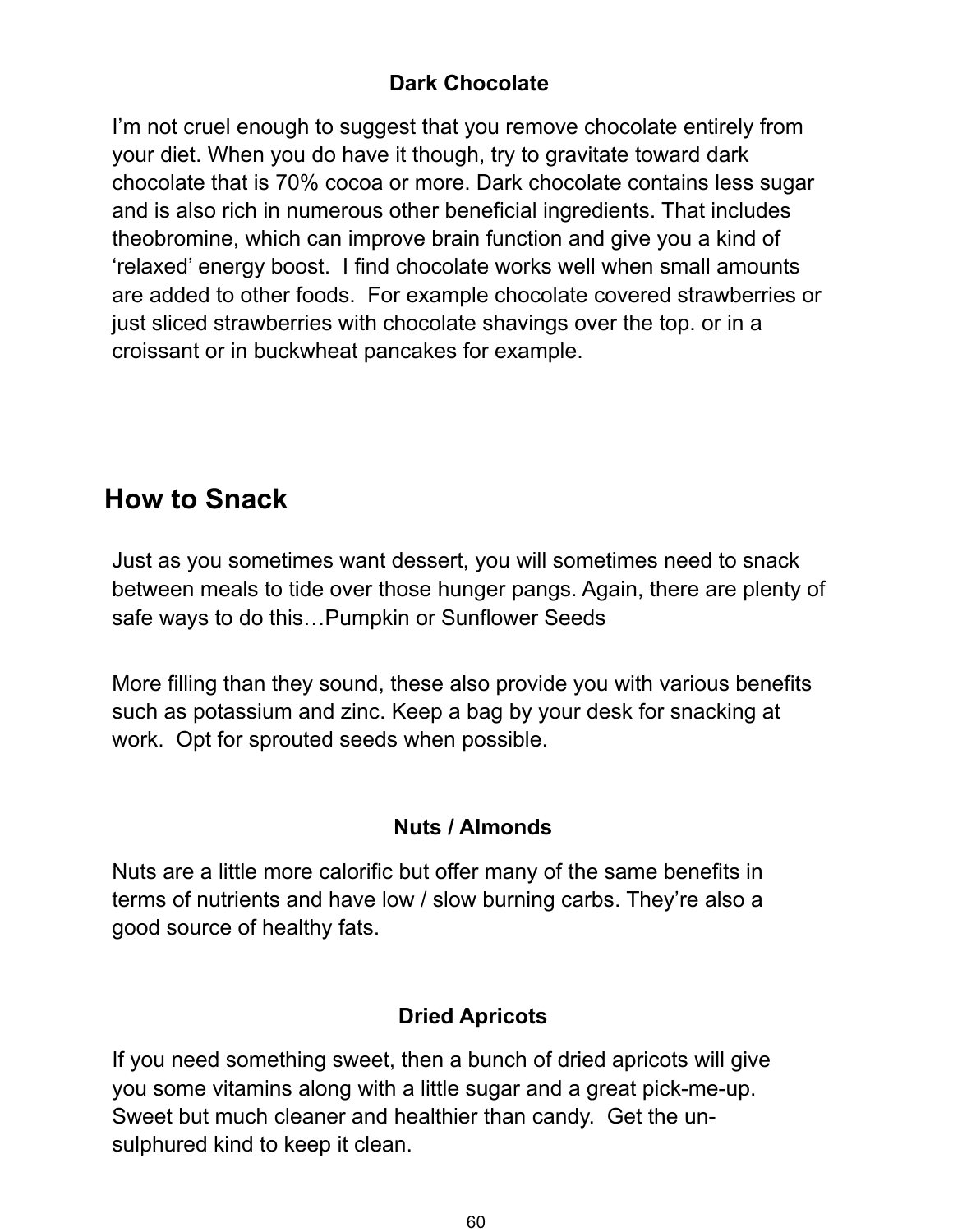## **Vegetable Chips**

You can buy these or try to make them yourself and they'd be a lot healthier.. Either way, these provide the crunch and satisfying hit of salt that potato chips do. Chip's aren't the cleanest snack on this list, but vegetables chips (like sweet potato, or cauliflower chips) are packed with much more nutrition and are cleaner than regular potato, or corn chips.

#### **Protein Shake**

The aforementioned protein shake is a great source of protein and often surprisingly delicious (they [taste like a milkshake!](https://offers.biotrust.com/aff_c?offer_id=101&aff_id=1417&aff_sub=AS041320)). Mix with water, rather than milk if you want to keep the calories down

#### **Celery Dipped in Humus**

This will barely add any calories, help you feel full, and chickpeas (used to make hummus( are a super slow burning carb particularly. You don't just have to stick to celery here. Whatever type of veggie platter type veggies you like will work fine.

#### **Celery with Almond Butter**

Same idea as above, except this time you'll spread some almond butter in the center of the celery stick. You can also stick some raisins in the almond outer to make "ants on a log"

#### **Red Pepper Slices and Cheese**

Red Pepper is packed with vitamin C and other nutrients. You can have carrot, celery or whatever veggie platter type veggies you might want to have. To clean up the usual cheese stick though, grab some snack size potions of goat cheese or grab a brick of raw milk cheddar cheese, and cut it up (can be found at trader joe's) or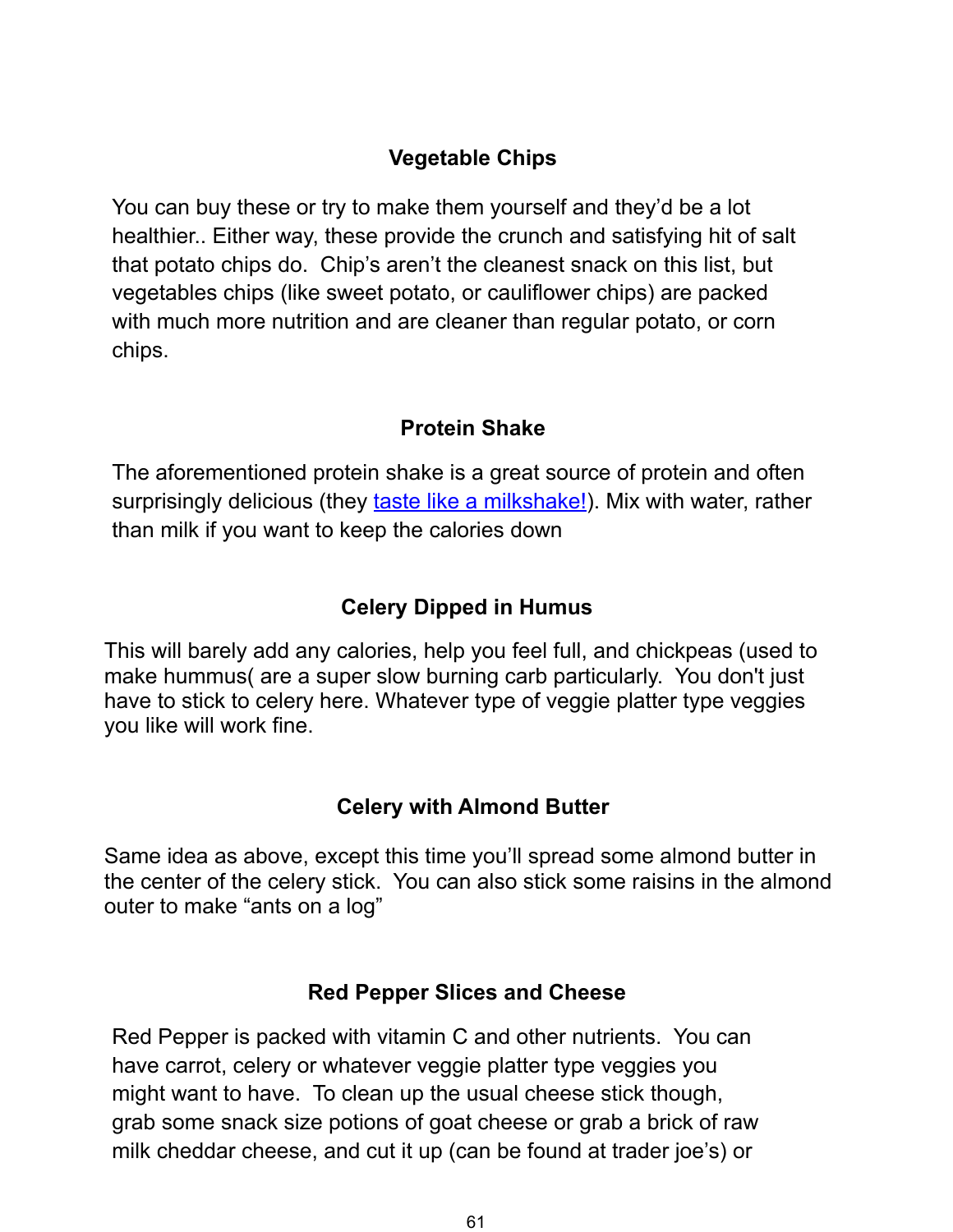fresh mozzarella works ok as it's easier to find, though it will be more messy.

Easily convenient, very satisfying and loaded with flavor and nutrients. A little bit of all natural (raw milk) cheese or goat milk cheese will add in some protein and fat to round out the carbs from the veg.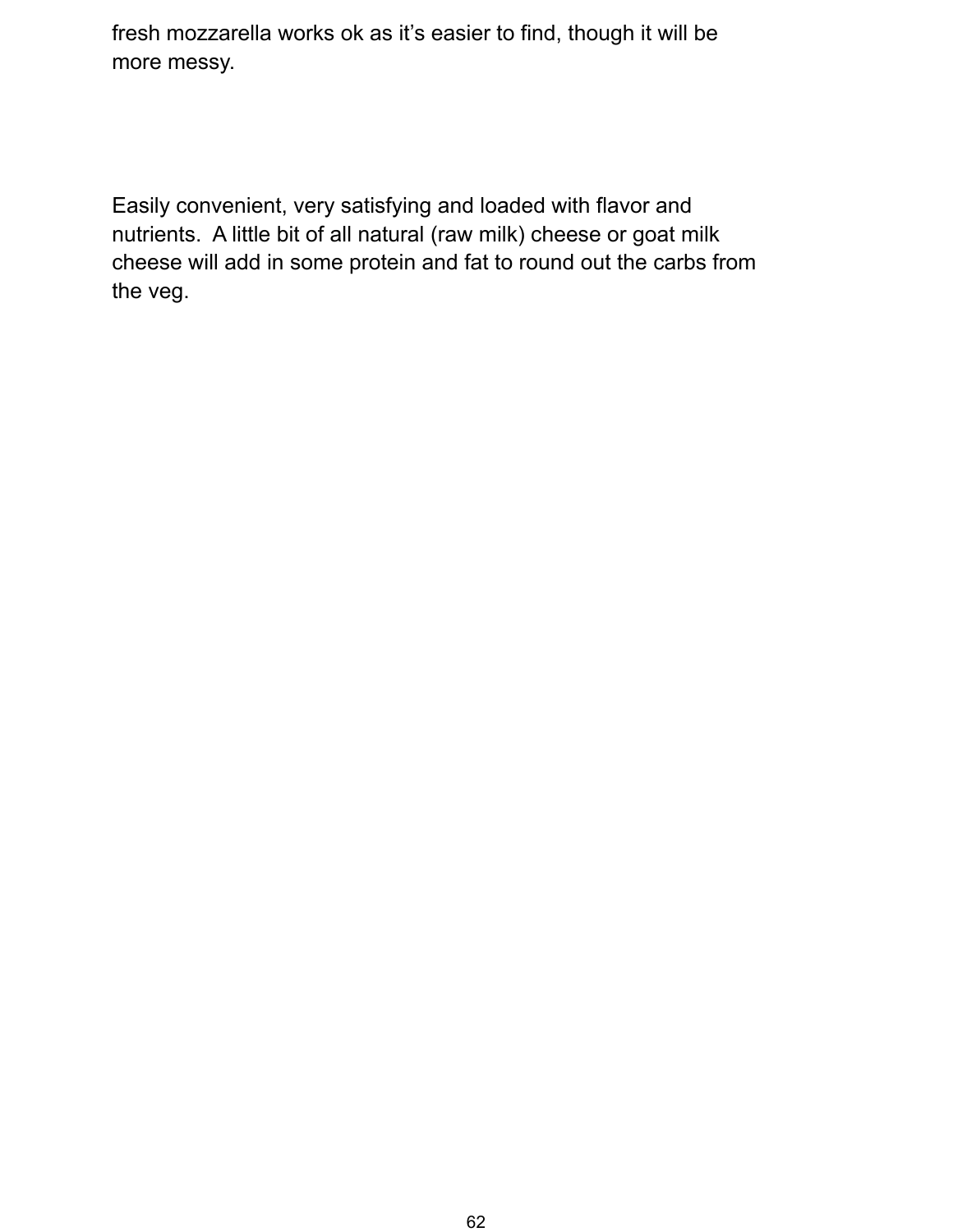## **Chapter 9: Other Ways to Get Healthy Meals - Meal Deals and More.**



So far, I've strongly recommended cooking a little more and making more of your own meals. Why? Because that way you can avoid processed foods and know exactly what's going into your body. When you eat out there can be a lot of hidden ingredients. Something that appears to be healthy, may not be as healthy as it appears.

But this is also just to help make explaining diet and nutrition easier too. What really matters is not how you get the food but the end result in terms of calories and nutrition.

And there are lots of other ways you can eat just as healthy – which will often be more convenient and significantly simpler.

For example, a lot of places have salad bars that let you help yourself to different types of lettuce leaves, cut broccoli, chickpeas, sliced hard boiled eggs, sliced beets, olives, etc and not too expensive! If you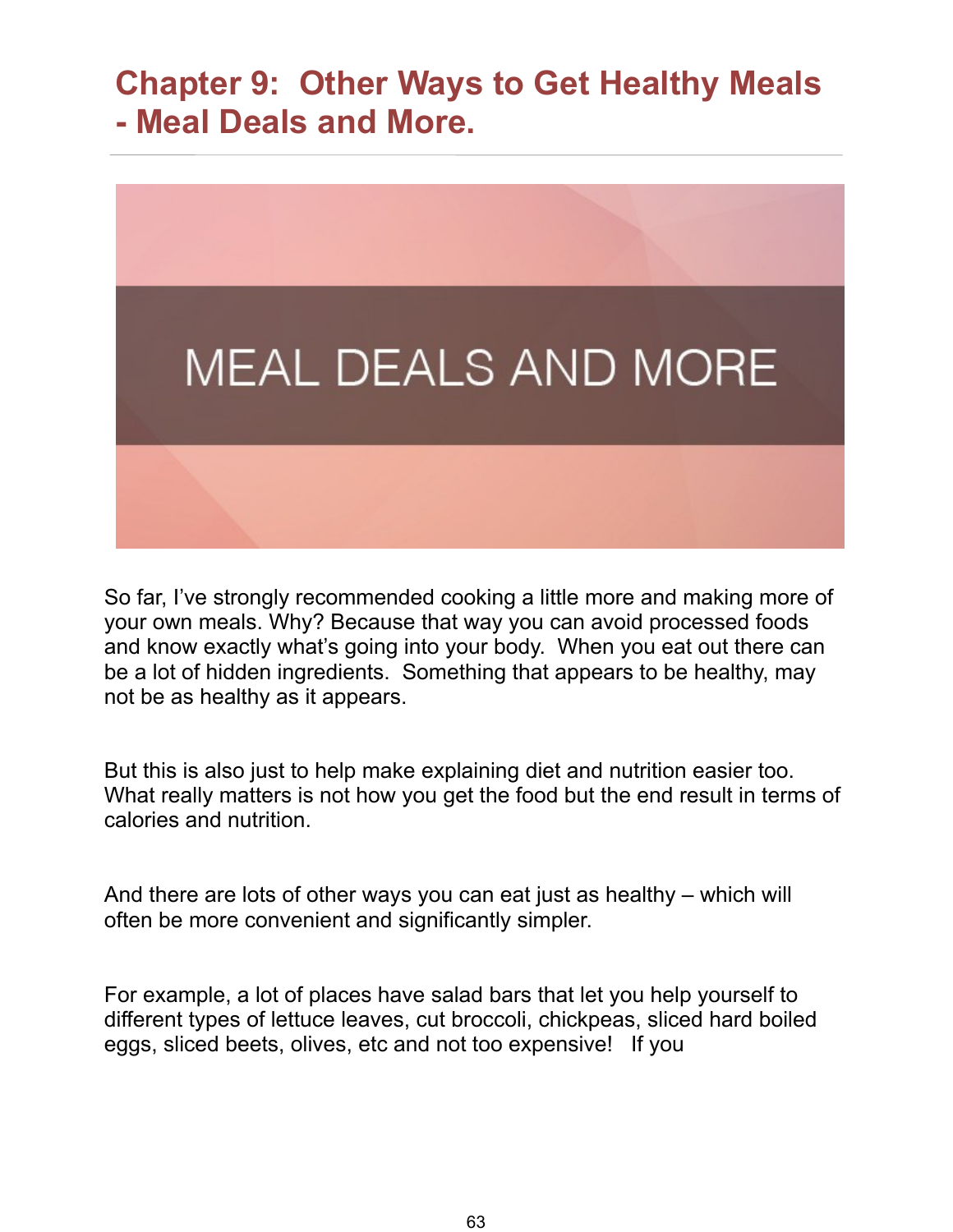can find one of these near where you work then this is often a great way to save time and get a quick, healthy and relatively inexpensive lunch.

Similarly, meal deals can often be a great choice. Many places offer deals for lunch, even Choc o pain has a salads, sandwiches and homemade soups they have for lunch deals These often include significant savings and if you care to check for deals, then you can eat very healthy for lower prices. Maybe you can find a place like Choc O Pain and pick-up a healthy sandwich or soup and salad for example – all this can be \$5-\$10 if you find a good lunch deal!

You might also consider a food delivery service package that delivers your already prepared meals or the ingredients for all your meals to easily reheat and assemble yourself. There are more and more of these springing up online and if you can afford them, they simplify the process of planning your weekly menu and eating healthy. Especially if you are a busy professional like many clients I work with here in the NYC area.

## **Eating Out**

Eating out can also fall into this category. If you know where to go, and what and how to order. Eating out can sometimes be a great way to get a nutritional and flavorful meal!

However, more often eating out has the opposite impact on your diet and some people will find it difficult to stick within their goals if they are often being invited out by friends.

The trick is simply how you eat out and where you go. Obviously you can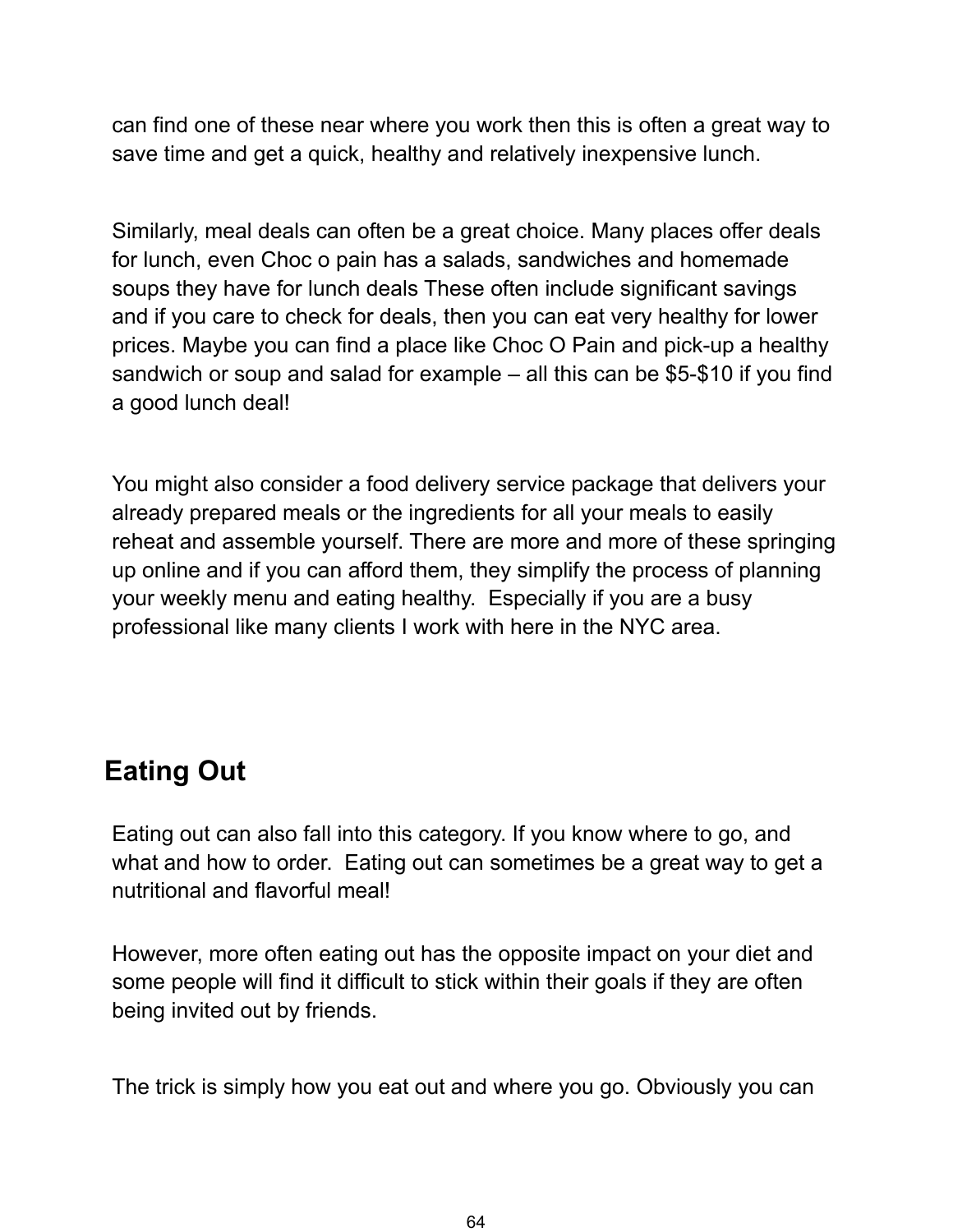save yourself a lot of calories and get a lot more nutrition by choosing the meal wisely.

If it's between a burger and a steak, then a steak will give you a lot more nutrition for your calorie buck. If it's between a side of chips and a side of salad… then you know what to do (foods like sweet potato chips could make a good compromise here though too).

Because even a seemingly 'healthy' salad can often be quite high in calories as a lot of oil and other flavorings will be added with dressings. If you're ever worried about what you can eat when eating out, then try doing a little research before you head out by looking online at their menu. Or just ask the server if certain dishes can be modified.

If your meal is going to be very calorific, then try to minimize the damage by having more water instead of more wine and by skipping or sharing the starter. Desserts should almost always be avoided in restaurants when you're trying to lose wight, but to make this less awkward, consider sharing a dessert or just having a coffee or tea and a biscotti.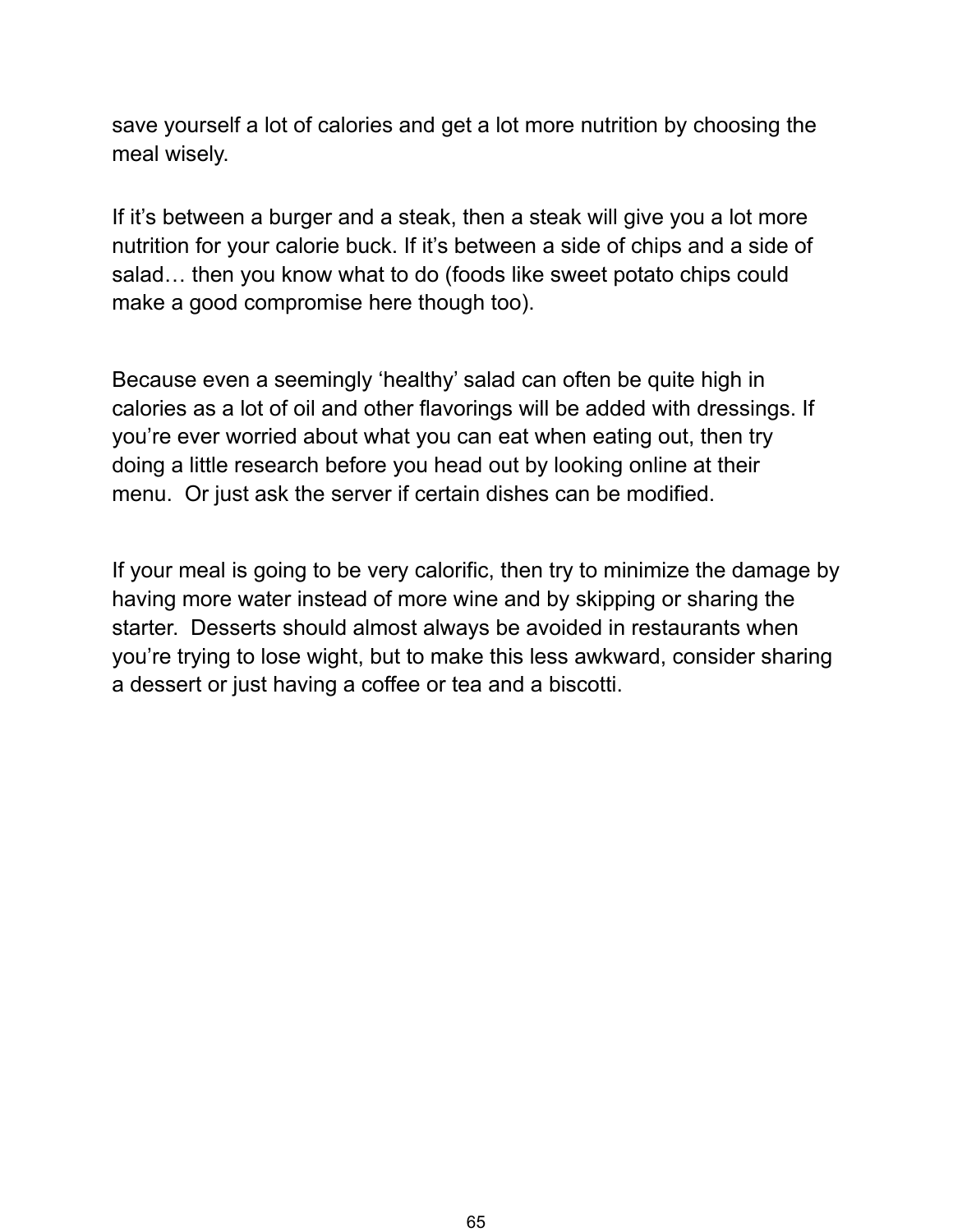## **Chapter 10: Easy Ways to Reduce Your Calories and Junk Foods**



A good diet is not just about what you add but also what you take away.

Unfortunately, a lot of people forget to think about the smaller aspects of their routine and their diet when trying to manage and track their calories and their nutrients and this can skew their math!

Eating out, or take out often involves a lot of "hidden calories"

This list provides you with some more tips that can help you to cut pesky empty calories that might be sneaking into your diet…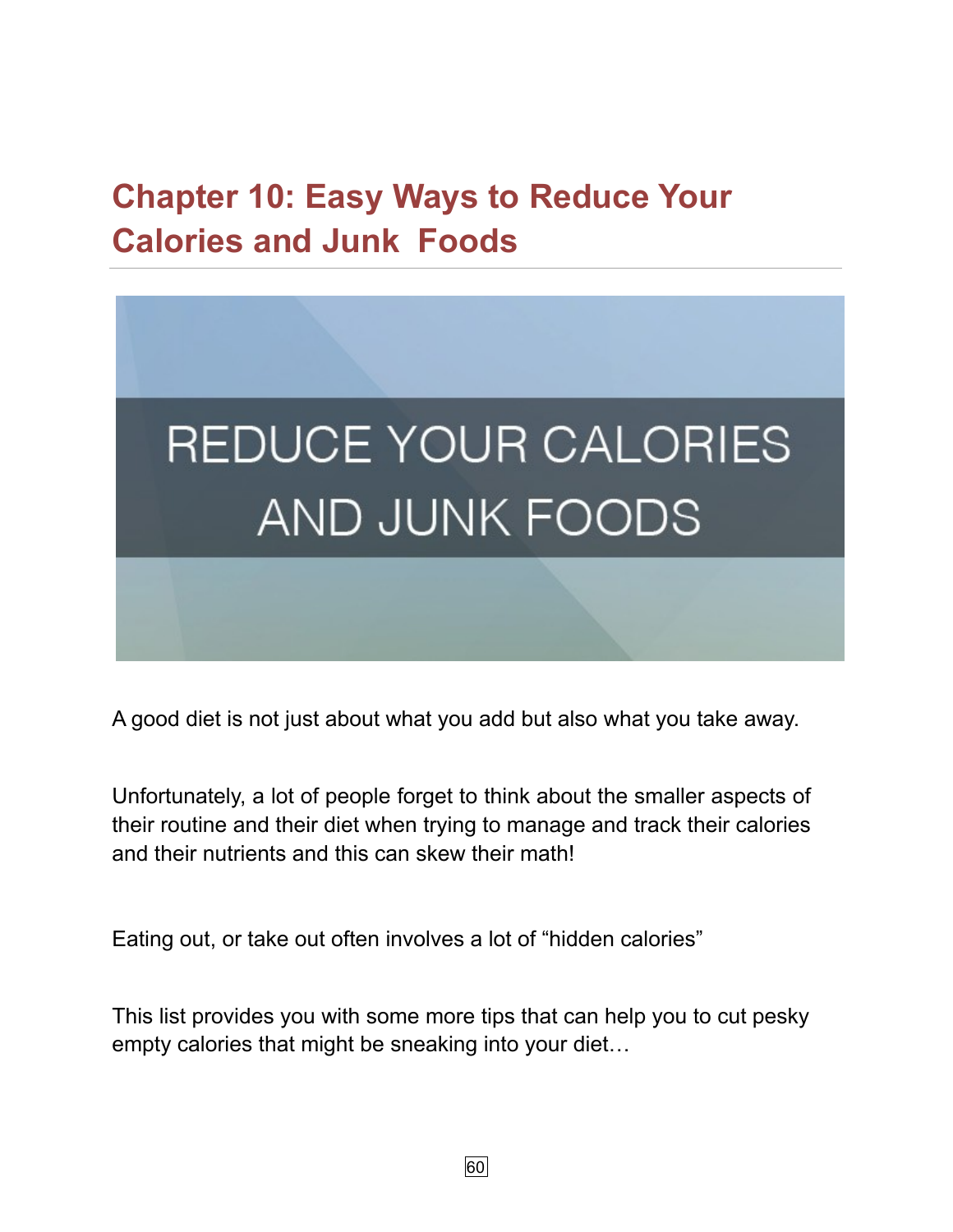**Have Americanos** – If you're currently starting each day with a frothy cappuccino then you'll be piling on calories and sugar unnecessarily! In fact, an indulgent hot drink such as this can sometimes contain well in excess of 200 calories - and you thought the croissant sounded bad. Instead, have a plain black Americano and you'll be adding 0 calories while boosting your metabolism. You can sprinkle it with some cinnamon to make it extra healthy and help curb your craving for sweets.

**Limit, Reduce or Avoid Soda and Drinks with Added Sugars** – Soda drinks like Coca-Cola. These are packed with sugar and calories and provide zero benefits. Something like sweetened iced tea can be tricky too as it seems healthy but is often loaded with lots of sugar and sometimes even artificial ingredients. Swap this for some fresh juice, iced green tea with lemon, milk or milk substitute.

**Limit or Reduce Added Sugar** – If you add sugar to your tea or coffee, then this is another way you're unnecessarily adding to your overall sugar and calorie intake! This is a super easy way to cut calories from sugar. Even if you have 2 tsp of sugar in your coffee or tea and you cut it to 1 then you'll be saving yourself 30 tsp of sugar per month. 1 tsp doesn't sound like a lot but it all adds up over a relatively short period of time.

You should also stop consuming large amounts of sugar in some cereals. Instead buy a cereal without added sugar then add some of your own "healthier sugar" in the form of raw honey or fresh fruit. This change will lessen your sweet tooth so you'll actually crave sweet snacks less often!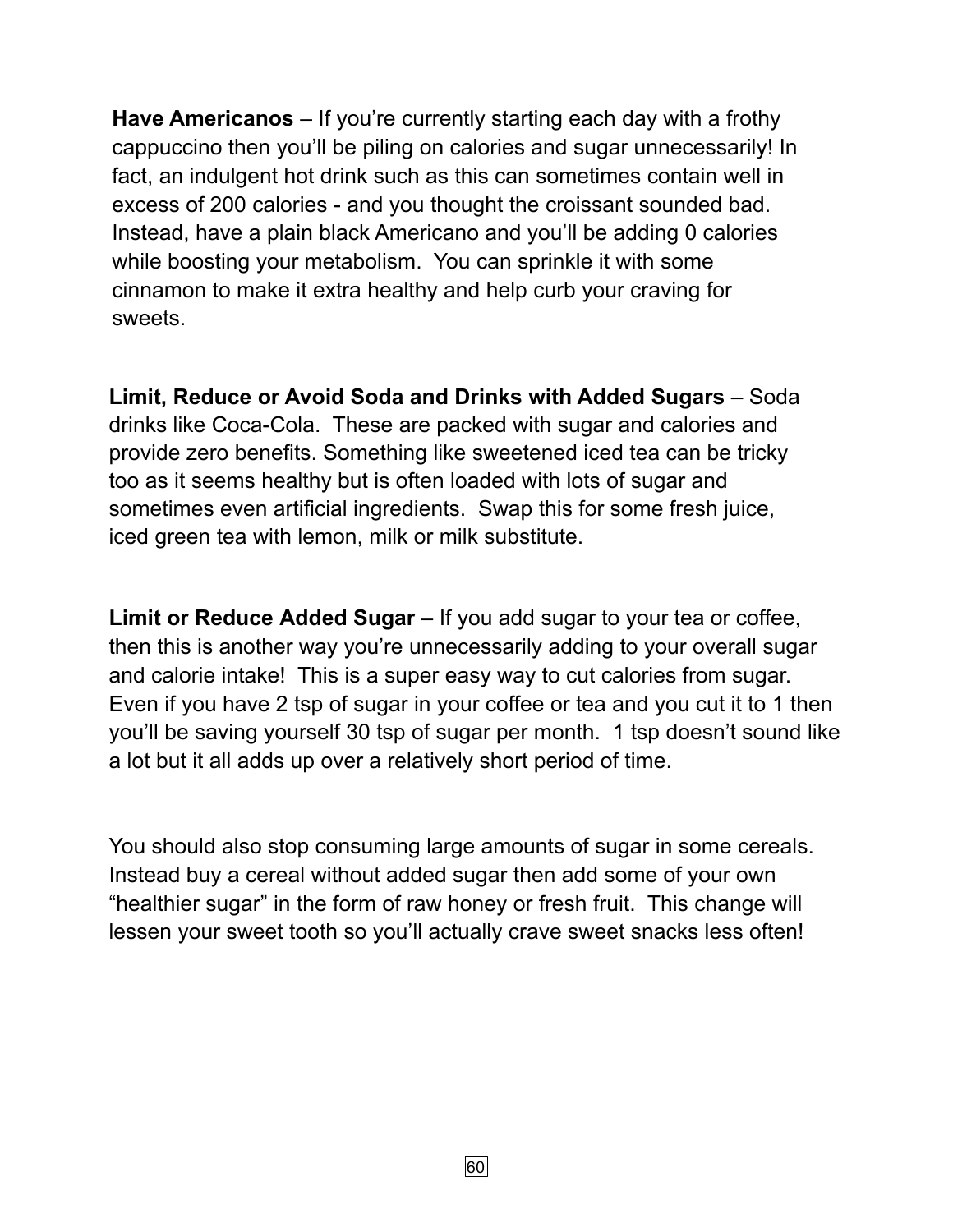**Use Smaller Bowls** – Struggling with portion control? Just replace your bowls and plates with smaller alternatives. You'll find you'll be less likely to pile on massive portions and eat less total calories. It will also be more work to get up and serve yourself again and it will make you think twice before automatically shoveling down larger than average size portions. Make you more aware of how much you're eating. If you're going to ad large potions make it some extra vegetables. and if you're going up for seconds make sure you add more vegetables to whatever else you're grabbing more of

**Get Smaller Cutlery** – Get yourself some small cutlery to go with that smaller bowl and plate! This will make you eat slower which makes you get fuller faster!

It takes a while for the brain to register how full you are. Enjoy your food. Chew your food more before you swallow. This also help your digestion and nutrient absorption.

**Drink Plenty of Water** – Drink a big glass of water about 1 hour or at least 20 minutes before your next meal. You'll absorb the water better and hydrate your cells, you'll also be less hungry and less likely to stuff yourself.

**Cut Down on the Butter** – Saturated fat like that which comes from butter is not bad for you. But it does add lots of calories. If you want to lose a bit more weight, simply stop adding as much butter to breads, etc. Or just out the amount you normally use in half. A very thin spread of butter is all you usually need for flavor.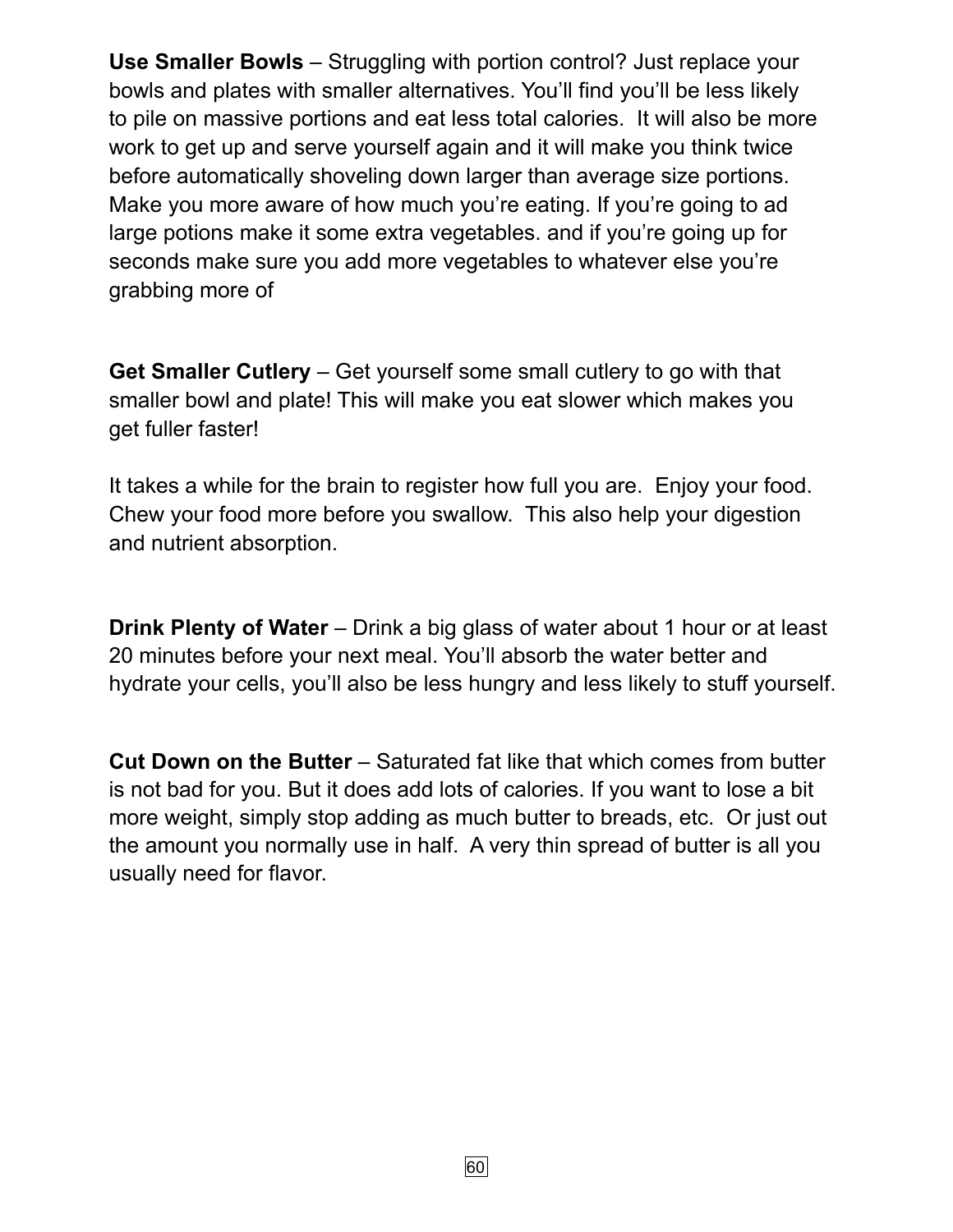# **Conclusion and Summary – Your Plan for Sticking to Healthy, Low Calorie Meals**



So throughout this book we have discussed the nature of diet in detail. We've cut through a lot of the jargon and nonsense that comes with modern diet advice and found the common themes that make a diet WORK.

A good diet should not only help you lose weight (and keep it off!) but should also build lean muscle, improve your energy levels and enhance your brain. And the best way to accomplish all that is to…

- Work out your personal BMR to know how many calories you're burning every dayConsume fewer calories than you burn in order to lose weight
- Estimate calories rather than strictly counting using a food log over the course of a week or so to get an average.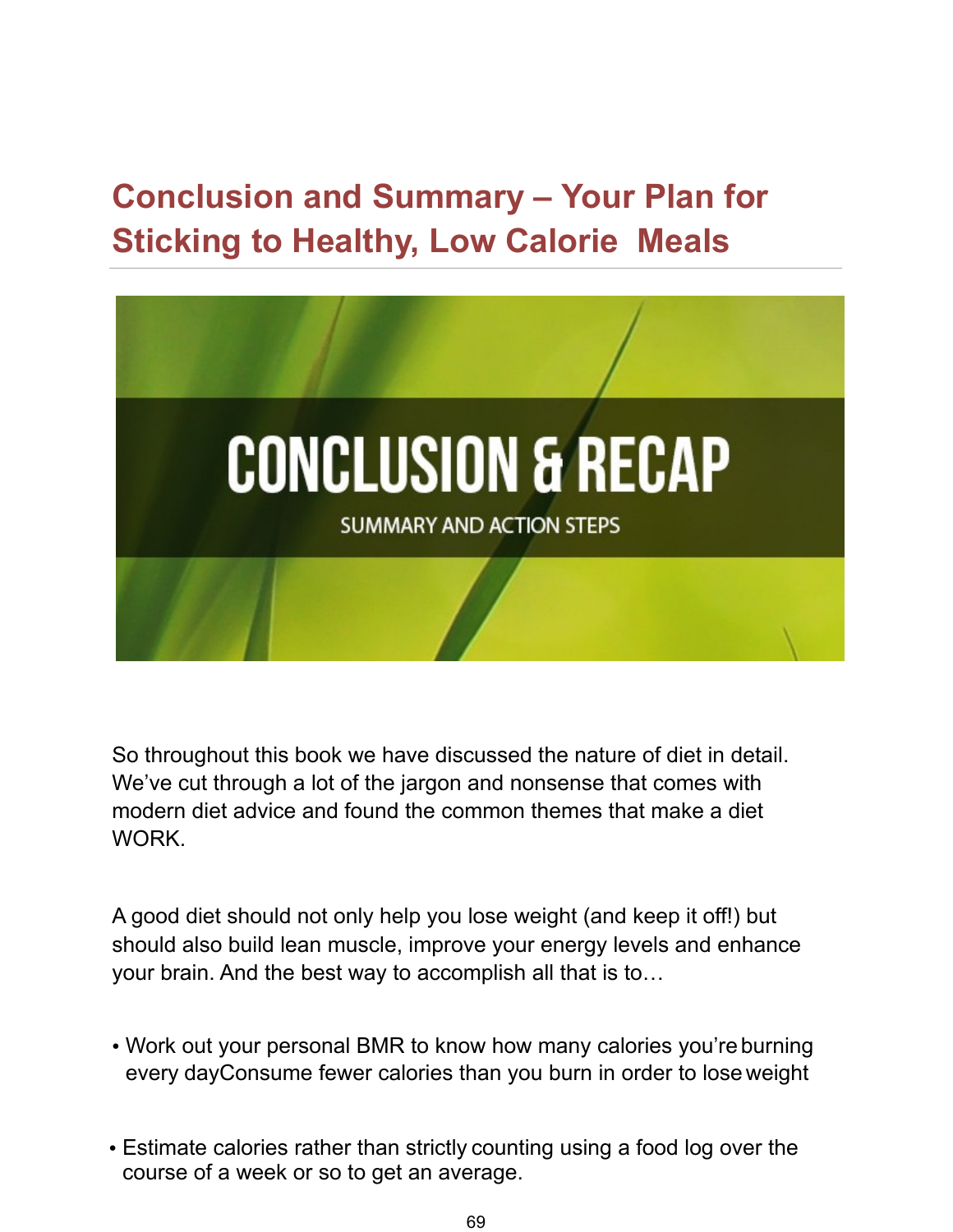- Reduce your intake of simple carbs
- Reduce your intake of 'processed foods'
- But otherwise make sure to get a good mixture of everything you canand not to ignore any food groups
- Hunt out the most nutrient dense foods you can
- However, to make this work, you need to use some tricks and strategies to get it to fit into your diet and your routine.

#### **To do this, it pays to follow a number of tricks…**

- Manage your time and energy levels in ways that prioritize your dietand health
- Use the morning and afternoon to fit in your less indulgent, clean meals
- Consider using lunch deals, and salad bars and other ways to get healthy food cheaply and conveniently
- Cook your evening meals fresh where possible and enjoy them! Eat slowly and eat a combination of protein, fat and carbs (fiber), to aid absorption.
- Organize your kitchen and invest in the right small appliances (such asa Vita-mix, Nutri-bullet, stick blender or mandolin)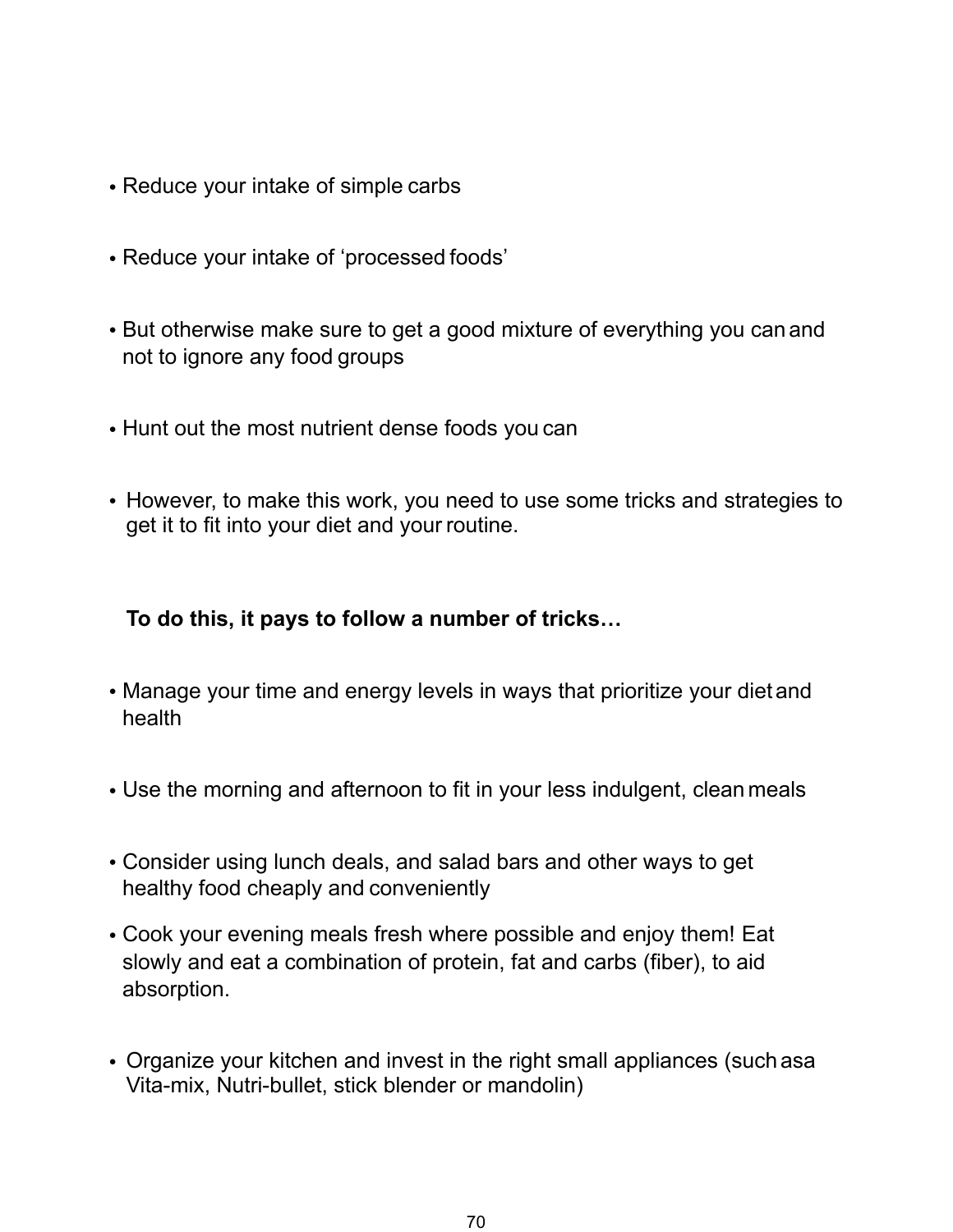- Cut calories and snacks in simple ways (avoiding soda, sugary drinks, added sugars to things like coffee etc.)
- Learn some basic meals that you can fall back on when you're pushedfor time.
- And learn to make a few healthy meals you really like that you can eat often
- Keep some useful and versatile ingredients on hand in your cupboard that will keep.

And to make all this a lot easier, we've supplied a ton of great and easy recipes in each chapter! So refer back to them any time you need.

Finally, remember that you're only human! Don't be too hard on yourself if you don't manage this immediately– it's a LOT of change.

Instead, start with simple small steps and build up over time. They'll add up to some massive differences and soon you'll feel better than you ever have!

If you would like or need **further help, accountability and professional guidance with weight loss, customizing an exercise routine, or personalizing your meal plan** [contact me here for availability for virtual](https://nycinhomepersonaltraining.com/virtual-personal-training-for-women/)  [personal training and online fitness / wellness coaching programs. As we](https://nycinhomepersonaltraining.com/virtual-personal-training-for-women/)ll as **at home DIY online mind / body / lifestyle transformation training and nutrition package**